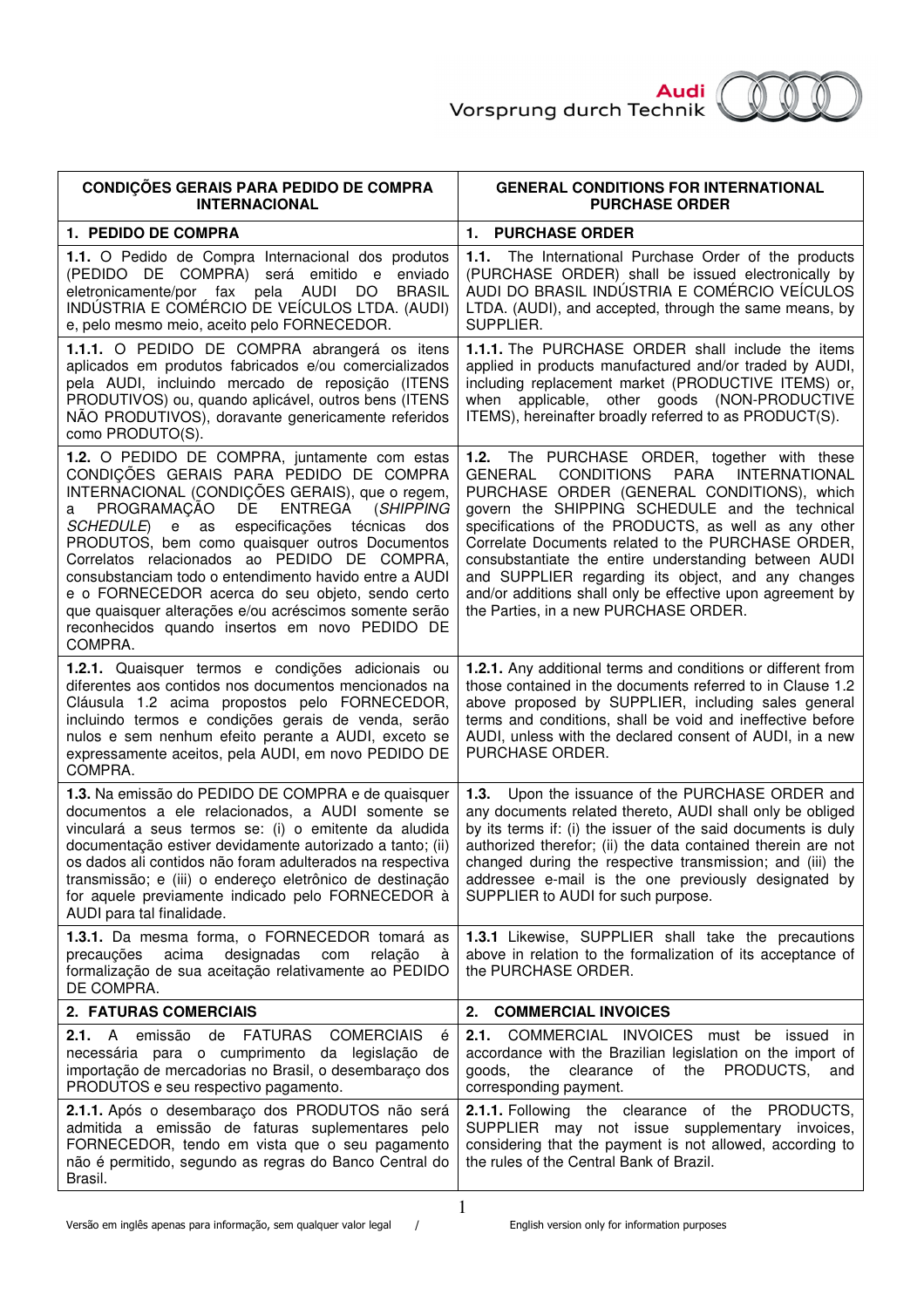

| COMERCIAIS deverão<br>2.2.<br>As FATURAS<br>indicar,<br>obrigatoriamente:                                                                                                                                                                                                                                                                                                                                                                                                                                    | The COMMERCIAL INVOICES must include:<br>2.2.                                                                                                                                                                                                                                                                                                                                                      |
|--------------------------------------------------------------------------------------------------------------------------------------------------------------------------------------------------------------------------------------------------------------------------------------------------------------------------------------------------------------------------------------------------------------------------------------------------------------------------------------------------------------|----------------------------------------------------------------------------------------------------------------------------------------------------------------------------------------------------------------------------------------------------------------------------------------------------------------------------------------------------------------------------------------------------|
| a data e o local de emissão;                                                                                                                                                                                                                                                                                                                                                                                                                                                                                 | (a)                                                                                                                                                                                                                                                                                                                                                                                                |
| (a)                                                                                                                                                                                                                                                                                                                                                                                                                                                                                                          | date and location of issuance;                                                                                                                                                                                                                                                                                                                                                                     |
| o número de identificação dos PRODUTOS, tal<br>(b)<br>como o part number, a sua descrição exata, nos idiomas<br>português e inglês, a quantidade, bem como demais<br>detalhes necessários à sua perfeita discriminação,<br>inclusive a classificação fiscal das mercadorias segundo a<br>nomenclatura do PRODUTO de acordo com a Tabela de<br>Incidência do IPI (Impostos sobre Produto Industrializado)<br>$-$ TIPI (NCM);                                                                                  | the ID number of the PRODUCTS, such as part<br>(b)<br>number, its exact description, in Portuguese and English,<br>the quantity, as well as other details necessary for its<br>perfect detailing, including the tax classification of the<br>PRODUCT in accordance with the Brazilian Table of<br>Production Tax - TIPI (NCM);                                                                     |
| o peso bruto total, o peso líquido total e o peso                                                                                                                                                                                                                                                                                                                                                                                                                                                            | the total gross weight, the total net weight and the                                                                                                                                                                                                                                                                                                                                               |
| (c)                                                                                                                                                                                                                                                                                                                                                                                                                                                                                                          | (c)                                                                                                                                                                                                                                                                                                                                                                                                |
| unitário líquido (em quilogramas) de cada item do                                                                                                                                                                                                                                                                                                                                                                                                                                                            | net unit weight (in kilograms) of each item of the                                                                                                                                                                                                                                                                                                                                                 |
| PRODUTO;                                                                                                                                                                                                                                                                                                                                                                                                                                                                                                     | PRODUCT;                                                                                                                                                                                                                                                                                                                                                                                           |
| o endereço do importador, conforme PEDIDO DE                                                                                                                                                                                                                                                                                                                                                                                                                                                                 | the importer's address, according to the PURCHASE                                                                                                                                                                                                                                                                                                                                                  |
| (d)                                                                                                                                                                                                                                                                                                                                                                                                                                                                                                          | (d)                                                                                                                                                                                                                                                                                                                                                                                                |
| COMPRA, bem como o número internacional de conta                                                                                                                                                                                                                                                                                                                                                                                                                                                             | ORDER, as well as the international bank account number                                                                                                                                                                                                                                                                                                                                            |
| bancária (IBAN ou ABA);                                                                                                                                                                                                                                                                                                                                                                                                                                                                                      | (IBAN or ABA);                                                                                                                                                                                                                                                                                                                                                                                     |
| o INCOTERM utilizado, conforme PEDIDO DE                                                                                                                                                                                                                                                                                                                                                                                                                                                                     | the INCOTERM used, according to the PURCHASE                                                                                                                                                                                                                                                                                                                                                       |
| (e)                                                                                                                                                                                                                                                                                                                                                                                                                                                                                                          | (e)                                                                                                                                                                                                                                                                                                                                                                                                |
| COMPRA;                                                                                                                                                                                                                                                                                                                                                                                                                                                                                                      | ORDER;                                                                                                                                                                                                                                                                                                                                                                                             |
| (f)                                                                                                                                                                                                                                                                                                                                                                                                                                                                                                          | (f)                                                                                                                                                                                                                                                                                                                                                                                                |
| a condição de pagamento;                                                                                                                                                                                                                                                                                                                                                                                                                                                                                     | the payment condition;                                                                                                                                                                                                                                                                                                                                                                             |
| os detalhes do acondicionamento, tais como o<br>(g)<br>dimensões e as características das<br>número, as<br>embalagens;                                                                                                                                                                                                                                                                                                                                                                                       | (g)<br>the packing details, such as the number, dimensions<br>and characteristics of the packages;                                                                                                                                                                                                                                                                                                 |
| a planta da AUDI destinatária dos PRODUTOS; e<br>(h)                                                                                                                                                                                                                                                                                                                                                                                                                                                         | AUDI's plant where the PRODUCTS are to be<br>(h)<br>shipped; and                                                                                                                                                                                                                                                                                                                                   |
| o PREÇO bruto total, o PREÇO líquido total e o                                                                                                                                                                                                                                                                                                                                                                                                                                                               | the total gross PRICE, the total net PRICE and the                                                                                                                                                                                                                                                                                                                                                 |
| (i)                                                                                                                                                                                                                                                                                                                                                                                                                                                                                                          | (i)                                                                                                                                                                                                                                                                                                                                                                                                |
| PREÇO unitário líquido de cada item de PRODUTO.                                                                                                                                                                                                                                                                                                                                                                                                                                                              | net unit PRICE of each item of PRODUCT.                                                                                                                                                                                                                                                                                                                                                            |
| Todas as demais informações necessárias ao<br>(j)<br>cumprimento dos requisitos do programa INOVAR-AUTO<br>(Decreto Nº 7.819, de 3 de outubro de 2012 – Programa<br>de Incentivo à Inovação Tecnológica e Adensamento da<br>Cadeia Produtiva de Veículos Automotores) ou outro que<br>o substitua, com especial atenção ao valor e demais<br>características, atendendo as disposições vigentes e as<br>que forem alteradas ou incluídas por lei ou ato<br>administrativo durante o período do fornecimento. | All the necessary information to comply with the<br>(i)<br>requirements of INOVAR-AUTO Program (Decree number<br>7.819, as of October $3^{\text{rd}}$ , 2012) or any of its further<br>amendments, with a special attention to the price and other<br>characteristics, in accordance with the existing rules as<br>well as the amendments and insertions by Law or<br>Executive Act during SUPPLY. |
| 2.2.1. Conforme o INCOTERM definido no PEDIDO DE<br>COMPRA, deverão estar inclusas as despesas oriundas<br>custos<br>incidentes,<br>tais<br>como<br>$\mathsf{O}$<br>frete,<br>de<br>o<br>acondicionamento e a documentação.                                                                                                                                                                                                                                                                                  | 2.2.1. According to the INCOTERM defined in the<br>PURCHASE ORDER, the expenses with incident costs<br>such as freight, packing and documents must be included.                                                                                                                                                                                                                                    |
| 2.2.2. As FATURAS COMERCIAIS não poderão indicar                                                                                                                                                                                                                                                                                                                                                                                                                                                             | 2.2.2. The COMMERCIAL INVOICES may not indicate                                                                                                                                                                                                                                                                                                                                                    |
| outros custos separadamente.                                                                                                                                                                                                                                                                                                                                                                                                                                                                                 | other costs separately.                                                                                                                                                                                                                                                                                                                                                                            |
| 2.2.3. As FATURAS COMERCIAIS deverão ser enviadas                                                                                                                                                                                                                                                                                                                                                                                                                                                            | 2.2.3. The COMMERCIAL INVOICES must be submitted to                                                                                                                                                                                                                                                                                                                                                |
| à AUDI em uma via original e três cópias, todas assinadas                                                                                                                                                                                                                                                                                                                                                                                                                                                    | AUDI in one original and three copies, all signed by hand,                                                                                                                                                                                                                                                                                                                                         |
| à mão com caneta azul.                                                                                                                                                                                                                                                                                                                                                                                                                                                                                       | in blue pen.                                                                                                                                                                                                                                                                                                                                                                                       |
| <b>2.2.4.</b> Salvo entendimento diverso entre as Partes, o                                                                                                                                                                                                                                                                                                                                                                                                                                                  | 2.2.4. Unless as otherwise understood by the Parties, the                                                                                                                                                                                                                                                                                                                                          |
| pagamento das FATURAS COMERCIAIS, a serem                                                                                                                                                                                                                                                                                                                                                                                                                                                                    | payment of the COMMERCIAL INVOICES, to be issued in                                                                                                                                                                                                                                                                                                                                                |
| emitidas em observância às cláusulas contratuais e                                                                                                                                                                                                                                                                                                                                                                                                                                                           | accordance with the contract clauses and legal provisions,                                                                                                                                                                                                                                                                                                                                         |
| previsões legais, será efetuado conforme as condições do                                                                                                                                                                                                                                                                                                                                                                                                                                                     | shall be made according to the conditions of the                                                                                                                                                                                                                                                                                                                                                   |
| PEDIDO DE COMPRA.                                                                                                                                                                                                                                                                                                                                                                                                                                                                                            | PURCHASE ORDER.                                                                                                                                                                                                                                                                                                                                                                                    |
| 2.2.5. Na ausência de previsão do prazo de pagamento                                                                                                                                                                                                                                                                                                                                                                                                                                                         | 2.2.5. In the absence of a payment schedule in the                                                                                                                                                                                                                                                                                                                                                 |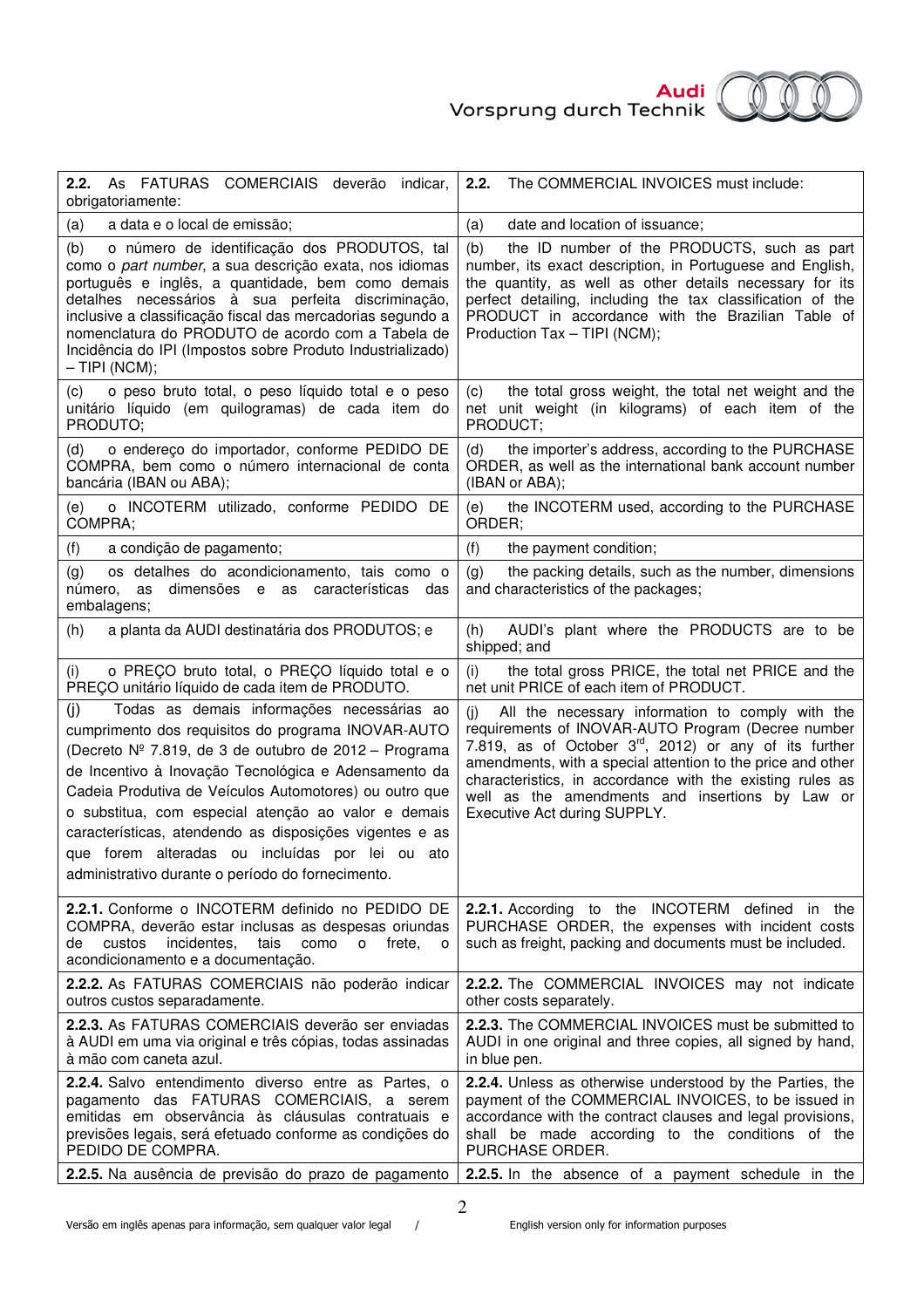

| no PEDIDO DE COMPRA, subentende-se acordado o<br>prazo de 60 (sessenta) dias, contados a partir da emissão<br>do conhecimento de embarque.                                                                                                                                                                                                                                                                                                                                                                                         | PURCHASE ORDER, the payment term is hereby agreed<br>as sixty (60) das, as of the issuance of the bill of lading.                                                                                                                                                                                                                                                                                                                                                                      |
|------------------------------------------------------------------------------------------------------------------------------------------------------------------------------------------------------------------------------------------------------------------------------------------------------------------------------------------------------------------------------------------------------------------------------------------------------------------------------------------------------------------------------------|----------------------------------------------------------------------------------------------------------------------------------------------------------------------------------------------------------------------------------------------------------------------------------------------------------------------------------------------------------------------------------------------------------------------------------------------------------------------------------------|
| 2.2.6. Havendo a necessidade de<br>retrabalhar<br>os<br>PRODUTOS, o pagamento do fornecimento será<br>postergado para 30 (trinta) dias, contados a partir da<br>finalização do retrabalho pela AUDI.                                                                                                                                                                                                                                                                                                                               | 2.2.6. Should the PRODUCTS require rework, the payment<br>for the supply shall be extended to thirty (30) days, as of<br>the completion of the rework by AUDI.                                                                                                                                                                                                                                                                                                                         |
| Erros verificados nas FATURAS COMERCIAIS<br>2.3.<br>poderão ensejar a necessidade de correção e<br>reapresentação dos documentos alfandegários, o que<br>poderá resultar em atrasos no desembaraço dos<br>PRODUTOS a serem fornecidos, na necessidade de<br>obtenção e/ou apresentação de documentação adicional,<br>na geração de despesa com armazenagem, dentre outros<br>efeitos. Nesses casos, o FORNECEDOR arcará com<br>todos os custos incidentes, inclusive com as penalidades<br>impostas pelas autoridades competentes. | Errors found in the COMMERCIAL INVOICES may<br>2.3.<br>give rise to the need of correction and resubmission of<br>customs documents, which may result in delays in the<br>clearance of the PRODUCTS to be supplied, in the need of<br>obtaining and/or submitting additional documents, in the<br>generation of storage expenses, among other things. In<br>such cases, SUPPLIER shall bear all related costs,<br>including with the penalties imposed by the relevant<br>authorities. |
| 2.3.1. A obrigação de pagamento da AUDI restará<br>suspensa pelo mesmo lapso de tempo que demandar a<br>plena regularização da pendência na esfera administrativa<br>pelo FORNECEDOR, sem que a ele caiba exigir da AUDI<br>qualquer reajuste ou encargo moratório, enquanto<br>perdurar tal situação.                                                                                                                                                                                                                             | 2.3.1. AUDI's obligation to pay shall be suspended for such<br>lapse of time necessary for fully meeting the administrative<br>requirement by SUPPLIER, and the latter may not require<br>from AUDI any adjustment or late charges, for as long as<br>such situation stands.                                                                                                                                                                                                           |
| 2.4. A AUDI não pagará pelo fornecimento<br>de<br>PRODUTOS em quantidade, volume, PRECO<br>ou<br>especificações diversos daqueles constantes do PEDIDO<br>DE COMPRA e/ou PROGRAMAÇÃO DE ENTREGA<br>(SHIPPING SCHEDULE), salvo quando tais alterações<br>tenham sido prévia e expressamente autorizadas pela<br>AUDI.                                                                                                                                                                                                               | 2.4. AUDI shall not pay for the supply of PRODUCTS in<br>quantity, volume, PRICE or specs diverse from those set<br>forth in the PURCHASE ORDER and/or SHIPPING<br>SCHEDULE, except when such changes have been<br>previously authorized in writing by AUDI.                                                                                                                                                                                                                           |
| 2.5. O FORNECEDOR não deverá inserir na mesma<br>fatura, documento de embarque, Airway Bill ("AWB") /<br>House Airway Bill ("HAWB") e/ou embalagem e itens de<br>PRODUTOS destinados a mais de uma planta da AUDI,<br>sendo certo que os itens pertinentes a cada planta<br>deverão ter sua documentação separada e discriminada.                                                                                                                                                                                                  | SUPPLIER shall not add in the same invoice, a<br>2.5.<br>shipping document, Airway Bill ("AWB")/House Airway Bill<br>("HAWB") and/or package and items of PRODUCTS<br>addressed to more than one of AUDI's plants, and the<br>items related to each plant shall have their documents<br>separate and listed.                                                                                                                                                                           |
| A legislação brasileira não autoriza pagamentos de<br>2.6.<br>fornecedores sediados no exterior sem a emissão de<br>FATURAS COMERCIAIS. Assim, a AUDI não estará<br>autorizada a efetuar pagamentos ao FORNECEDOR com<br>base em notas de débito ou qualquer outro documento<br>similar.                                                                                                                                                                                                                                           | 2.6.<br>The Brazilian<br>legislation does not authorize<br>payments of suppliers with main place of business abroad<br>without the issuance of COMMERCIAL INVOICES. Thus,<br>AUDI shall not be authorized to make payments to<br>SUPPLIER based on debit notes or any other similar<br>document.                                                                                                                                                                                       |
| 2.7. Antes da emissão da FATURA COMERCIAL, a<br>AUDI poderá solicitar ao FORNECEDOR que lhe envie<br>uma cotação / confirmação de preço<br>(FATURA<br>PROFORMA), a qual deverá conter os<br>principais<br><b>FATURA</b><br>da<br>COMERCIAL,<br>conforme<br>elementos<br>mencionado na Cláusula 3 abaixo.                                                                                                                                                                                                                           | 2.7.<br>Before the issuance of a COMMERCIAL INVOICE,<br>AUDI may request SUPPLIER to provide it with a<br>quote/price confirmation (PROFORMA INVOICE), which<br>shall contain the main elements of the COMMERCIAL<br>INVOICE, according to the provisions in Clause 3 below.                                                                                                                                                                                                           |
| 3. FATURAS PROFORMA                                                                                                                                                                                                                                                                                                                                                                                                                                                                                                                | 3.<br><b>PROFORMA INVOICES</b>                                                                                                                                                                                                                                                                                                                                                                                                                                                         |
| 3.1. As FATURAS PROFORMA emitidas para fins de<br>conferência de preço (cotação), obtenção de licença ou<br>fornecimentos não-onerosos de PRODUTOS, tais como<br>amostras, não geram obrigação de pagamento pela AUDI<br>e deverão obedecer o seguinte:                                                                                                                                                                                                                                                                            | 3.1. The PROFORMA INVOICES issued to verify price<br>(quote), obtain license or non-compensated supplies of<br>PRODUCTS, such as samples, do not generate the<br>obligation to pay payment for AUDI, and shall abide by the<br>following:                                                                                                                                                                                                                                              |
| a expressão "Fatura Proforma" deverá constar no<br>(a)                                                                                                                                                                                                                                                                                                                                                                                                                                                                             | the words "Proforma invoice" shall be included in $ $<br>(a)                                                                                                                                                                                                                                                                                                                                                                                                                           |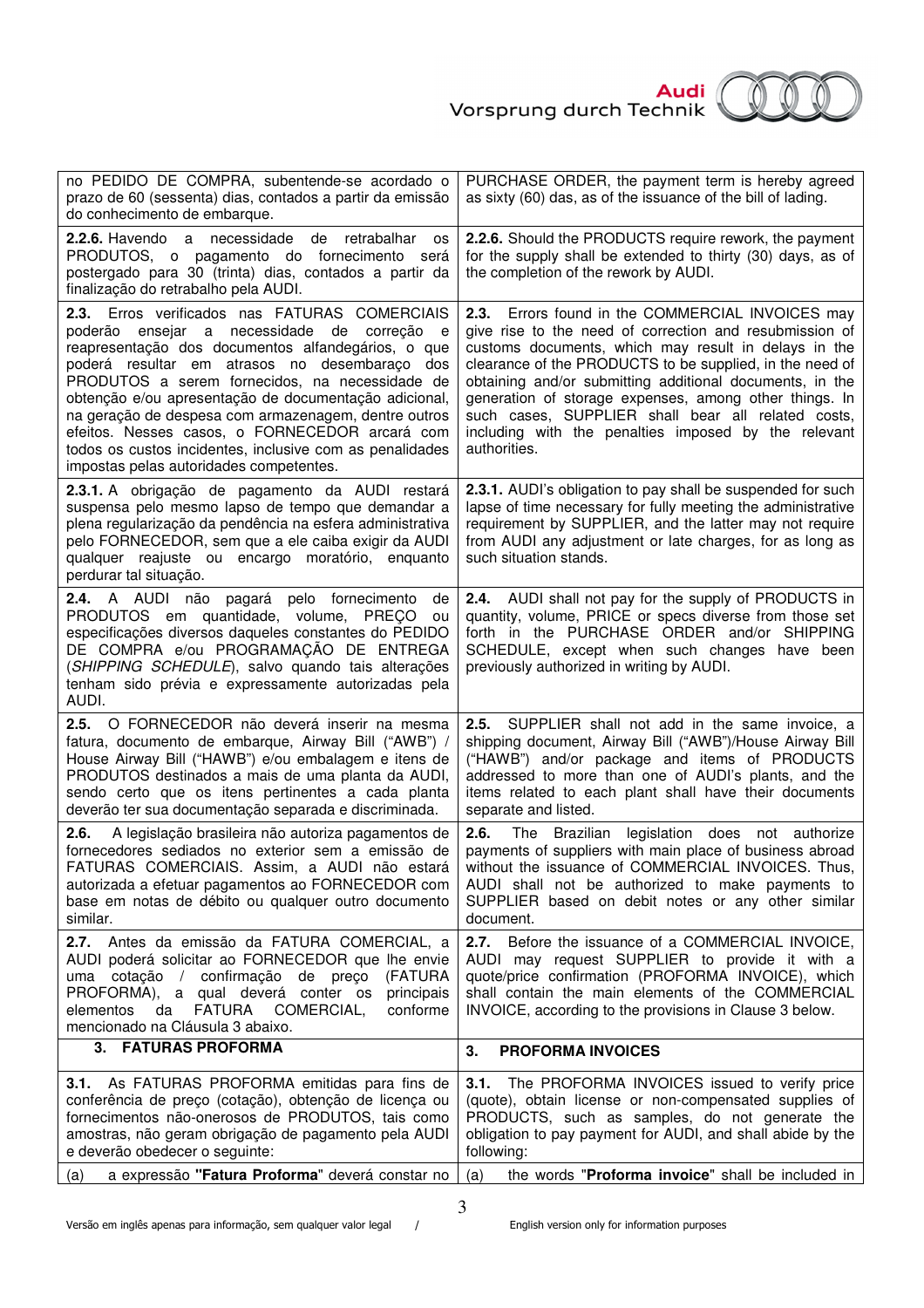

| papel timbrado do FORNECEDOR, atendendo<br>às<br>especificações da Cláusula 2.2 acima;                                                                                                                                                                                                                                                                                                                                                                                                                                                     | SUPPLIER's letterhead, in compliance with the provisions<br>of Clause 2.2 above;                                                                                                                                                                                                                                                                                                                                                       |
|--------------------------------------------------------------------------------------------------------------------------------------------------------------------------------------------------------------------------------------------------------------------------------------------------------------------------------------------------------------------------------------------------------------------------------------------------------------------------------------------------------------------------------------------|----------------------------------------------------------------------------------------------------------------------------------------------------------------------------------------------------------------------------------------------------------------------------------------------------------------------------------------------------------------------------------------------------------------------------------------|
| as FATURAS PROFORMA deverão indicar o valor<br>(b)<br>dos PRODUTOS, além de mencionar as seguintes<br>expressões: "valor somente para fins de desembaraço<br>aduaneiro" (no caso de fornecimentos não-onerosos) ou<br>"não é uma Fatura Comercial" (nos demais casos);                                                                                                                                                                                                                                                                     | (b)<br>the PROFORMA INVOICES must indicate the value<br>of the PRODUCTS, and include the following words: "value<br>for customs clearance purposes only" (in case of non-<br>compensated supplies) or "this is not a Commercial<br>Invoice" (in the other cases);                                                                                                                                                                      |
| no caso de fornecimentos não-onerosos, caso as<br>(C)<br>FATURAS PROFORMA apresentem unicamente o valor e<br>o peso total dos PRODUTOS, deverão ser instruídas,<br>para fins aduaneiros, por um detalhamento<br>dos<br>PRODUTOS, onde deve constar o seu número de<br>identificação, a descrição, a quantidade, o PREÇO total, o<br>peso líquido unitário, o peso líquido total e o peso bruto<br>total por PRODUTO; e                                                                                                                     | in case of non-compensated supplies, if the<br>(c)<br>PROFORMA INVOICES solely indicate the value and the<br>total weight of the PRODUCTS, they must be instructed,<br>for customs purposes, by a detailing of the PRODUCTS,<br>including its identification number, the description, quantity,<br>the total PRICE, the unit net weight, the total net weight<br>and the total gross weight total per PRODUCT; and                     |
| as FATURAS PROFORMA deverão ser enviadas à<br>(d)<br>AUDI em 2 (duas) vias originais, assinadas à mão com<br>caneta azul.                                                                                                                                                                                                                                                                                                                                                                                                                  | the PROFORMA INVOICES must be submitted to<br>(d)<br>AUDI in two (2) original counterparts, signed by hand and<br>in blue pen.                                                                                                                                                                                                                                                                                                         |
| 4. PROGRAMAÇÃO DE ENTREGA (SHIPPING<br><b>SCHEDULE</b> )                                                                                                                                                                                                                                                                                                                                                                                                                                                                                   | 4.<br><b>SHIPPING SCHEDULE</b>                                                                                                                                                                                                                                                                                                                                                                                                         |
| 4.1. As quantidades, prazos e datas de entregas dos<br>PRODUTOS, de acordo com as especificações técnicas e<br>padrões de qualidade, desempenho e segurança exigidas<br>pela AUDI, serão determinadas ao FORNECEDOR na<br>PROGRAMAÇÃO<br><b>ENTREGA</b><br>DE<br>(SHIPPING<br>SCHEDULE), em conformidade com as necessidades de<br>suprimento da AUDI.                                                                                                                                                                                     | 4.1. The quantities, terms and delivery dates of the<br>PRODUCTS,<br>with<br>in<br>accordance<br>the<br>technical<br>specifications and standards of quality, performance and<br>safety required by AUDI, shall be determined to SUPPLIER<br>at the SHIPPING SCHEDULE, pursuant to AUDI's supply<br>needs.                                                                                                                             |
| O FORNECEDOR deverá estar apto para atender<br>4.2.<br>aos volumes solicitados pela AUDI, ainda que ocorram<br>modificações na PROGRAMAÇÃO DE ENTREGA<br>(SHIPPING SCHEDULE), nos termos da Cláusula 5<br>Na<br>impossibilidade<br>de<br>atendimento,<br>abaixo.<br>$\circ$<br>FORNECEDOR informará à AUDI, por escrito, no prazo<br>máximo de 24 (vinte e quatro) horas a contar da data de<br>solicitação da AUDI nesse sentido.                                                                                                         | SUPPLIER shall be qualified to meet the demand<br>4.2.<br>requested by AUDI, regardless of changes in the<br>SHIPPING SCHEDULE, pursuant to Clause 5 below. If it is<br>impossible to meet such demand, SUPPLIER shall inform<br>AUDI, in writing, within no more than twenty-four (24) hours<br>as of the date of AUDI's request to this regard.                                                                                      |
| <b>FORNECEDOR</b><br>4.3.<br>Caso<br>não<br>informe<br>$\Omega$<br>a<br>impossibilidade de fornecimento conforme o item acima,<br>a AUDI poderá excluir o FORNECEDOR de sua carteira<br>de fornecimento em caráter permanente ou provisório a<br>exclusivo critério da AUDI.                                                                                                                                                                                                                                                               | 4.3. If the SUPPLIER fails to inform the impossibility of<br>supplying at the requested amount, AUDI may exclude it<br>from its list of suppliers effective<br>permanently or<br>temporarily at AUDI's sole convenience.                                                                                                                                                                                                               |
| 4.4. O FORNECEDOR não poderá produzir quaisquer<br>dos PRODUTOS previstos no PEDIDO DE COMPRA ou<br>adquirir quaisquer materiais necessários à sua produção<br>ou ainda embarcar tais PRODUTOS para a AUDI, salvo<br>se datas e quantidades especificas forem fornecidas pela<br>AUDI através da PROGRAMAÇÃO DE ENTREGA<br>(SHIPPING SCHEDULE). A AUDI não pagará, nem será<br><b>PRODUTOS</b><br>cujas<br>datas<br>responsável<br>por<br>de<br>entrega/quantidades<br>não<br>devidamente<br>forem<br>especificadas por escrito pela AUDI. | SUPPLIER may not produce any of the PRODUCTS<br>4.4.<br>listed in the PURCHASE ORDER or purchase any<br>materials required for production or even ship such<br>PRODUCTS to AUDI, except if the dates and quantities<br>specified are provided by AUDI through the SHIPPING<br>SCHEDULE. AUDI shall neither pay nor be responsible for<br>PRODUCTS the delivery dates/quantities of which are not<br>duly specified in writing by AUDI. |
| 4.5. O FORNECEDOR ressarcirá a AUDI dos prejuízos<br>decorrentes da perda ou danificação de matéria-prima,<br>máquinas e componentes que lhe houverem sido<br>entregues pela AUDI para a execução do PEDIDO DE<br>COMPRA,<br>responsabilizar-se-á<br>bem<br>como<br>pelas                                                                                                                                                                                                                                                                  | SUPPLIER shall repay AUDI any such losses<br>4.5.<br>resulting from the loss or damage of raw material,<br>machines and components delivered thereto by AUDI for<br>the execution of the PURCHASE ORDER, and shall be<br>responsible for any such expenses related to the                                                                                                                                                              |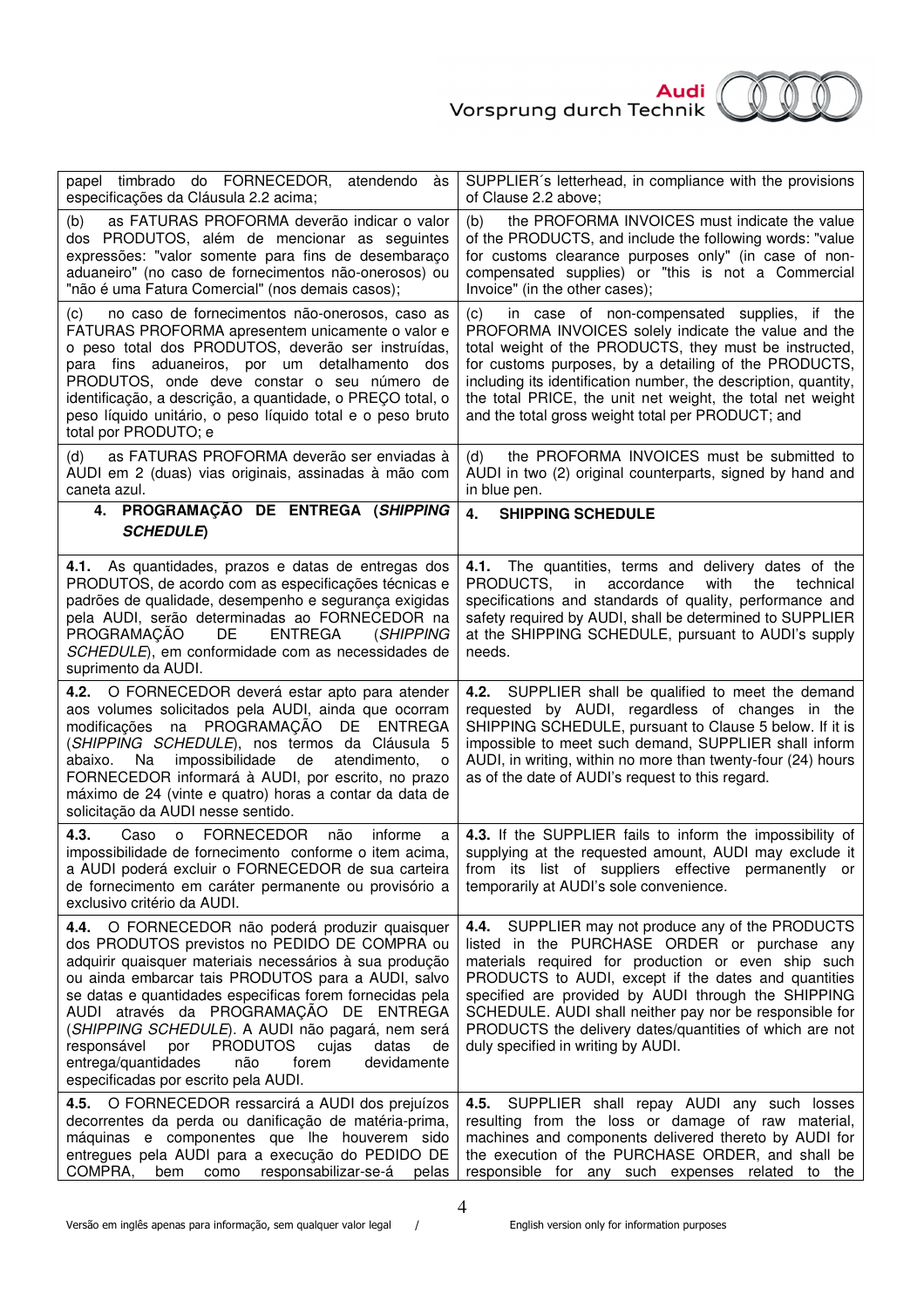

| despesas advindas de reposição, encargos tributários e<br>despesas administrativas relacionadas.                                                                                                                                                                                                                                                                                                                                                                                                                                                                                                                                                                   | replacement, tax burdens and related administrative<br>expenses.                                                                                                                                                                                                                                                                                                                                                                                                                                                                                                                                                               |
|--------------------------------------------------------------------------------------------------------------------------------------------------------------------------------------------------------------------------------------------------------------------------------------------------------------------------------------------------------------------------------------------------------------------------------------------------------------------------------------------------------------------------------------------------------------------------------------------------------------------------------------------------------------------|--------------------------------------------------------------------------------------------------------------------------------------------------------------------------------------------------------------------------------------------------------------------------------------------------------------------------------------------------------------------------------------------------------------------------------------------------------------------------------------------------------------------------------------------------------------------------------------------------------------------------------|
| 4.6. Se, em decorrência do descumprimento dos<br>requisitos do PEDIDO DE COMPRA pelo FORNECEDOR,<br>a AUDI julgar necessário que o transporte seja feito por<br>meio diverso daquele inicialmente determinado pela<br>AUDI, o FORNECEDOR deverá reembolsar a AUDI por<br>eventual diferença do custo do transporte. Tal reembolso<br>devido<br>pelo<br>FORNECEDOR<br>será<br>não<br>se<br>$\circ$<br>descumprimento resultar: (i) de força maior, nos termos<br>da cláusula 6.1 adiante; ou (ii) de ato ou fato não<br>imputável ao FORNECEDOR.                                                                                                                    | 4.6. If, as a result of non-compliance with the<br>requirements of the PURCHASE ORDER by SUPPLIER,<br>AUDI deems necessary that the transportation be made<br>through a mean that is different from that initially<br>determined by AUDI, SUPPLIER shall reimburse AUDI for<br>any difference of the transportation cost. Such<br>reimbursement shall not be due by SUPPLIER if such non-<br>compliance arises out of: (i) force majeure, pursuant to<br>clause 6.1 bellow; or (ii) act or fact not attributable to<br>SUPPLIER.                                                                                               |
| ALTERAÇÕES DO PEDIDO DE COMPRA E<br>5.<br>PROGRAMAÇÃO DE ENTREGA                                                                                                                                                                                                                                                                                                                                                                                                                                                                                                                                                                                                   | PURCHASE ORDER AND SHIPPING SCHEDULE<br>5.<br><b>CHANGES</b>                                                                                                                                                                                                                                                                                                                                                                                                                                                                                                                                                                   |
| 5.1. A AUDI poderá, a qualquer tempo, alterar o<br>PEDIDO DE COMPRA no que tange à: (i) especificações<br>aplicáveis aos PRODUTOS; (ii) PREÇO; (iii) modalidade<br>de embarque e acondicionamento; e/ou (iv) local da<br>entrega.                                                                                                                                                                                                                                                                                                                                                                                                                                  | 5.1. AUDI may, at any time, change the PURCHASE<br>ORDER concerning: (i) the specs applicable to the<br>PRODUCTS; (ii) PRICE; (iii) shipping and packing<br>modality; and/or (iv) delivery site.                                                                                                                                                                                                                                                                                                                                                                                                                               |
| 5.1.1. O FORNECEDOR deverá estar apto para atender<br>os volumes solicitados pela AUDI. Caso o FORNECEDOR<br>não concorde com a alteração no PEDIDO DE COMPRA,<br>deverá informar à AUDI, por escrito, no prazo de 3 (três)<br>dias contados da data da solicitação.                                                                                                                                                                                                                                                                                                                                                                                               | 5.1.1. SUPPLIER shall be qualified to meet AUDI's<br>demand. If SUPPLIER fails to agree with a PURCHASE<br>ORDER change, it shall inform AUDI, in writing, within<br>three (3) days as of the request date.                                                                                                                                                                                                                                                                                                                                                                                                                    |
| 5.1.2. Se qualquer uma das alterações acima afetar o<br>prazo de entrega e o custo de produção dos PRODUTOS<br>envolvidos, a AUDI deverá, na medida do possível,<br>efetuar ajuste proporcional nas condições afetadas, em<br>especial, no tocante ao PREÇO ou à PROGRAMAÇÃO<br>DE ENTREGA (SHIPPING SCHEDULE).                                                                                                                                                                                                                                                                                                                                                    | 5.1.2. If either of the changes above affects the delivery<br>term and the production cost of the PRODUCTS involved,<br>AUDI shall, to such extent possible, make a proportional<br>adjustment in the conditions affected, particularly regarding<br>the PRICE or the SHIPPING SCHEDULE.                                                                                                                                                                                                                                                                                                                                       |
| 5.2. O FORNECEDOR não poderá, sem o prévio<br>consentimento da AUDI por escrito, realizar quaisquer<br>alterações nas especificações e/ou no processo de<br>produção de quaisquer PRODUTOS objetivados no<br>PEDIDO DE COMPRA.                                                                                                                                                                                                                                                                                                                                                                                                                                     | 5.2. SUPPLIER may not, without the previous written<br>consent of AUDI, make any changes in the specs and/or in<br>the production process of any PRODUCTS listed in the<br>PURCHASE ORDER.                                                                                                                                                                                                                                                                                                                                                                                                                                     |
| 5.3. A AUDI poderá alterar, a qualquer momento, a<br>PROGRAMAÇÃO<br>DE <b>DE</b><br><b>ENTREGA</b><br>(SHIPPING<br>SCHEDULE) ou, ainda, suspender temporariamente o<br>embarque de PRODUTOS já agendados, mediante<br>comunicação prévia ao FORNECEDOR.                                                                                                                                                                                                                                                                                                                                                                                                            | 5.3. AUDI may, at any time, change the SHIPPING<br>SCHEDULE or temporarily suspend the shipment of<br>already scheduled PRODUCTS, by giving a previous<br>notice to SUPPLIER.                                                                                                                                                                                                                                                                                                                                                                                                                                                  |
| 5.4.<br>Na hipótese de mudanças substanciais definidas<br>AUDI na PROGRAMAÇÃO<br>DE.<br><b>ENTREGA</b><br>pela<br>(SHIPPING SCHEDULE), ou mesmo por conveniência<br>estratégica ou comercial da AUDI, estará a ela<br>assegurado, enquanto em decurso o lapso de tempo<br>compreendendo 8 (oito) semanas contadas da data de<br>aceitação do PEDIDO DE COMPRA pelo FORNECEDOR<br>(lapso de tempo esse doravante designado como "Frozen<br>Period"), o direito de solicitar ao FORNECEDOR a<br>postergação da entrega de PRODUTOS ou mesmo a<br>redução/aumento de volumes inicialmente programados<br>no PEDIDO DE COMPRA, mediante aviso prévio e por<br>escrito. | In case of material changes defined by AUDI in the<br>5.4.<br>SHIPPING SCHEDULE, or even due to strategic or<br>commercial convenience for AUDI, it shall be entitled,<br>during the lapse of time comprising eight (8) weeks as of<br>the date of acceptance of the PURCHASE ORDER by<br>SUPPLIER (such lapse of time hereinafter referred to as<br>"Frozen Period"), to request SUPPLIER to postpone the<br>delivery of PRODUCTS or even the reduction/increase of<br>initially scheduled volumes in the PURCHASE ORDER, by<br>giving a previous written notice.<br>5.4.1. During the Frozen Period, SUPPLIER shall ship the |
| 5.4.1. Durante o Frozen Period, o FORNECEDOR deverá<br>despachar os PRODUTOS requisitados pela AUDI                                                                                                                                                                                                                                                                                                                                                                                                                                                                                                                                                                | PRODUCTS requested by AUDI according to the                                                                                                                                                                                                                                                                                                                                                                                                                                                                                                                                                                                    |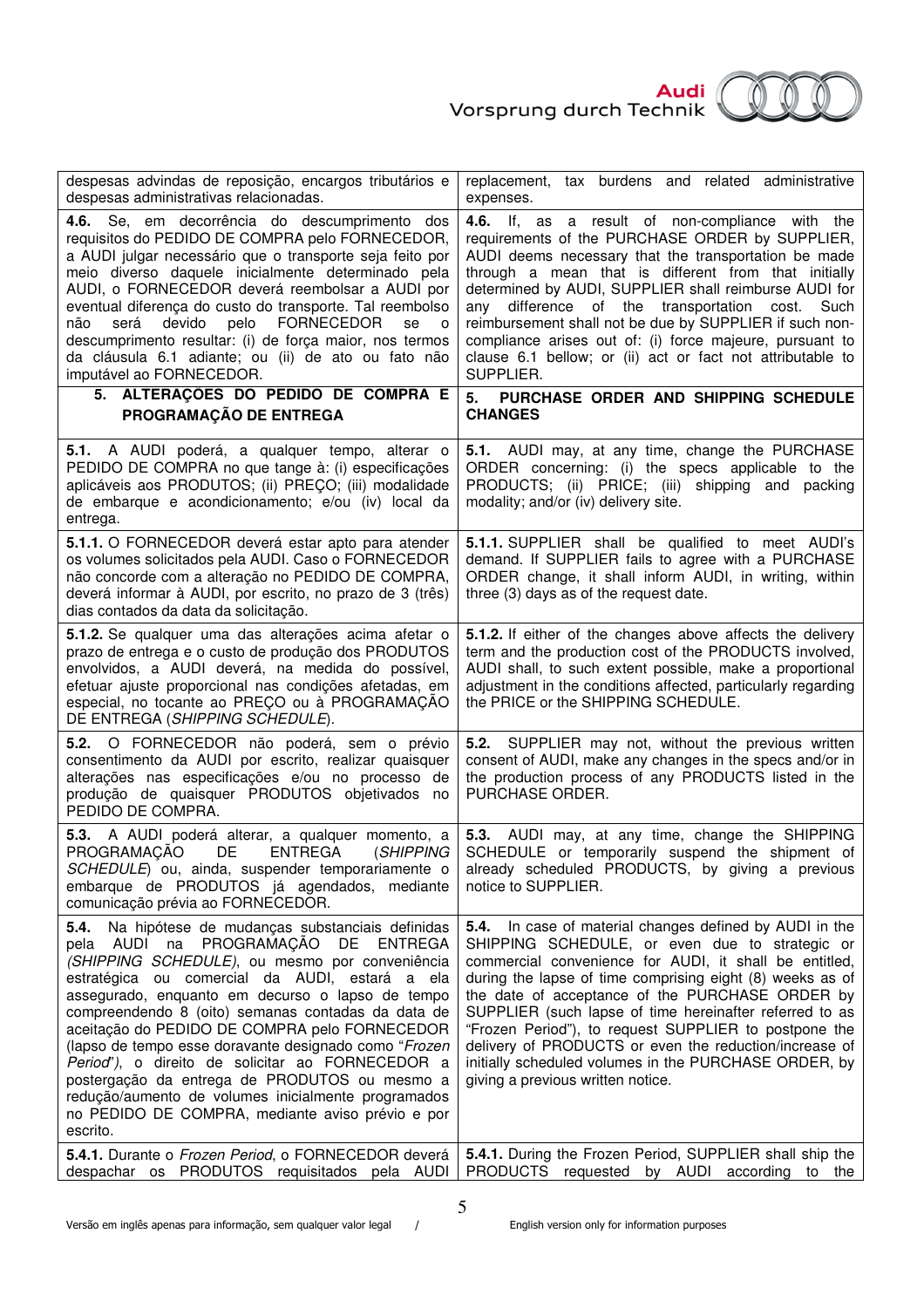

| segundo a PROGRAMAÇÃO DE ENTREGA (SHIPPING<br>SCHEDULE) vigente.                                                                                                                                                                                                                                                                                                                       | SHIPPING SCHEDULE in force.                                                                                                                                                                                                                                                                                                   |
|----------------------------------------------------------------------------------------------------------------------------------------------------------------------------------------------------------------------------------------------------------------------------------------------------------------------------------------------------------------------------------------|-------------------------------------------------------------------------------------------------------------------------------------------------------------------------------------------------------------------------------------------------------------------------------------------------------------------------------|
| 5.4.2. Salvo instrução diversa e por escrito da AUDI,<br>durante o Frozen Period deverão ser observadas pelo<br>FORNECEDOR as seguintes etapas para atendimento ao<br>PEDIDO DE COMPRA:                                                                                                                                                                                                | 5.4.2. Unless as otherwise instructed in writing by AUDI,<br>during the Frozen Period SUPPLIER shall abide by the<br>following stages to meet the PURCHASE ORDER:                                                                                                                                                             |
| <b>PEDIDO</b><br>colocação<br>DE<br>(a) primeira semana:<br>do<br>COMPRA;                                                                                                                                                                                                                                                                                                              | (a)<br>first week: placement of the PURCHASE ORDER;                                                                                                                                                                                                                                                                           |
| segunda e terceira semana: produção dos<br>(b)<br>PRODUTOS;                                                                                                                                                                                                                                                                                                                            | weeks:<br>production<br>(b)<br>second<br>and<br>third<br>of the<br>PRODUCTS;                                                                                                                                                                                                                                                  |
| acondicionamento<br>quarta e quinta semana:<br>dos<br>(C)<br>PRODUTOS e o respectivo embarque;                                                                                                                                                                                                                                                                                         | fourth and fifth weeks: packing of the PRODUCTS<br>(c)<br>and the respective shipment;                                                                                                                                                                                                                                        |
| marítimo e/ou<br>sexta e sétima semanas:<br>trânsito<br>(d)<br>aéreo dos PRODUTOS embarcados; e                                                                                                                                                                                                                                                                                        | (d)<br>sixth and seventh weeks: sea and/or air carriage of<br>the PRODUCTS shipped; and                                                                                                                                                                                                                                       |
| aduaneiro<br>dos<br>desembaraço<br>oitava semana:<br>(e)<br>PRODUTOS.                                                                                                                                                                                                                                                                                                                  | eighth week: customs clearance of the PRODUCTS.<br>(e)                                                                                                                                                                                                                                                                        |
| 5.4.3. A AUDI não poderá solicitar redução de volumes<br>que já tenham sido comprovadamente embarcados pelo<br>FORNECEDOR no momento do pedido de redução da<br>AUDI.                                                                                                                                                                                                                  | 5.4.3. AUDI may not request reduction of volumes provenly<br>shipped by SUPPLIER upon the request of reduction by<br>AUDI.                                                                                                                                                                                                    |
| Sempre que houver alteração no PREÇO, peso,<br>5.5.<br>quantidade, descrição ou especificação dos PRODUTOS,<br>conforme acima disposto, as FATURAS PROFORMA<br>deverão ser reemitidas pelo FORNECEDOR refletindo tal<br>alteração.                                                                                                                                                     | Whenever there is a change in the PRICE, weight,<br>5.5.<br>quantity, description or specification of the PRODUCTS,<br>according to the provision above, the PROFORMA<br>INVOICES shall be re-issued by SUPPLIER reflecting such<br>change.                                                                                   |
| <b>JUSTIFICADO</b><br><b>DESCUMPRIMENTO</b><br>6.<br><b>DO</b>                                                                                                                                                                                                                                                                                                                         | 6.<br><b>JUSTIFIED BREACH OF THE PURCHASE ORDER</b>                                                                                                                                                                                                                                                                           |
| <b>PEDIDO DE COMPRA</b>                                                                                                                                                                                                                                                                                                                                                                |                                                                                                                                                                                                                                                                                                                               |
| <b>FORNECEDOR</b><br>A<br><b>AUDI</b><br>6.1.<br>e<br>$\Omega$<br>não<br>serão<br>responsáveis pelo descumprimento do PEDIDO DE<br>COMPRA resultante de força maior ou caso fortuito.<br>Determinada parte não poderá ainda ser responsabilizada<br>pelo descumprimento do PEDIDO DE COMPRA na<br>medida em que tal descumprimento decorreu de ato ou<br>fato imputável à outra parte. | 6.1<br>AUDI and SUPPLIER shall not be responsible for<br>any breach of the PURCHASE ORDER resulting from force<br>majeure or act of God. A given party may not be held<br>responsible for any breach of the PURCHASE ORDER to<br>the extent that such breach resulted from an act or fact<br>attributable to the other party. |
| 7. PREÇO                                                                                                                                                                                                                                                                                                                                                                               | <b>PRICE</b><br>7.                                                                                                                                                                                                                                                                                                            |
| 7.1.<br>Os PREÇOS faturados deverão observar a moeda<br>determinada no PEDIDO DE COMPRA.                                                                                                                                                                                                                                                                                               | 7.1. The PRICES shall be invoiced in such currency<br>established in the PURCHASE ORDER.                                                                                                                                                                                                                                      |
| 7.2. O PREÇO constante do PEDIDO DE COMPRA é<br>firme e somente poderá ser alterado nas hipóteses aqui<br>previstas, de comum acordo com a AUDI.                                                                                                                                                                                                                                       | 7.2. The PRICE determined in the PURCHASE ORDER<br>is firm and may only be changed in the events provided for<br>herein, in mutual agreement with AUDI.                                                                                                                                                                       |
| 7.3. A AUDI poderá, a qualquer momento, exigir a<br>apresentação justificativa de composição do preço,<br>estando a ela facultado exigir Ajuste do PREÇO sempre<br>que, comprovadamente, se verificar redução em qualquer<br>dos seus elementos componentes.                                                                                                                           | 7.3. AUDI may, at any time, require the submission of the<br>justification of the price, and may also require a PRICE<br>adjustment any time there is a proven reduction in any of<br>its component elements.                                                                                                                 |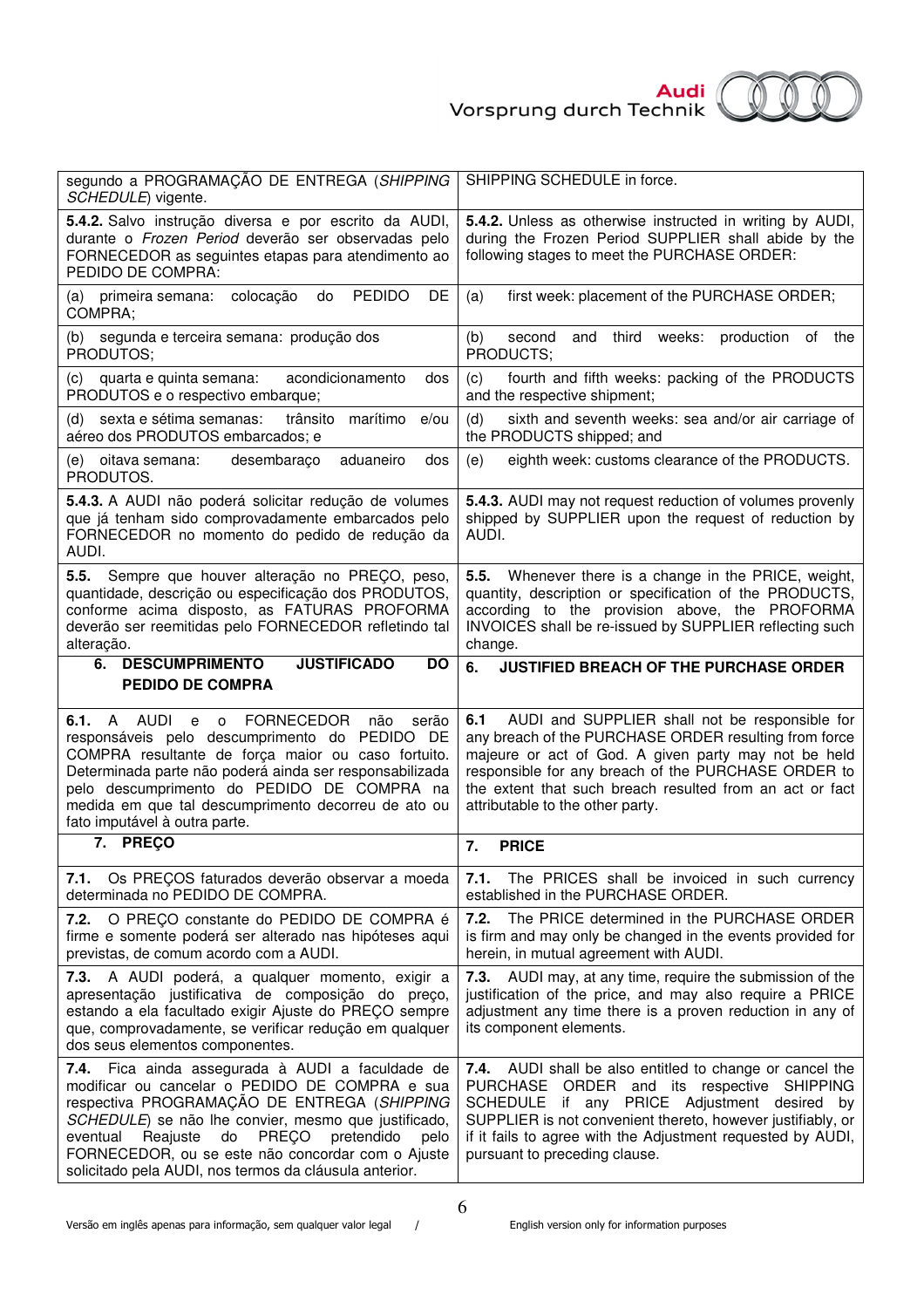



| 8. LICENÇAS DE IMPORTAÇÃO                                                                                                                                                                                                                                                                                                                                                                                                                                                                                                                                                                                                                                                                                                                                                                                                                                                                                                                                              | <b>IMPORT LICENSES</b><br>8.                                                                                                                                                                                                                                                                                                                                                                                                                                                                                                                                                                                                                                                                                                                                                                      |
|------------------------------------------------------------------------------------------------------------------------------------------------------------------------------------------------------------------------------------------------------------------------------------------------------------------------------------------------------------------------------------------------------------------------------------------------------------------------------------------------------------------------------------------------------------------------------------------------------------------------------------------------------------------------------------------------------------------------------------------------------------------------------------------------------------------------------------------------------------------------------------------------------------------------------------------------------------------------|---------------------------------------------------------------------------------------------------------------------------------------------------------------------------------------------------------------------------------------------------------------------------------------------------------------------------------------------------------------------------------------------------------------------------------------------------------------------------------------------------------------------------------------------------------------------------------------------------------------------------------------------------------------------------------------------------------------------------------------------------------------------------------------------------|
| embarques de<br><b>PRODUTOS</b><br>8.1. Para os<br>que<br>necessitem de Licença de Importação, o FORNECEDOR<br>deverá enviar as FATURAS PROFORMA à AUDI, antes<br>que os PRODUTOS sejam embarcados.                                                                                                                                                                                                                                                                                                                                                                                                                                                                                                                                                                                                                                                                                                                                                                    | 8.1. For the shipments of PRODUCTS requiring Import<br>license, SUPPLIER shall send the PROFORMA INVOICES<br>to AUDI before the PRODUCTS are shipped.                                                                                                                                                                                                                                                                                                                                                                                                                                                                                                                                                                                                                                             |
| A AUDI requisitará a Licença de Importação às<br>8.2.<br>brasileiras<br>base<br><b>FATURA</b><br>autoridades<br>com<br>na<br>PROFORMA, sendo certo que: (i) os PRODUTOS sujeitos<br>à Licença de Importação somente serão embarcados<br>após a autorização expressa e por escrito da AUDI; e (ii) a<br>FATURA COMERCIAL deverá conter exatamente as<br><b>FATURA</b><br>informações<br>indicadas<br>mesmas<br>na<br>PROFORMA.                                                                                                                                                                                                                                                                                                                                                                                                                                                                                                                                          | 8.2. AUDI shall request the Import license to the Brazilian<br>based on the PROFORMA INVOICE,<br>authorities<br>considering that: (i) the PRODUCTS subject to the Import<br>license shall only be shipped after the previous written<br>authorization of AUDI; and (ii) the COMMERCIAL INVOICE<br>shall contain exactly the same information indicated in the<br>PROFORMA INVOICE.                                                                                                                                                                                                                                                                                                                                                                                                                |
| <b>EMBALAGEM, IDENTIFICAÇÃO E EMBARQUE</b><br>9.<br><b>DE PRODUTOS</b>                                                                                                                                                                                                                                                                                                                                                                                                                                                                                                                                                                                                                                                                                                                                                                                                                                                                                                 | 9.<br>PACKAGE, IDENTIFICATION AND SHIPMENT OF<br><b>PRODUCTS</b>                                                                                                                                                                                                                                                                                                                                                                                                                                                                                                                                                                                                                                                                                                                                  |
| Todos os PRODUTOS deverão ser devidamente<br>9.1.<br>embalados, identificados e embarcados segundo (i) os<br>requisitos usualmente aplicáveis ao manuseio e à<br>movimentação de determinadas mercadorias, tal como os<br>Steel Packaging Standards; (ii) as condições contidas no<br>PEDIDO DE COMPRA; e (iii) demais especificações da<br>AUDI, disponíveis ao FORNECEDOR (em especial a<br>edição vigente do Guia de Normatização de Embalagem<br>para Fornecedores Internacionais, Packaging Guide -<br>Suppliers Overseas, e o Buyer's Packing Guide, ambos<br>disponíveis eletronicamente). Referidos documentos<br>serão considerados Documentos Correlatos ao PEDIDO<br>DE COMPRA, de forma a assegurar a qualidade do<br>PRODUTO e a segurança em seu transporte ao menor<br><b>FORNECEDOR</b><br>$\circ$<br>deverá<br>embarcar<br>custo.<br><b>OS</b><br>PRODUTOS em observância das instruções da AUDI,<br>atentando para o disposto na Cláusula 4.6 acima. | 9.1. All the PRODUCTS must be duly packed, identified<br>and shipped according to (i) the requirements usually<br>applicable to the handling and transportation of certain<br>goods, such as the Steel Packaging Standards; (ii) the<br>conditions contained in the PURCHASE ORDER; and (iii)<br>other specs of AUDI, available to SUPPLIER (particularly<br>the current issue of the Packaging Guide - Suppliers<br>Overseas, and the Buyer's Packing Guide, both available<br>online). The said documents shall be considered Correlate<br>Documents to the PURCHASE ORDER, to assure the<br>quality of the PRODUCT and a safe carriage at the lowest<br>cost. SUPPLIER shall ship the PRODUCTS in compliance<br>with the instruction of AUDI, particularly the provision in<br>Clause 4 above. |
| 9.1.1. O FORNECEDOR deverá ressarcir a AUDI por<br>incorridas<br>todas<br>despesas<br>em<br>razão<br>as<br>de<br>acondicionamento/identificação deficiente ou por erros no<br>embarque dos PRODUTOS.                                                                                                                                                                                                                                                                                                                                                                                                                                                                                                                                                                                                                                                                                                                                                                   | 9.1.1. SUPPLIER shall repay AUDI all expenses incurred<br>to with deficient packing/identification or errors in the<br>shipment of the PRODUCTS.                                                                                                                                                                                                                                                                                                                                                                                                                                                                                                                                                                                                                                                  |
| $\circ$<br>9.2.<br><b>FORNECEDOR</b><br>responsabilizar-se-á,<br>salvo<br>disposto em contrário no PEDIDO DE COMPRA, pelas<br>despesas de embalagem, frete e seguro do PRODUTO,<br>bem como por todos os riscos de conservação e<br>transporte até o momento em que os PRODUTOS<br>ultrapassarem a murada do navio no porto de embarque<br>(Modalidade de Transporte "FOB" - INCOTERM 2000),<br>ficando a cargo da AUDI as demais despesas e riscos<br>envolvidos a partir de então.                                                                                                                                                                                                                                                                                                                                                                                                                                                                                   | 9.2.<br>SUPPLIER shall be responsible, except as otherwise<br>provided in the PURCHASE ORDER, for the packing,<br>freight, and insurance expenses of the PRODUCT, as well<br>as all conservation and transportation risks until such time<br>the PRODUCTS are loaded unto the ship (Carriage<br>Modality "FOB" - INCOTERM 2000), AUDI being<br>responsible for any further expenses and risks involved<br>thereafter.                                                                                                                                                                                                                                                                                                                                                                             |
| 9.3. O FORNECEDOR providenciará a entrega do<br>PRODUTO conforme previsto no PEDIDO DE COMPRA /<br>PROGRAMAÇÃO<br>DE<br><b>ENTREGA</b><br>(SHIPPING<br>SCHEDULE), acompanhado da documentação exigida<br>por Lei, emitida com absoluta clareza, com observância<br>rigorosa das disposições legais e fiscais.                                                                                                                                                                                                                                                                                                                                                                                                                                                                                                                                                                                                                                                          | SUPPLIER shall deliver the PRODUCT according to<br>9.3.<br>the provision in the PURCHASE ORDER/SHIPPING<br>SCHEDULE, accompanied by the documents required by<br>Law, issued with absolute clarity, in strict accordance with<br>the legal and fiscal provisions.                                                                                                                                                                                                                                                                                                                                                                                                                                                                                                                                 |
| 9.3.1. O FORNECEDOR será responsável e ressarcirá a<br>AUDI das eventuais despesas por esta incorridas em caso<br>de apreensão de PRODUTOS devido a irregularidades ou<br>falta da documentação legalmente exigível.                                                                                                                                                                                                                                                                                                                                                                                                                                                                                                                                                                                                                                                                                                                                                   | 9.3.1. SUPPLIER shall be responsible for and repay AUDI<br>any expenses incurred to thereby in case of seizure of<br>PRODUCTS as a result of irregularities or missing<br>documents that are legally required.                                                                                                                                                                                                                                                                                                                                                                                                                                                                                                                                                                                    |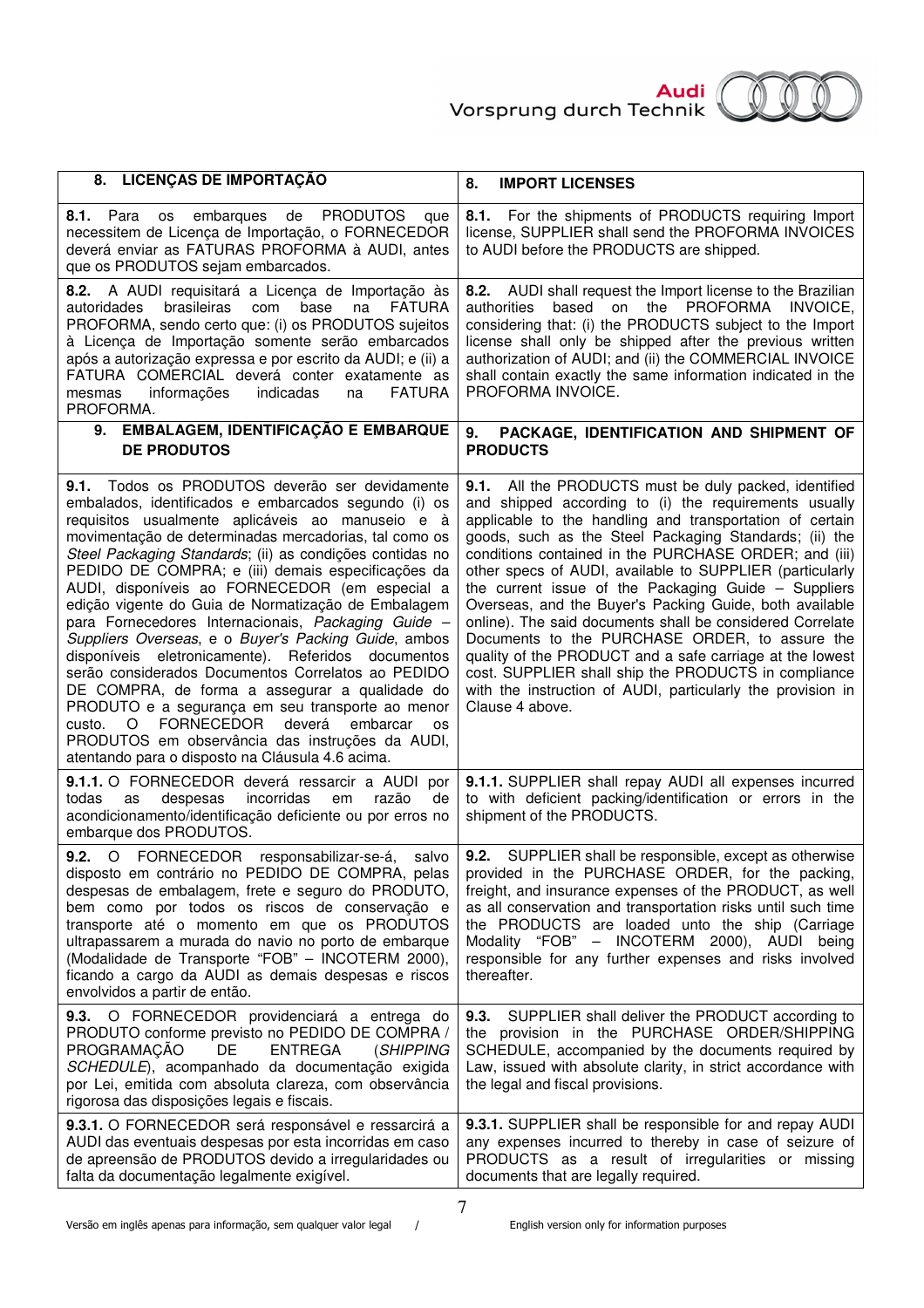

| <b>9.3.2.</b> A AUDI<br>poderá recusar PRODUTOS<br>cuja<br>documentação apresente irregularidades, sendo<br>de<br>exclusiva do<br>FORNECEDOR<br>responsabilidade<br>as<br>despesas do retorno.                                                                                                                                                                                                                                                                                                                                                                                                                                                                                                      | 9.3.2. AUDI may refuse PRODUCTS whose documents<br>are irregular, and SUPPLIER shall be solely responsible for<br>the return expenses.                                                                                                                                                                                                                                                                                                                                                                                                                                                                                                                                                             |
|-----------------------------------------------------------------------------------------------------------------------------------------------------------------------------------------------------------------------------------------------------------------------------------------------------------------------------------------------------------------------------------------------------------------------------------------------------------------------------------------------------------------------------------------------------------------------------------------------------------------------------------------------------------------------------------------------------|----------------------------------------------------------------------------------------------------------------------------------------------------------------------------------------------------------------------------------------------------------------------------------------------------------------------------------------------------------------------------------------------------------------------------------------------------------------------------------------------------------------------------------------------------------------------------------------------------------------------------------------------------------------------------------------------------|
| $9.4.$ O<br>FORNECEDOR<br>deverá<br>identificar<br>cada<br>embalagem de PRODUTOS em observância às normas<br>da AUDI vigentes para identificação de embalagens ou,<br>conforme<br>aplicável,<br>normas<br>usuais<br>se<br>de<br>acondicionamento de aço, com relação às quais o<br>FORNECEDOR declara ter pleno conhecimento.                                                                                                                                                                                                                                                                                                                                                                       | 9.4. SUPPLIER<br>shall<br>identify each<br>package<br>οf<br>PRODUCTS in accordance with AUDI's standards in force<br>for the identification of packages or, if applicable, according<br>to the usual steel packaging standards, of which<br>SUPPLIER represents to have full knowledge.                                                                                                                                                                                                                                                                                                                                                                                                            |
| 9.4.1. A lista de embalagem (Packing List), contendo<br>detalhes, dimensões, peso líquido e bruto de cada item de<br>PRODUTO, deverá ser emitida pelo FORNECEDOR e<br>enviada à AUDI juntamente com a documentação de<br>embarque.                                                                                                                                                                                                                                                                                                                                                                                                                                                                  | 9.4.1. The packing list containing details, dimensions, net<br>and gross weight of each item of PRODUCT must be<br>issued by SUPPLIER and submitted to AUDI together with<br>the shipping documents.                                                                                                                                                                                                                                                                                                                                                                                                                                                                                               |
| 9.5. A documentação de embarque deverá indicar a<br>mercadoria relacionada à planta de destino da AUDI, o<br>caixas/containers<br>número<br>de<br>bruto<br>e<br>peso<br>em<br>quilogramas.                                                                                                                                                                                                                                                                                                                                                                                                                                                                                                          | 9.5. The shipping documents must designate the goods<br>related to the AUDI's destination plant, the number of<br>boxes/containers and gross weight in kilograms.                                                                                                                                                                                                                                                                                                                                                                                                                                                                                                                                  |
| 9.6. Após a conclusão do embarque, o FORNECEDOR<br>deverá enviar à AUDI todos os dados e documentos a ele<br>relacionados, tais como mas não limitados ao número do<br>documento de embarque, a identificação do voo e a<br>companhia aérea ou nome da embarcação e a data e<br>hora estimadas da chegada dos PRODUTOS ao destino<br>final.                                                                                                                                                                                                                                                                                                                                                         | <b>9.6.</b> After the completion of the shipment, SUPPLIER<br>shall send to AUDI all data and documents related thereto,<br>such as, but not limited to, the shipping document number,<br>the flight identification and the airline or name of ship and<br>estimated date and time of arrival of the PRODUCTS at the<br>final destination.                                                                                                                                                                                                                                                                                                                                                         |
| Não será permitida a remessa de PRODUTOS por<br>9.7.<br>meio de serviços de courier, salvo se solicitado por escrito<br>pela AUDI.                                                                                                                                                                                                                                                                                                                                                                                                                                                                                                                                                                  | PRODUCTS may not be shipped through courier,<br>9.7.<br>except if requested in writing by AUDI.                                                                                                                                                                                                                                                                                                                                                                                                                                                                                                                                                                                                    |
| 10. FORNECIMENTOS NÃO-CONFORMES                                                                                                                                                                                                                                                                                                                                                                                                                                                                                                                                                                                                                                                                     | 10. NON-COMPLIANT SUPPLIES                                                                                                                                                                                                                                                                                                                                                                                                                                                                                                                                                                                                                                                                         |
| 10.1. O pagamento do PREÇO não implica na aceitação<br>dos respectivos PRODUTOS. A AUDI poderá condicionar<br>a aceitação dos PRODUTOS ao seu prévio exame, total<br>ou parcial e terá o prazo de 180 (cento e oitenta) dias,<br>contados a partir do respectivo recebimento, para recusar<br>os PRODUTOS remetidos fora das especificações do<br>PEDIDO DE COMPRA e/ou da PROGRAMAÇÃO DE<br>ENTREGA (SHIPPING SCHEDULE), tais como mas não<br>limitados a, danos no transporte, embalagem inadequada,<br>defeitos ou vícios e/ou inobservância das especificações<br>técnicas, amostras ou outras indicações. Nesses casos,<br>estará facultado à AUDI considerar cancelado o PEDIDO<br>DE COMPRA. | 10.1. The payment of the PRICE does not imply the<br>acceptance of the respective PRODUCTS. AUDI may<br>subject the acceptance of the PRODUCTS to its previous<br>inspection, in full or part, and shall have one hundred and<br>eighty (180) days, as of the respective receipt, to refuse the<br>PRODUCTS submitted not in accordance with the specs of<br>PURCHASE ORDER<br>and/or the<br><b>SHIPPING</b><br>the<br>SCHEDULE, such as, but not limited to, damages in<br>transportation, improper package, defects or flaws and/or<br>non-compliance with the technical specifications, samples<br>or other indications. In such cases, AUDI shall be entitled<br>to cancel the PURCHASE ORDER. |
| 10.2.<br>Também não implica aceitação, a ausência de<br>ressalvas nos documentos de transporte.                                                                                                                                                                                                                                                                                                                                                                                                                                                                                                                                                                                                     | 10.2. The absence of negative remarks at the transport<br>documents does not imply the acceptance by AUDI.                                                                                                                                                                                                                                                                                                                                                                                                                                                                                                                                                                                         |
| 10.2.1. Na<br>hipótese<br>não-conformidade,<br>de<br>estará<br>justificada a recusa de toda a remessa de PRODUTOS,<br>ainda que a não-conformidade se refira apenas a parte de<br>uma remessa.                                                                                                                                                                                                                                                                                                                                                                                                                                                                                                      | 10.2.1. In case of non-compliance, the refusal of the entire<br>shipment of PRODUCTS will be justified, even if such non-<br>compliance refers to only part of shipment.                                                                                                                                                                                                                                                                                                                                                                                                                                                                                                                           |
| 10.2.2. Os PRODUTOS rejeitados que, a critério da<br>AUDI, possam vir a ser inadequadamente utilizados por<br>terceiros, poderão ser inutilizados pela AUDI, arcando o<br>FORNECEDOR com todo e qualquer custo afeto à sua<br>destruição.                                                                                                                                                                                                                                                                                                                                                                                                                                                           | <b>10.2.2.</b> PRODUCTS that have been refused, at the<br>discretion of AUDI, that may become improperly used by<br>third parties, may be destroyed by AUDI, and SUPPLIER<br>shall bear any cost related to such act.                                                                                                                                                                                                                                                                                                                                                                                                                                                                              |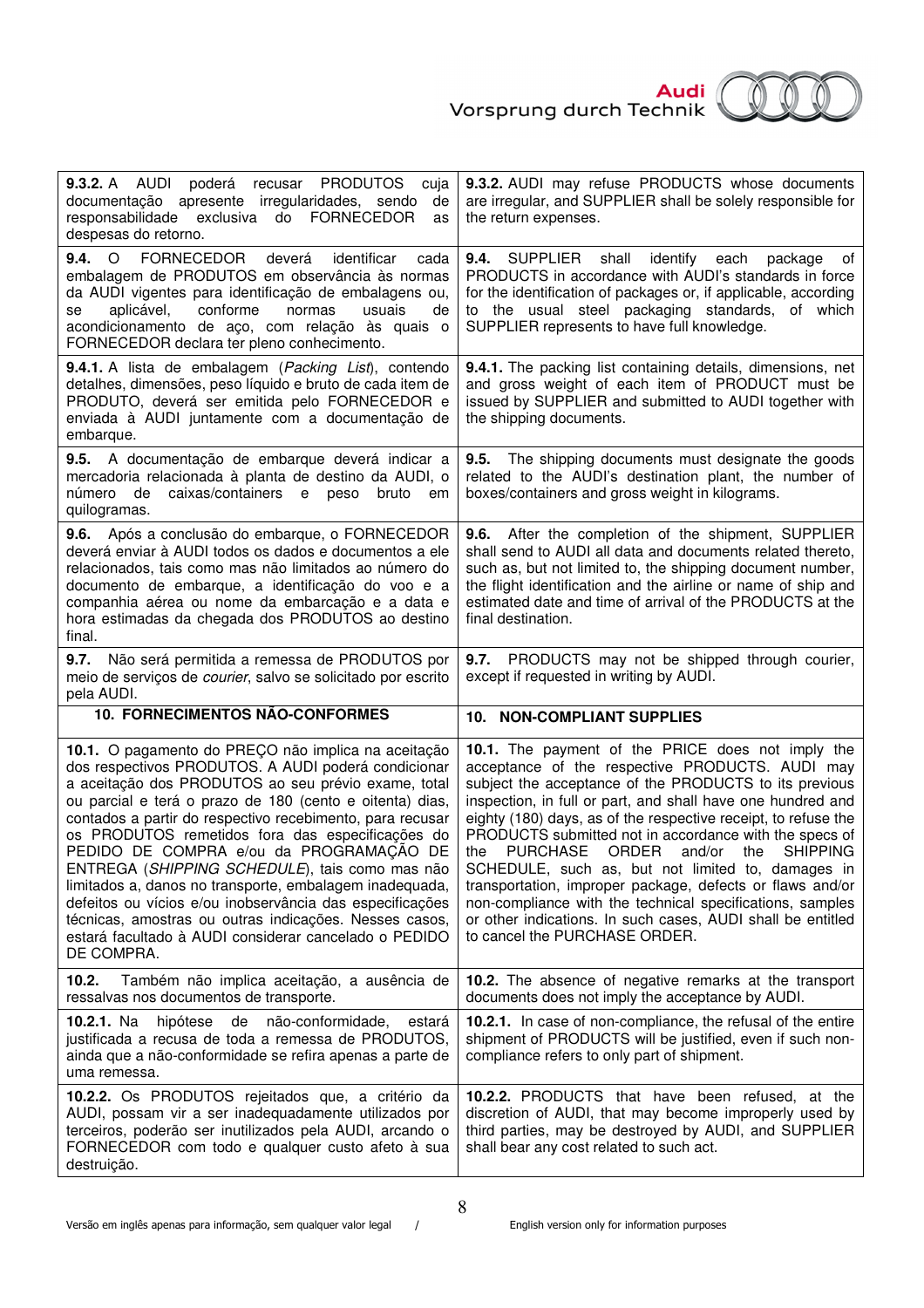

| 10.2.3. $Os$<br>PRODUTOS<br>entregues<br>fora<br>das<br>especificações técnicas, mas que, a critério da AUDI,<br>possam ser recuperados sem qualquer prejuízo aos<br>padrões de qualidade, desempenho e segurança exigidos<br>pela AUDI, poderão, mediante acordo entre as Partes, ser<br>reparados nas oficinas da AUDI, que será ressarcida pelo<br>FORNECEDOR no valor do custo da operação.                                                                                                                                                                 | 10.2.3. The PRODUCTS delivered not in accordance with<br>the technical specifications, but, at the discretion of AUDI,<br>may be recovered without any loss of the quality,<br>performance and safety standards required by AUDI, may,<br>subject to an agreement by the Parties, be repaired at the<br>workshops of AUDI, who shall be paid by SUPPLIER with<br>the amount of the cost of the operation.                                                                                                                                              |
|-----------------------------------------------------------------------------------------------------------------------------------------------------------------------------------------------------------------------------------------------------------------------------------------------------------------------------------------------------------------------------------------------------------------------------------------------------------------------------------------------------------------------------------------------------------------|--------------------------------------------------------------------------------------------------------------------------------------------------------------------------------------------------------------------------------------------------------------------------------------------------------------------------------------------------------------------------------------------------------------------------------------------------------------------------------------------------------------------------------------------------------|
| 10.3. A AUDI poderá ainda, a qualquer tempo, devolver<br>PRODUTOS que apresentem defeitos ou vícios ocultos<br>apurados durante a montagem ou pelo seu respectivo<br>uso, até o prazo de 12 (doze) meses contados do<br>momento em que tais defeitos ou vícios ficarem<br>AUDI<br>ressarcida<br>evidenciados.<br>A<br>será<br>pelo<br>FORNECEDOR das despesas totais decorrentes da<br>substituição do PRODUTO defeituoso, inclusive frete,<br>comprovadamente despendidas pela AUDI (diretamente<br>ou reembolsadas a terceiros) em razão do fato.             | 10.3. AUDI may further, at any time, return PRODUCTS<br>with non-apparent defects or flaws found during assembly<br>or its respective use, within twelve (12) months as of such<br>time the defects or flaws are evidenced. AUDI shall be<br>repaid by SUPPLIER for all expenses resulting from the<br>replacement of the bad PRODUCT, including freight, that<br>are provenly spent by AUDI (directly or paid to third parties)<br>by virtue of the fact.                                                                                             |
| 10.4. $E$<br>também assegurado à AUDI optar pelo<br>recebimento ou não de PRODUTOS fornecidos fora de<br>prazo ou em quantidade diferente daquela especificada<br>pela AUDI.                                                                                                                                                                                                                                                                                                                                                                                    | 10.4. AUDI may also choose whether or not to receive<br>PRODUCTS supplied after the schedule or in an amount<br>that is difference from that specified by AUDI.                                                                                                                                                                                                                                                                                                                                                                                        |
| 10.5. Observado o disposto nas Cláusulas 10.2.2 e<br>10.2.3 acima, em caso de recusa de PRODUTOS, por<br>qualquer motivo, a AUDI os disponibilizará<br>ao<br>FORNECEDOR, para retirada no prazo máximo de 180<br>(cento e oitenta) dias, a partir do aviso emitido pela AUDI<br>a respeito. Decorrido o prazo aplicável, a AUDI cobrará do<br>FORNECEDOR, a título de <i>mora creditoris</i> , o equivalente<br>a 0,2 % (zero vírgula dois por cento) ao dia sobre o valor<br>do PRODUTO recusado, observados os limites previstos<br>na legislação brasileira. | 10.5. Subject to the provision in Clauses 10.2.2 and 10.2.3<br>above, in case of refusal of PRODUCTS, for any reason,<br>AUDI will make them available to SUPPLIER for pick-up<br>within no more than one hundred and eighty (180) days, as<br>of the notice issued by AUDI to that matter. After the<br>applicable term, AUDI will charge SUPPLIER, as mora<br>creditoris, the corresponding to zero point two percent<br>(0.2%) per day on the value of the PRODUCT refused,<br>subject to the limited provided for in the Brazilian<br>legislation. |
| 10.6. Se, nas hipóteses de recusa de PRODUTOS pela<br>AUDI, a matéria-prima for de propriedade da AUDI,<br>obriga-se o FORNECEDOR, à opção da AUDI, a repor tal<br>matéria-prima com matéria-prima de igual procedência e<br>idêntica especificação técnica, ou aceitar, contra a<br>apresentação da respectiva Nota de Débito, que lhe seja<br>debitado pela AUDI o valor da matéria-prima perdida, a<br>PREÇOS vigentes na ocasião.                                                                                                                           | 10.6. If, in the events of refusal of PRODUCTS by AUDI,<br>the raw material is owned by AUDI, SUPPLIER is bound, at<br>the discretion of AUDI, to replace such raw material with a<br>raw material of same origin and identical technical<br>specification, or accept, against the presentation of the<br>respective Debit Note, that is debited by AUDI the value of<br>the raw material lost, at the PRICES then in force.                                                                                                                           |
| 10.7. A AUDI não estará sujeita ao pagamento de<br>qualquer indenização, ou ainda, pela reposição ao<br>FORNECEDOR dos PRODUTOS recusados / inutilizados<br>nos termos das Cláusulas 10.1, 10.3 e 10.4 acima.                                                                                                                                                                                                                                                                                                                                                   | 10.7. AUDI shall not be subject to the payment of any<br>indemnity, or also, to replace to SUPPLIER PRODUCTS<br>refused/unused pursuant to Clauses 10.1, 10.3 and 10.4<br>above.                                                                                                                                                                                                                                                                                                                                                                       |
| 10.7.1. Correrão por conta exclusiva do FORNECEDOR<br>as despesas e riscos decorrentes do eventual processo<br>de recuperação dos tributos que incidiram sobre os<br>PRODUTOS recusados.                                                                                                                                                                                                                                                                                                                                                                        | 10.7.1. SUPPLIER shall be solely responsible for such<br>expenses and risks resulting from any proceedings to<br>recover taxes levied on the PRODUCTS refused.                                                                                                                                                                                                                                                                                                                                                                                         |
| 10.8. Em qualquer hipótese de inadimplemento<br>do<br>fornecimento, assim como em razão de atrasos do<br>FORNECEDOR, a AUDI terá direito de exigir do<br>FORNECEDOR o ressarcimento imediato das perdas e<br>danos comprovadamente incorridos, observando-se, a<br>respeito, o disposto nas subcláusulas 10.8.1, 10.8.2,<br>10.8.3, (e) abaixo, e ainda a Cláusula 10.9, na hipótese<br>de atraso do FORNECEDOR.                                                                                                                                                | 10.8. In any event of breach of the supply, as well as by<br>virtue of delays of SUPPLIER, AUDI shall be entitled to<br>require from SUPPLIER the immediate repayment of such<br>loss and damages proven occurred, subject, however, to<br>the provision of subclauses $10.8.1$ , $10.8.2$ , $10.8.3$ , $(e)$<br>below, and also Clause 10.9, in case of delay of<br>SUPPLIER.                                                                                                                                                                         |
| 10.8.1. $\circ$<br><b>FORNECEDOR</b><br>à<br>AUDI,<br>ressarcirá                                                                                                                                                                                                                                                                                                                                                                                                                                                                                                | 10.8.1. Subject to proper proven determination by AUDI                                                                                                                                                                                                                                                                                                                                                                                                                                                                                                 |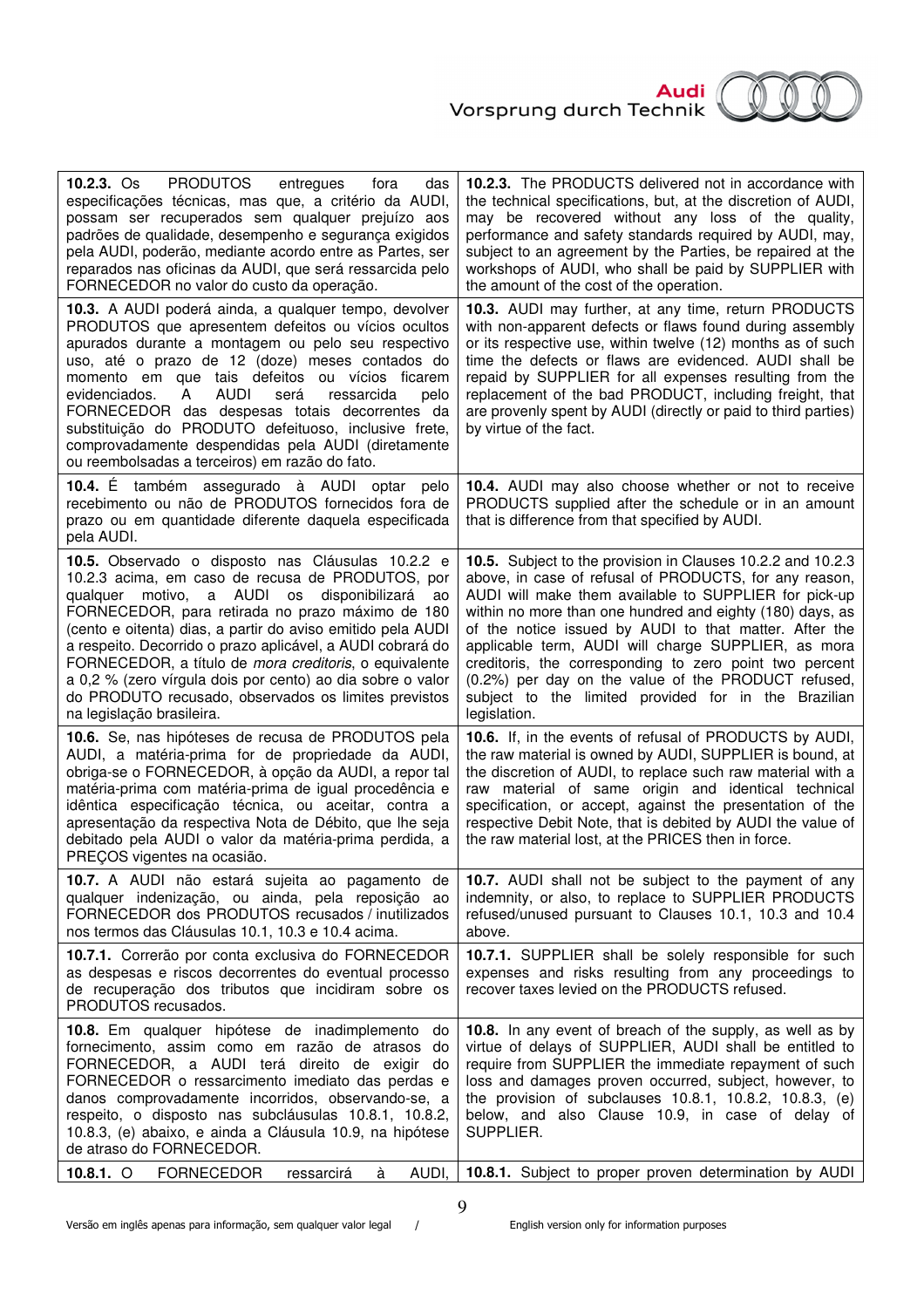

| imediatamente, os valores que esta pagar resultantes de:                                                                                                                                                                                                   | as being legally payable, SUPPLIER shall immediately<br>repay to AUDI the amounts resulting from:                                                                                                                                          |
|------------------------------------------------------------------------------------------------------------------------------------------------------------------------------------------------------------------------------------------------------------|--------------------------------------------------------------------------------------------------------------------------------------------------------------------------------------------------------------------------------------------|
| importâncias adiantadas pela AUDI em razão do<br>(a)<br>PREÇO;                                                                                                                                                                                             | amounts paid in advance by AUDI by virtue of the<br>(a)<br>PRICE;                                                                                                                                                                          |
| (b) diferenças de PREÇO ou de quantidade;                                                                                                                                                                                                                  | (b)<br>differences of PRICE or quantity;                                                                                                                                                                                                   |
| (c) transporte aéreo, no caso de atrasos motivados por<br>ato ou fato imputável ao FORNECEDOR;                                                                                                                                                             | air transportation, in the case of delays caused by an<br>(c)<br>act of fact attributable to SUPPLIER;                                                                                                                                     |
| (d) todos os custos relacionados ao transporte e<br>desembaraço aduaneiro quando o respectivo<br><b>PRODUTOS</b><br>embarque<br>de<br>não<br>restar<br>agendado / confirmado por escrito pela AUDI.<br>Sobrecarregamentos estão englobados nesta<br>regra; | all costs related to transportation and customs<br>(d)<br>clearance when the respective shipment of PRODUCTS is<br>not scheduled/confirmed in writing by AUDI. Overload are<br>included in this rule;                                      |
| incorridas<br>(e) despesas<br>com<br>a<br>destruição,<br>substituição,<br>armazenamento, recuperação,<br>devolução e/ou ônus do<br>inventário<br>de<br>PRODUTOS não-conformes,<br>conforme<br>$\circ$<br>caso;                                             | expenses incurred to with the destruction, storage,<br>(e)<br>recovery, replacement, return and/or burden of the<br>inventory of non-conformant PRODUCTS, as the case may<br>be;                                                           |
| multas<br>Brasil<br>resultantes<br>impostas<br>do<br>(f)<br>no<br>descumprimento da legislação aplicável à<br>especial<br>irregularidades<br>operação,<br>em<br>documentais ou mesmo atraso no envio da<br>documentação relacionada a cada embarque;       | fines imposed in Brazil result from the failure to<br>(f)<br>comply with the legislation applicable to the operation,<br>particularly irregularities in documents or delay in the<br>submission of the documents related to each shipment; |
| (g) indenizações pagas a terceiros em razão<br>de<br>defeitos ou vícios de PRODUTOS; e                                                                                                                                                                     | indemnities paid to third parties by virtue of defects<br>(g)<br>or flaws of PRODUCTS; and                                                                                                                                                 |
| direto<br>associado<br>(h) qualquer<br>outro custo<br>às<br>ocorrências acima.                                                                                                                                                                             | (h)<br>any other direct cost associated to the events above.                                                                                                                                                                               |
| 10.8.2. Caberá ainda ao FORNECEDOR arcar com<br>indenização em favor da AUDI no que tange às demais<br>perdas e danos por esta comprovadamente incorridos, no<br>caso de inadimplemento do FORNECEDOR, nos termos<br>das Cláusulas 10.8.3 abaixo.          | 10.8.2. SUPPLIER shall also bear the indemnity on behalf<br>of AUDI regarding the other loss and damages provenly<br>incurred to thereby, in the case of breach of SUPPLIER,<br>pursuant to Clause 10.8.3 below.                           |
| 10.8.3. Relativamente ao ressarcimento de perdas e<br>danos, a AUDI terá direito ao recebimento de valores<br>apontados e comprovados como de responsabilidade do<br>FORNECEDOR e relativos a custos com:                                                  | 10.8.3. In relation to the repayment of loss and damages,<br>AUDI shall be entitled to receive the amounts provenly<br>indicated as being the responsibility of SUPPLIER and<br>related to costs with:                                     |
| (a)<br>mão de obra ociosa nos casos de perda de<br>produção;                                                                                                                                                                                               | (a)<br>idle labor in the cases of production lost;                                                                                                                                                                                         |
| despendidas<br>retrabalho<br>(b)<br>horas<br>com<br>na<br>complementação de partes, peças e componentes não-<br>montados;                                                                                                                                  | hours spent with rework in the supplementation of<br>(b)<br>parties, parts and unassembled components;                                                                                                                                     |
| dano<br>direto<br>associado<br>(c)<br>qualquer<br>outro<br>às<br>ocorrências acima e/ou causado por ato ou fato imputável<br>ao FORNECEDOR, o que inclui prejuízos efetivos e lucros<br>cessantes;                                                         | any other direct damage associated to the events<br>(c)<br>above and/or caused by act or fact attributable to<br>SUPPLIER, which includes effective losses and loss of<br>profits;                                                         |
| (d)<br>danos, custos, ressarcimentos ou quaisquer valores<br>incorridos pela AUDI em função da não observância pelo<br><b>FORNECEDOR</b><br>das<br>CONDIÇÕES<br>DE<br>SUSTENTABILIDADE, aqui previstas; e,                                                 | (d) damages, expenses, reimbursements and any other<br>amounts paid by AUDI due to the non compliance of the<br>SUPPLIER with the SUSTAINABILITY CONDITIONS; and,<br>(e) supplementary indemnity in case of disproportion                  |
| indenização suplementar em caso de desproporção<br>(e)<br>entre o prejuízo e a indenização devida.                                                                                                                                                         | between the loss and the indemnity payable.                                                                                                                                                                                                |
| 10.9. Sem prejuízo dos ressarcimentos previstos nas<br>Cláusulas acima, em caso de atraso injustificado do<br>FORNECEDOR no cumprimento de prazos estabelecidos                                                                                            | 10.9. Without prejudice of the repayments provided for in<br>Clauses above, in case of unjustified delay by SUPPLIER<br>in meeting the schedules determined in the SHIPPING                                                                |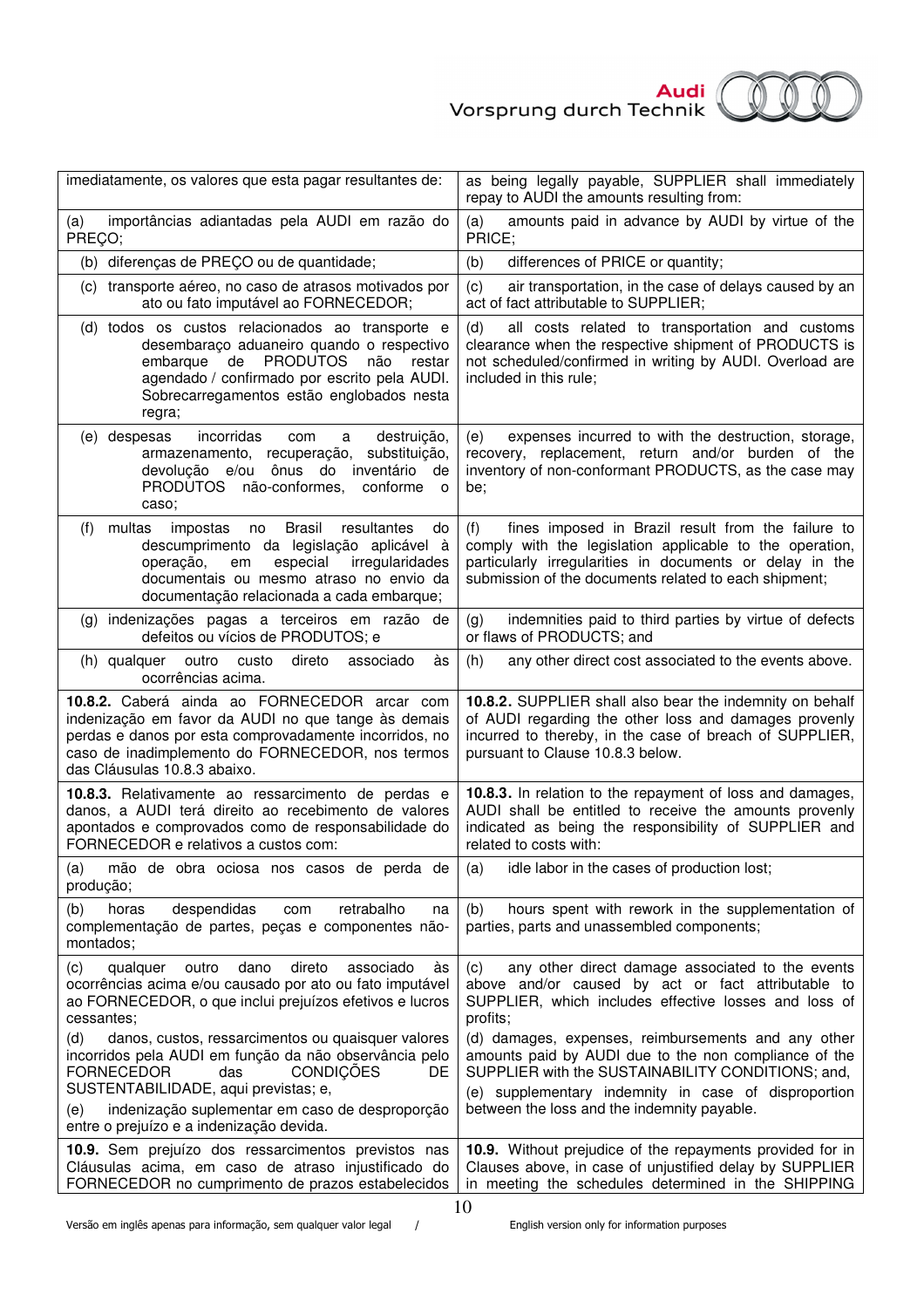

| PROGRAMAÇÃO<br>DE ENTREGA (SHIPPING<br>na<br>SCHEDULE), a AUDI cobrará do FORNECEDOR, por dia<br>de atraso, o equivalente a 0,2% (zero vírgula dois por<br>cento) sobre os PRODUTOS, até o limite permitido na<br>legislação brasileira, a título de multa.                                                                                                                                                                                                                                                                                                                                                                                                                                                                                                                             | SCHEDULE, AUDI shall charge SUPPLIER, per day of<br>delay, the corresponding to zero point two percent (0.2%)<br>on the PRODUCTS, until such limited permitted in the<br>Brazilian legislation as payment of fine.                                                                                                                                                                                                                                                                                                                                                                                                                                                                                                              |
|-----------------------------------------------------------------------------------------------------------------------------------------------------------------------------------------------------------------------------------------------------------------------------------------------------------------------------------------------------------------------------------------------------------------------------------------------------------------------------------------------------------------------------------------------------------------------------------------------------------------------------------------------------------------------------------------------------------------------------------------------------------------------------------------|---------------------------------------------------------------------------------------------------------------------------------------------------------------------------------------------------------------------------------------------------------------------------------------------------------------------------------------------------------------------------------------------------------------------------------------------------------------------------------------------------------------------------------------------------------------------------------------------------------------------------------------------------------------------------------------------------------------------------------|
| 10.10. Todo e qualquer PRODUTO recusado somente<br>poderá retornar à AUDI dentro do processo normal de<br>fornecimento previsto no PEDIDO DE COMPRA,<br>obedecidos todos os seus termos e desde que expedida a<br>competente PROGRAMAÇÃO DE ENTREGA (SHIPPING<br>SCHEDULE).                                                                                                                                                                                                                                                                                                                                                                                                                                                                                                             | 10.10. Any PRODUCT refused may only return to AUDI<br>under the regular supply process provided for in the<br>PURCHASE ORDER, subject to all terms and provided<br>that the corresponding SHIPPING SCHEDULE is issued.                                                                                                                                                                                                                                                                                                                                                                                                                                                                                                          |
| 11. MATERIAL REMETIDO AO FORNECEDOR                                                                                                                                                                                                                                                                                                                                                                                                                                                                                                                                                                                                                                                                                                                                                     | 11. MATERIAL DELIVERED<br><b>SUPPLIER</b><br>TO<br><b>FOR</b><br><b>CUSTOM INDUSTRIALIZATION</b>                                                                                                                                                                                                                                                                                                                                                                                                                                                                                                                                                                                                                                |
| <b>INDUSTRIALIZAÇÃO</b><br><b>PARA</b><br><b>SOB</b><br><b>ENCOMENDA</b>                                                                                                                                                                                                                                                                                                                                                                                                                                                                                                                                                                                                                                                                                                                |                                                                                                                                                                                                                                                                                                                                                                                                                                                                                                                                                                                                                                                                                                                                 |
|                                                                                                                                                                                                                                                                                                                                                                                                                                                                                                                                                                                                                                                                                                                                                                                         |                                                                                                                                                                                                                                                                                                                                                                                                                                                                                                                                                                                                                                                                                                                                 |
| 11.1. Sempre que a AUDI remeter material<br>ao<br>FORNECEDOR para a industrialização de PRODUTOS,<br>sem prejuízo de suas demais responsabilidades, o<br>FORNECEDOR terá, ainda, a obrigação de elaborar e<br>disposição<br>da AUDI,<br>colocar<br>à<br>sequintes<br><b>OS</b><br>demonstrativos: (i) da movimentação de materiais entre o<br>estabelecimento do FORNECEDOR e o estabelecimento<br>da AUDI que fez a remessa, compreendendo tanto os<br>recebimentos como os retornos; (ii) do controle de<br>estoque dos materiais em seu poder remetidos pela AUDI;<br>(iii) dos ajustes contábeis e fiscais, inclusive físico; (iv)<br>qualquer outro demonstrativo que as circunstâncias<br>exigirem para o perfeito controle da movimentação e<br>destino dos materiais remetidos. | 11.1. At all times AUDI delivers any material to SUPPLIER<br>for the industrialization of PRODUCTS, without prejudice of<br>its other responsibilities, SUPPLIER shall also be bound to<br>prepare and make available to AUDI the following<br>transportation<br>materials<br>statements:<br>of<br>from<br>(i)<br>SUPPLIER's establishment and AUDI's establishment that<br>made the shipment, comprising both receipts and returns;<br>(ii) inventory control of the materials in its power sent by<br>AUDI; (iii) accounting and tax adjustments, including<br>physical; (iv) any other statement that the circumstance<br>require for the perfect control of the transportation and<br>destination of the materials shipped. |
| 11.1.1. As eventuais divergências comprovadamente<br>verificadas entre as informações prestadas pelo<br>FORNECEDOR e os controles de movimentação de<br>materiais remetidos pela AUDI serão sanadas retificando-<br>se a documentação respectiva.                                                                                                                                                                                                                                                                                                                                                                                                                                                                                                                                       | 11.1.1. Any divergence proven found between the<br>information provided by SUPPLIER and the transportation<br>controls of the materials shipped by AUDI shall be cured by<br>correcting the respective documents.                                                                                                                                                                                                                                                                                                                                                                                                                                                                                                               |
| 11.1.2. As obrigações atribuídas ao FORNECEDOR são<br>extensíveis a todos os demais que, por conta e ordem da<br>AUDI, participem da cadeia de produção e recebam<br>material para a industrialização sob encomenda.                                                                                                                                                                                                                                                                                                                                                                                                                                                                                                                                                                    | 11.1.2. The obligations attributed to SUPPLIER are<br>extensible to all other who, at the discretion of AUDI,<br>participate in the production chain and receive material for<br>the custom industrialization.                                                                                                                                                                                                                                                                                                                                                                                                                                                                                                                  |
| 11.2. O FORNECEDOR deverá ressarcir a AUDI das<br>despesas na elaboração de defesas e/ou impugnação de<br>autos, aplicação de multas por infração à legislação, juros<br>de mora, outros ônus fiscais e encargos que a AUDI<br>porventura necessite desembolsar ou venha a ser<br>responsabilizada em razão da falta dos demonstrativos<br>acima aludidos e/ou consequente descumprimento da<br>legislação fiscal aplicável à operação.                                                                                                                                                                                                                                                                                                                                                 | 11.2. SUPPLIER shall repay AUDI the expenses with<br>defenses and/or challenges<br>of records,<br>preparing<br>application of fines due to breach of law, late interests,<br>other tax burdens and charges that AUDI may need to<br>spend or is held responsible for by virtue of the lack of<br>statements above and/or subsequent failure to comply with<br>the tax law applicable to the operation.                                                                                                                                                                                                                                                                                                                          |
| <b>12. DEDUÇÕES DE PAGAMENTO</b>                                                                                                                                                                                                                                                                                                                                                                                                                                                                                                                                                                                                                                                                                                                                                        | <b>12. PAYMENT DEDUCTIONS</b>                                                                                                                                                                                                                                                                                                                                                                                                                                                                                                                                                                                                                                                                                                   |
| 12.1. Consideram-se líquidas, certas e de natureza<br>meramente financeira, e a AUDI está autorizada a realizar<br>seguintes deduções do<br>primeiro pagamento<br>as<br>subsequente ao fato: (i) o ressarcimento de todas as<br>despesas / cominações previstas nas Cláusulas 4.5,<br>9.3.1, 10.2.3, 10.3, 10.7.1, 10.8.1, 10.9, 11.2, 13.2.2,<br>16.9.1 e Erro! Fonte de referência não encontrada.; (ii)<br>a indenização decorrente das perdas e danos de que trata<br>Cláusula<br>10.8.3; (iii) a<br>indenização<br>exigível<br>a                                                                                                                                                                                                                                                   | 12.1. Provided that duly proven indicated to SUPPLIER as<br>being legally payable, AUDI shall be authorized to make<br>the following deductions from the first payment subsequent<br>to the fact: (i) the repayment of all expenses/sanctions<br>provided for in Clauses 4.5, 9.3.1, 10.2.3, 10.3, 10.7.1,<br>10.8.1, 10.9, 11.2, 13.2.2, 16.9.1 and 18; (ii) the indemnity<br>resulting from the loss and damages referred to in Clause<br>10.8.3; (iii) the required indemnity corresponding to the<br>warranty of the PRODUCT, referred to in Clauses 15.2 and                                                                                                                                                               |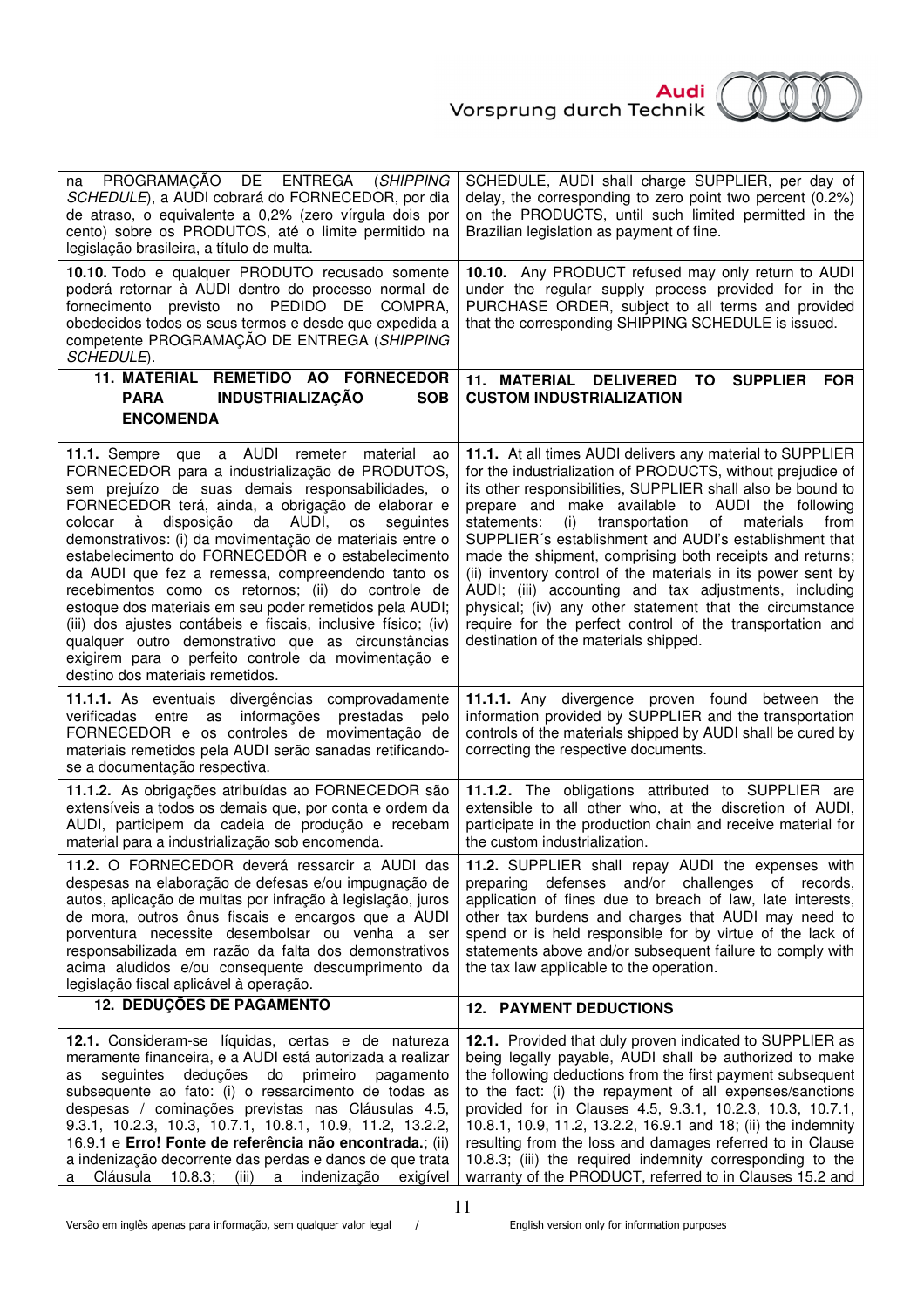



| correspondente à garantia do PRODUTO, referida nas<br>Cláusulas 15.2 e 15.4; e (iv) todas as demais quantias<br>inadimplemento do PEDIDO<br>relacionadas<br>DE<br>ao<br>COMPRA.                                                                                                                                                                                                                                                                                                                                                                                     | 15.4; and (iv) of all other amounts related to the breach of<br>the PURCHASE ORDER.                                                                                                                                                                                                                                                                                                                                                                                                                                       |
|---------------------------------------------------------------------------------------------------------------------------------------------------------------------------------------------------------------------------------------------------------------------------------------------------------------------------------------------------------------------------------------------------------------------------------------------------------------------------------------------------------------------------------------------------------------------|---------------------------------------------------------------------------------------------------------------------------------------------------------------------------------------------------------------------------------------------------------------------------------------------------------------------------------------------------------------------------------------------------------------------------------------------------------------------------------------------------------------------------|
| 12.1.1. Não sendo possível a realização das deduções<br>de pagamento supramencionadas, a AUDI poderá exigir<br>do FORNECEDOR o imediato reembolso dos respectivos<br>valores, mediante nota de débito, que as partes elegem<br>como título executivo extrajudicial para todos os seus<br>efeitos.                                                                                                                                                                                                                                                                   | 12.1.1. If the aforementioned deductions may not be<br>made, AUDI may require SUPPLIER to immediately<br>reimburse such amounts, through a debt notice, which the<br>parties declares an enforceable obligation title to the entire<br>length of its effects                                                                                                                                                                                                                                                              |
| 13. INSPEÇÕES                                                                                                                                                                                                                                                                                                                                                                                                                                                                                                                                                       | <b>13. INSPECTIONS</b>                                                                                                                                                                                                                                                                                                                                                                                                                                                                                                    |
| 13.1. Os PRODUTOS e sua documentação técnica<br>estarão sujeitos à inspeção. Os PRODUTOS poderão ser<br>submetidos a testes nas instalações do FORNECEDOR,<br>pela AUDI, terceiros por ela credenciados<br>e/ou<br>representantes técnicos de órgãos fiscalizadores.                                                                                                                                                                                                                                                                                                | 13.1. The PRODUCTS and its technical documents shall<br>be subject to inspection. The PRODUCTS may be subject<br>to tests at the facilities of SUPPLIER, by AUDI, third parties<br>accredited thereby and/or technical reps of inspection<br>agencies.                                                                                                                                                                                                                                                                    |
| 13.2. Fica ainda reservado à AUDI, a qualquer tempo,<br>mesmo após o último pagamento relativo ao PEDIDO DE<br>COMPRA, o direito de solicitar ao FORNECEDOR, e este<br>se obriga a apresentar de imediato, todos os documentos<br>e esclarecimentos necessários à verificação / conferência<br>e comprovação dos dados que geraram as respectivas<br>faturas. Para tanto, o FORNECEDOR franqueará à AUDI<br>ou a auditor por ela credenciado, o exame da<br>documentação envolvida.                                                                                 | 13.2. AUDI shall at any time, even after the last payment<br>related to the PURCHASE ORDER, be entitled to request<br>from SUPPLIER, who is bound to immediately present all<br>explanations<br>for<br>documents<br>and<br>necessary<br>the<br>verification/conference and confirmation of data<br>that<br>generated the respective invoices. Therefore, SUPPLIER<br>shall franchise to AUDI or the auditor accredited thereby,<br>the examination of the documents involved.                                             |
| 13.2.1. Para atendimento do acima exposto e também<br>para efeitos fiscais, o FORNECEDOR deverá manter em<br>seu poder os registros de mão-de-obra e materiais<br>usados e demais documentos pertinentes, pelo prazo de<br>5 (cinco) anos, contados a partir do ano seguinte ao ano<br>do pagamento final do PEDIDO DE COMPRA, visando<br>atender ao aqui disposto.                                                                                                                                                                                                 | 13.2.1. To comply with the provisions above and also for<br>tax purposes, SUPPLIER shall maintain in its power logs of<br>labor and materials used and other relevant documents for<br>five (5) years as of the year following that of the final<br>payment of the PURCHASE ORDER, in order to comply<br>with the provision herein.                                                                                                                                                                                       |
| 13.2.2. Caso seja constatada qualquer pendência ou<br>discrepância<br>por<br>ato, fato,<br>ação<br>ou<br>omissão<br>comprovadamente imputados ao FORNECEDOR, este se<br>obriga, em função da ocorrência, a: (i) tomar toda e<br>qualquer medida para a sua regularização; (ii) arcar com<br>todo e qualquer ônus dela resultante; (iii) ressarcir à AUDI<br>valores por esta inadequadamente despendidos; e (iv)<br>responder pelas ocorrências, se for o caso, mantendo a<br>AUDI a salvo de quaisquer reclamações e/ou punições<br>que de suas faltas resultarem. | 13.2.2. If any pending issue or discrepancy is found as a<br>result of an act, fact, action or omission proven attributable<br>to SUPPLIER, the latter is bound, because of such event,<br>to: (i) take any and all measures for regularization; (ii) bear<br>with any burden resulting therefrom; (iii) repay to AUDI<br>amounts improperly spent thereby; and (iv) respond for the<br>events, as the case may be, holding AUDI harmless from<br>any complaints and/or punishments resulting from the<br>faults thereof. |
| <b>14. QUALIDADE DOS PRODUTOS</b>                                                                                                                                                                                                                                                                                                                                                                                                                                                                                                                                   | 14. QUALITY OF THE PRODUCTS                                                                                                                                                                                                                                                                                                                                                                                                                                                                                               |
| 14.1. O FORNECEDOR deverá: (i) cumprir as instruções<br>técnicas da AUDI relacionadas aos PRODUTOS a serem<br>fornecidos; (ii) assegurar/garantir a qualidade de tais<br>PRODUTOS; e (iii) informar a AUDI a respeito de<br>possíveis aperfeiçoamentos a serem realizados nos<br>PRODUTOS, incluindo aqueles resultantes de tecnologia<br>mais avançada.                                                                                                                                                                                                            | 14.1. SUPPLIER shall: (i) meet the technical instruction of<br>AUDI related to the PRODUCTS to be supplied; (ii)<br>assure/guarantee the quality of such PRODUCTS; and (iii)<br>inform AUDI regarding the possible betterments to be<br>made in the PRODUCTS, including those arising out of<br>break-through technology.                                                                                                                                                                                                 |
| 14.1.1. O FORNECEDOR, quando requisitado, fará<br>acompanhar dos respectivos fornecimentos o Certificado<br>Controle<br>de<br>Qualidade<br>dos<br>PRODUTOS,<br>de<br>especificando: (i) o Sistema de Controle de Qualidade<br>adotado; (ii) a identificação e subscrição do Certificado                                                                                                                                                                                                                                                                             | 14.1.1. SUPPLIER, whenever requested, shall follow-up,<br>in relation to the respective supplies, the Quality Control<br>Certificate of the PRODUCTS, specifying: (i) the Quality<br>Control System adopted; (ii) the identification and<br>subscription of the Certificate by the technician in charge                                                                                                                                                                                                                   |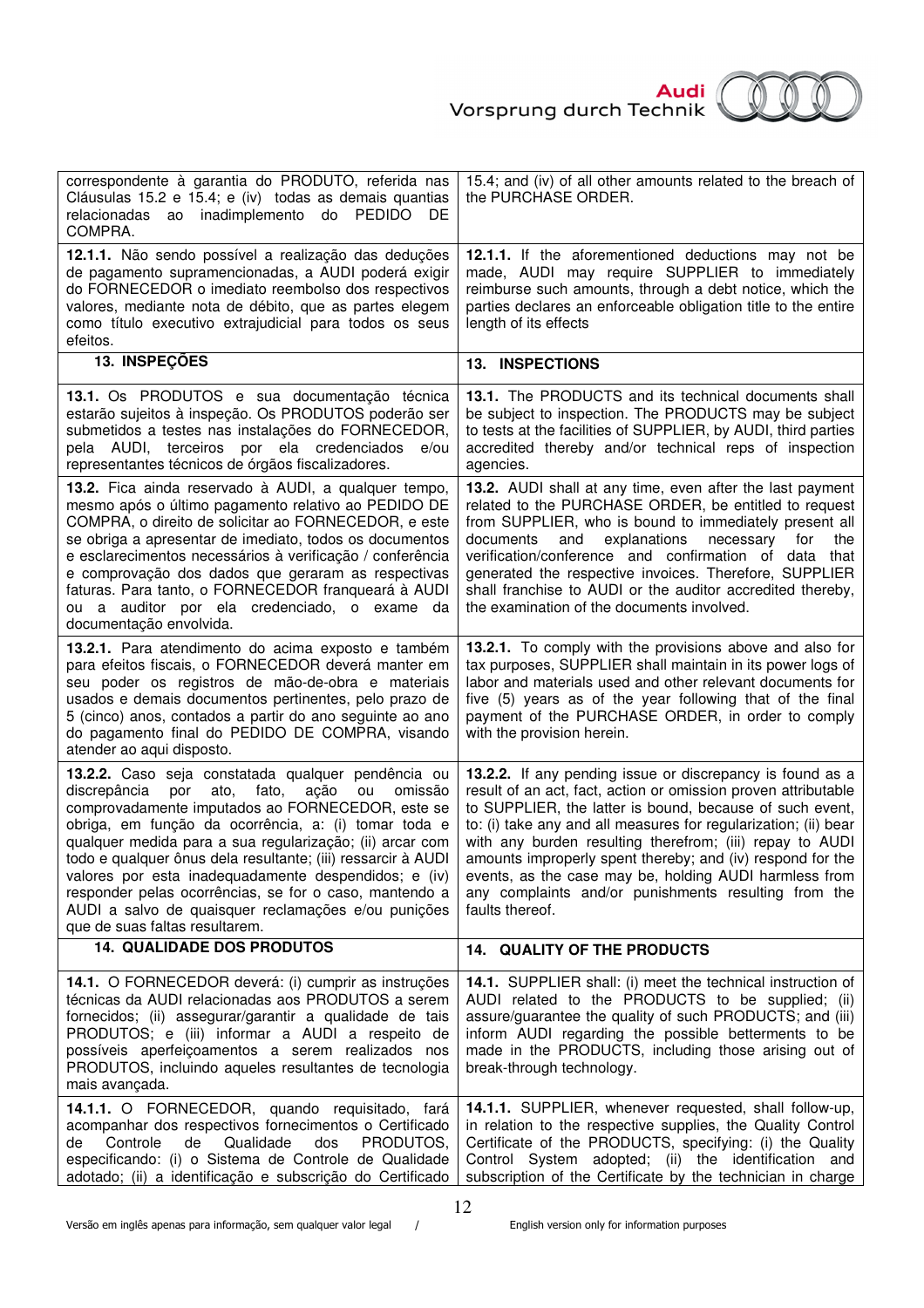

| pelo responsável técnico e representantes legais do<br>FORNECEDOR; e (iii) o resultado dos testes que<br>eventualmente lhe tenham sido solicitados pela AUDI.                                                                                                                                                                                                                                                                                                                                      | and legal representatives SUPPLIER; and (iii) the result of<br>the tests that may be requested by AUDI.                                                                                                                                                                                                                                                                                                                           |
|----------------------------------------------------------------------------------------------------------------------------------------------------------------------------------------------------------------------------------------------------------------------------------------------------------------------------------------------------------------------------------------------------------------------------------------------------------------------------------------------------|-----------------------------------------------------------------------------------------------------------------------------------------------------------------------------------------------------------------------------------------------------------------------------------------------------------------------------------------------------------------------------------------------------------------------------------|
| 14.2. Se assim solicitado pela AUDI para certificação de<br>PRODUTOS, o FORNECEDOR se obriga a preparar e<br>enviar amostras à AUDI, às suas próprias custas, na<br>quantidade especificada pela AUDI, livres de quaisquer<br>débitos, inclusive tributos, renovando os envios tantas<br>vezes quantas necessárias. O FORNECEDOR deverá,<br>antes do respectivo envio, inspecionar as amostras e<br>resultados<br>da<br>certificar<br><b>OS</b><br>inspeção,<br>conforme<br>determinado pela AUDI. | 14.2. If so requested by AUDI for the certification of<br>PRODUCTS, SUPPLIER is bound to prepare and ship<br>samples to AUDI, at its own cost, in such amount<br>determined by AUDI, free and clear of any burdens,<br>including taxes, renewing the shipment as many times as<br>necessary. SUPPLIER shall, before the respective<br>shipment, inspect the samples and certify the inspection<br>results, as determined by AUDI. |
| 14.2.1. Na hipótese acima, o início do fornecimento de<br>PRODUTOS objetivados no PEDIDO DE COMPRA estará<br>condicionado à aprovação das amostras e certificação do<br>PRODUTO.                                                                                                                                                                                                                                                                                                                   | 14.2.1. In the event above, the beginning of the supply of<br>PRODUCTS listed in the PURCHASE ORDER is subject to<br>approval of the samples and certification of the PRODUCT.                                                                                                                                                                                                                                                    |
| 14.2.2. Havendo necessidade de recertificação dos<br>PRODUTOS, as despesas correspondentes<br>serão<br>suportadas pelo FORNECEDOR.                                                                                                                                                                                                                                                                                                                                                                 | 14.2.2. If the PRODUCTS need to be re-certified, the<br>corresponding expenses shall be borne by SUPPLIER.                                                                                                                                                                                                                                                                                                                        |
| 14.3. A fabricação das amostras e, uma vez certificada, a<br>fabricação do PRODUTO, ficam vinculadas à observância<br>dos padrões de qualidade, desempenho e segurança<br>exigidos pela AUDI, consubstanciados na Norma Técnica<br>VDA (Verband Der Automobilindustrie), bem como nas<br>normas emitidas pela Associação Brasileira de Normas<br>Técnicas (ABNT), das quais o FORNECEDOR declara ter<br>pleno conhecimento.                                                                        | 14.3. The production of samples and, after certification,<br>the manufacture of the PRODUCT, are subject to<br>compliance with the quality, performance and safety<br>standards required by AUDI, according to Technical<br>Standard VDA (Verband Der Automobilindustrie) as well as<br>the provisions issued by Associação Brasileira de Normas<br>Técnicas (ABNT), of which SUPPLIER represents to be<br>fully aware.           |
| 14.3.1. Para garantir a qualidade dos PRODUTOS, a<br>AUDI poderá verificar os testes de qualidade que,<br>indicados<br>pelo<br>FORNECEDOR,<br>conforme<br>foram<br>realizados com relação aos PRODUTOS.                                                                                                                                                                                                                                                                                            | 14.3.1. To assure the quality of the PRODUCTS, AUDI<br>may verify the quality tests, which, as indicated by<br>SUPPLIER, were performed in relation to the PRODUCTS.                                                                                                                                                                                                                                                              |
| 14.4. Sempre que o FORNECEDOR desenvolver o<br>PRODUTO,<br>projeto técnico<br>do<br>assumirá integral<br>responsabilidade pelas deficiências que advierem do<br>projeto e/ou da fabricação, ainda que a AUDI lhe tenha<br>oferecido colaboração durante o<br>processo<br>de<br>desenvolvimento.                                                                                                                                                                                                    | 14.4. At all times SUPPLIER develops the technical<br>project of the PRODUCT, it shall be fully responsibility for<br>such deficiencies arising out of the project and/or<br>manufacture, even if AUDI had offered collaboration during<br>the development process.                                                                                                                                                               |
| 14.5. O FORNECEDOR implementará todas as ações<br>necessárias para a adoção da filosofia de prevenção de<br>melhoria<br>contínua<br>uniformidade<br>defeitos.<br>$\mathbf e$<br>de<br>procedimentos, visando, com isso, minimizar variações<br>nos resultados e assegurar os padrões de qualidade,<br>desempenho e segurança dos PRODUTOS.                                                                                                                                                         | 14.5. SUPPLIER shall take all actions necessary for the<br>adoption of a policy for defect prevention, continuous<br>improvement and uniformity of procedures, in order to<br>minimize variations in the results and assure the quality,<br>performance and safety standards of the PRODUCTS.                                                                                                                                     |
| 14.6. $\circ$<br><b>FORNECEDOR</b><br>deverá<br>atender<br>à<br>regulamentação legal aplicável bem como às solicitações<br>emanadas pelos órgãos e/ou autoridades competentes<br>especificações<br>interfiram<br>técnicas<br>que<br>nas<br>dos<br>PRODUTOS.                                                                                                                                                                                                                                        | 14.6. SUPPLIER shall<br>meet the<br>applicable<br>legal<br>regulations as well as the requests made by agencies<br>and/or relevant authorities interfering in the technical<br>specifications of the PRODUCTS.                                                                                                                                                                                                                    |
| 14.7. O FORNECEDOR deverá manter arquivada toda<br>documentação que, de forma direta ou indireta, esteja<br>relacionada ao processo de desenvolvimento dos<br>PRODUTOS, pelo período mínimo de 15 (quinze) anos,<br>disponibilizando-a à AUDI sempre que solicitado.                                                                                                                                                                                                                               | 14.7. SUPPLIER shall keep in file all documents that are<br>directly or indirectly related to the development process of<br>the PRODUCTS, for no less than fifteen (15) years, and<br>make them available to AUDI upon request.                                                                                                                                                                                                   |
| 14.8. O FORNECEDOR deverá comunicar previamente à<br>AUDI quaisquer alterações referentes, mas não limitadas<br>a, especificações de PRODUTOS, processo produtivo                                                                                                                                                                                                                                                                                                                                  | 14.8. SUPPLIER shall previous inform AUDI of any<br>changes related, but not limited to, specs of PRODUCTS,<br>manufacturing process and/or manufacturing site and, in                                                                                                                                                                                                                                                            |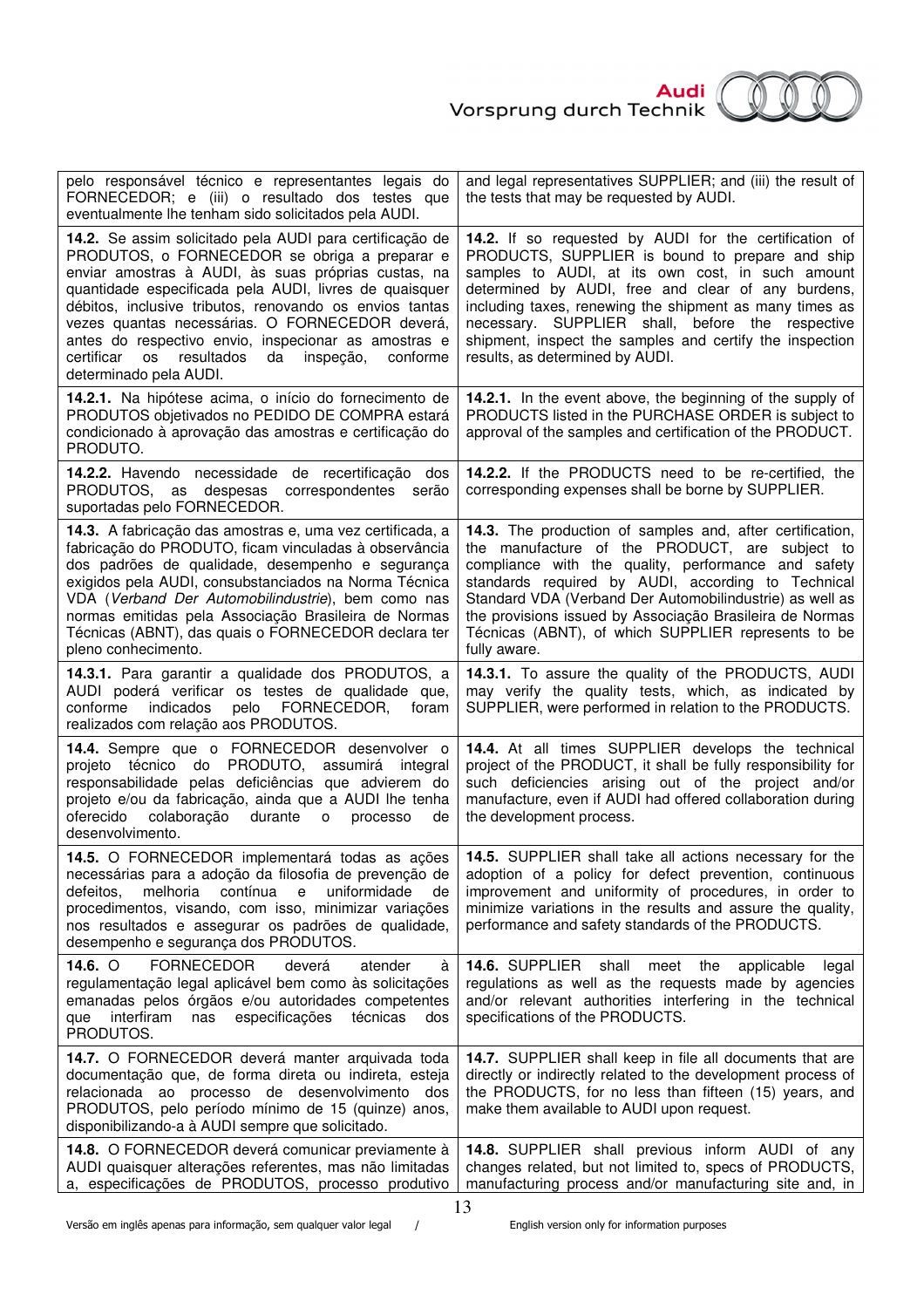

| e/ou local de produção, sendo obrigatória, nesses casos,<br>a recertificação dos PRODUTOS envolvidos.                                                                                                                                                                                                                                                                  | such cases, the re-certification of the PRODUCTS involved<br>is mandatory.                                                                                                                                                                                                                                                                         |
|------------------------------------------------------------------------------------------------------------------------------------------------------------------------------------------------------------------------------------------------------------------------------------------------------------------------------------------------------------------------|----------------------------------------------------------------------------------------------------------------------------------------------------------------------------------------------------------------------------------------------------------------------------------------------------------------------------------------------------|
| 14.9. O FORNECEDOR compromete-se a subcontratar<br>somente terceiros que observem os mesmos padrões de<br>qualidade, desempenho e segurança que lhe são exigidos<br>pela AUDI. Os subcontratados estarão também sujeitos<br>ao estrito cumprimento das disposições desta Cláusula<br>14.                                                                               | 14.9. SUPPLIER is bound to subcontract only third parties<br>that meet the same quality, performance and safety<br>standards required by AUDI. Subcontractors shall also be<br>subject to the strict compliance with the provisions of this<br>Clause 14.                                                                                          |
| <b>15. GARANTIAS</b>                                                                                                                                                                                                                                                                                                                                                   | <b>15. WARRANTIES</b>                                                                                                                                                                                                                                                                                                                              |
| 15.1. O FORNECEDOR garante que os PRODUTOS<br>serão entregues isentos de vício, tomando como base as<br>especificações técnicas e os padrões de qualidade,<br>desempenho e segurança exigidos pela AUDI.                                                                                                                                                               | 15.1. SUPPLIER represents that the PRODUCTS shall be<br>delivered without any flaw, according to the technical<br>specifications and the quality, performance and safety<br>standards required by AUDI.                                                                                                                                            |
| 15.2. A indenização devida pelo FORNECEDOR à AUDI<br>e/ou a terceiro prejudicado por algum de seus<br>PRODUTOS abrange, além do custo de sua reposição, os<br>danos morais e/ou materiais a ele relacionados.                                                                                                                                                          | 15.2. The indemnity payable by SUPPLIER to AUDI<br>and/or to a third party harmed by any of its PRODUCTS<br>includes, in addition to the replacement cost, pain and<br>suffering and/or materials damages related thereto.                                                                                                                         |
| 15.3. Independente<br>da<br>dos termos<br>garantia,<br>o<br>FORNECEDOR responsabiliza-se pela reparação de<br>danos que possam causar à AUDI em decorrência de<br>medidas judiciais e/ou extrajudiciais propostas contra a<br>AUDI no Brasil e/ou no exterior, relacionadas ao<br>descumprimento dos padrões de qualidade, desempenho<br>e segurança por ela exigidos. | 15.3. Regardless of the warranty terms, SUPPLIER is<br>responsible for repairing damages that may be caused to<br>AUDI as a result of judicial and/or extrajudicial claims filed<br>against AUDI in Brazil and/or abroad, related to the breach<br>of the quality, performance and safety standards required<br>thereby.                           |
| 15.4. Sendo a AUDI responsabilizada civilmente perante<br>terceiros por vício dos PRODUTOS discriminados no<br>PEDIDO DE COMPRA, a ela é assegurado o direito de<br>regresso contra o FORNECEDOR, podendo:<br>(i)<br>compensar eventuais créditos do FORNECEDOR ou (ii)<br>imediata,<br>débito<br>efetuar<br>cobrança<br>a<br>uma<br>do<br>FORNECEDOR.                 | 15.4. Since AUDI is held civilly responsible before third<br>parties for defect of the PRODUCTS listed in the<br>PURCHASE ORDER, it is entitled to the right of redress<br>against SUPPLIER, and may: (i) setoff any credit of<br>SUPPLIER; or (ii) proceed to the immediate collection of<br>the debit of SUPPLIER.                               |
| $15.5.$ Os<br>prazos de garantia assegurados<br>aos<br>adquirentes dos produtos da AUDI serão estendidos pelos<br>FORNECEDORES, que se obrigam a prestar assistência<br>técnica gratuita à AUDI ou a terceiro por ela indicado. O<br>FORNECEDOR deverá manter-se informado a respeito<br>dos produtos da AUDI, assim como dos seus respectivos<br>prazos de garantia.  | 15.5. The warranty periods assured to buyers of the<br>PRODUCTS of AUDI shall be extended by SUPPLIERS,<br>who are bound to provide free technical service to AUDI or<br>a third party designated thereby. SUPPLIER shall be<br>informed of the PRODUCTS of AUDI, as well as of their<br>respective warranty periods.                              |
| 15.6. As garantias e medidas previstas nesta Cláusula e<br>na Cláusula 13 acima, deverão ser adicionais àquelas<br>previstas em Lei e deverão subsistir independentemente<br>de aceitação parcial ou total, pela AUDI, dos PRODUTOS<br>a elas afetos.                                                                                                                  | 15.6. The warranties and measures provided for in this<br>Clause and in Clause 13 above must be in addition to<br>those provided for by Law and must survive regardless of<br>partial or full acceptance, by AUDI, of the PRODUCTS<br>related thereto.                                                                                             |
| <b>16. CONFIDENCIALIDADE</b><br>Е<br><b>DIREITOS</b><br><b>DE</b><br><b>PROPRIEDADE INTELECTUAL</b>                                                                                                                                                                                                                                                                    | <b>16. CONFIDENTIALITY</b><br><b>AND</b><br><b>INTELLECTUAL</b><br><b>PROPERTY RIGHTS</b>                                                                                                                                                                                                                                                          |
| 16.1. Todos os PRODUTOS fabricados conforme as<br>especificações da AUDI lhe deverão ser fornecidos com<br>exclusividade. O FORNECEDOR obriga-se a manter em<br>sigilo os dados técnicos a ele confiados, somente<br>revelando-os a seus funcionários e subcontratados, na<br>medida do estritamente necessário e atendendo às<br>condições seguintes.                 | 16.1. All PRODUCTS manufactured according to the<br>specs of AUDI shall be supplied on an exclusive basis.<br>SUPPLIER is bound to maintain secrecy of all technical<br>data trusted thereto, and may only disclose them to its<br>employees and subcontracts, to the extent that it is strictly<br>necessary and subject to the conditions below. |
| 16.2. Todos os dados fornecidos pela AUDI<br>ao<br>FORNECEDOR e demais empresas pertencentes ao seu                                                                                                                                                                                                                                                                    | 16.2. All data provided by AUDI to SUPPLIER and other<br>companies of its group shall be deemed confidential. The                                                                                                                                                                                                                                  |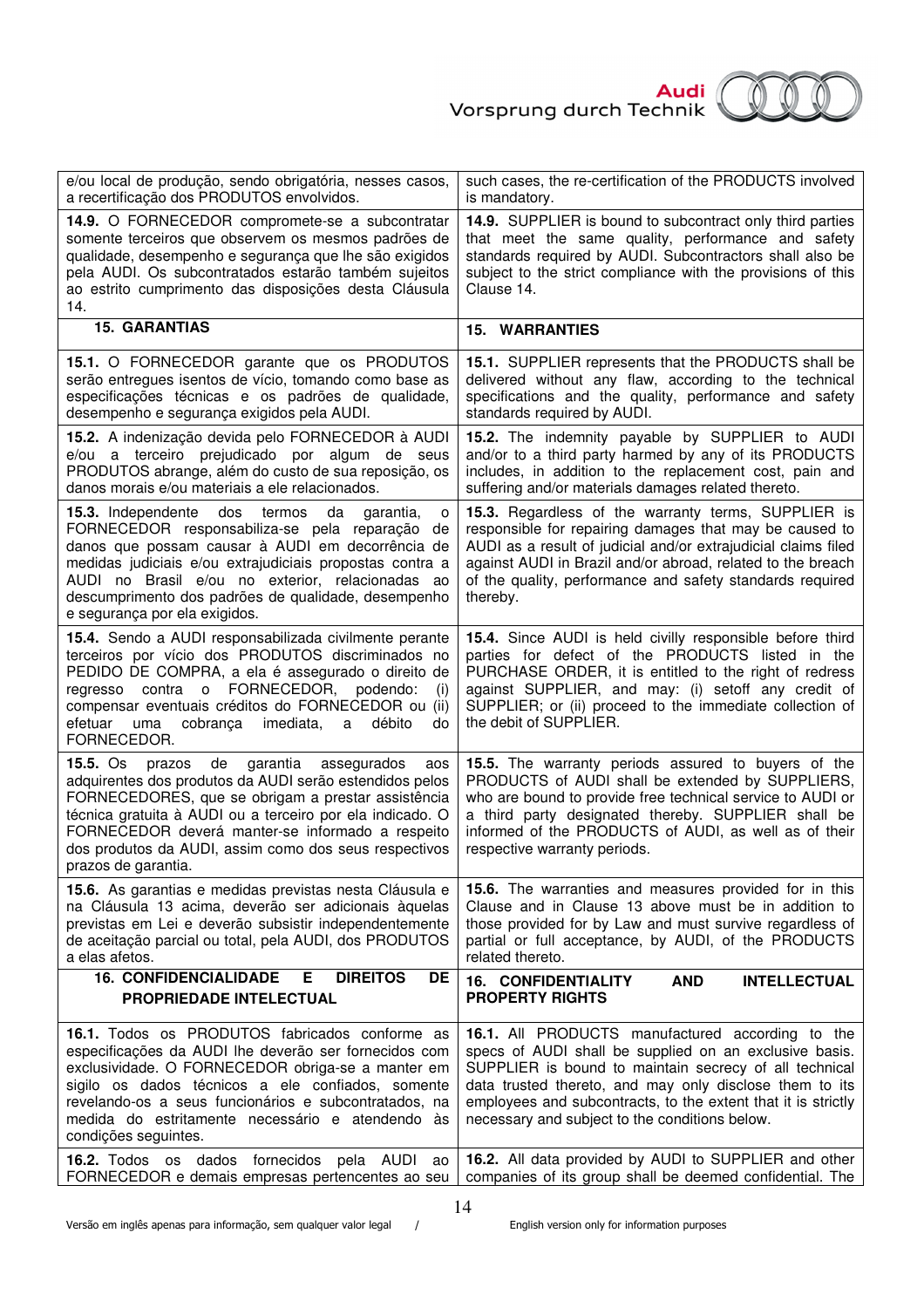

| conglomerado serão considerados confidenciais. A<br>quebra de sigilo pelo FORNECEDOR pressupõe a prática<br>do crime de concorrência desleal, sem prejuízo da<br>obrigação de reparar perdas e danos.                                                                                                                                                                                                                                                                                                                                                                                                                                                                                                                                                                                                                                                                                                                                                                                     | breach of secrecy by SUPPLIER presupposes the practice<br>of disloyal competition, without prejudice of the obligation<br>to repair loss and damages.                                                                                                                                                                                                                                                                                                                                                                                                                                                                                                                                                                                                                                                                                                                                                      |
|-------------------------------------------------------------------------------------------------------------------------------------------------------------------------------------------------------------------------------------------------------------------------------------------------------------------------------------------------------------------------------------------------------------------------------------------------------------------------------------------------------------------------------------------------------------------------------------------------------------------------------------------------------------------------------------------------------------------------------------------------------------------------------------------------------------------------------------------------------------------------------------------------------------------------------------------------------------------------------------------|------------------------------------------------------------------------------------------------------------------------------------------------------------------------------------------------------------------------------------------------------------------------------------------------------------------------------------------------------------------------------------------------------------------------------------------------------------------------------------------------------------------------------------------------------------------------------------------------------------------------------------------------------------------------------------------------------------------------------------------------------------------------------------------------------------------------------------------------------------------------------------------------------------|
| 16.3. O descumprimento do disposto nas Cláusulas 16.1                                                                                                                                                                                                                                                                                                                                                                                                                                                                                                                                                                                                                                                                                                                                                                                                                                                                                                                                     | 16.3. The failure to comply with the provision in Clauses                                                                                                                                                                                                                                                                                                                                                                                                                                                                                                                                                                                                                                                                                                                                                                                                                                                  |
| e 16.2 acima caracteriza infringência dos direitos de                                                                                                                                                                                                                                                                                                                                                                                                                                                                                                                                                                                                                                                                                                                                                                                                                                                                                                                                     | 16.1 and 16.2 above characterizes a breach of the                                                                                                                                                                                                                                                                                                                                                                                                                                                                                                                                                                                                                                                                                                                                                                                                                                                          |
| propriedade intelectual, respondendo, pois, civil e                                                                                                                                                                                                                                                                                                                                                                                                                                                                                                                                                                                                                                                                                                                                                                                                                                                                                                                                       | intellectual property rights, and then being responsible for                                                                                                                                                                                                                                                                                                                                                                                                                                                                                                                                                                                                                                                                                                                                                                                                                                               |
| criminalmente perante todos os prejudicados. Além disso,                                                                                                                                                                                                                                                                                                                                                                                                                                                                                                                                                                                                                                                                                                                                                                                                                                                                                                                                  | civil and criminal proceedings before all parties harmed. In                                                                                                                                                                                                                                                                                                                                                                                                                                                                                                                                                                                                                                                                                                                                                                                                                                               |
| a AUDI poderá considerar rescindido o PEDIDO DE                                                                                                                                                                                                                                                                                                                                                                                                                                                                                                                                                                                                                                                                                                                                                                                                                                                                                                                                           | addition, AUDI may terminate the PURCHASE ORDER,                                                                                                                                                                                                                                                                                                                                                                                                                                                                                                                                                                                                                                                                                                                                                                                                                                                           |
| COMPRA, arcando o FORNECEDOR com as perdas e                                                                                                                                                                                                                                                                                                                                                                                                                                                                                                                                                                                                                                                                                                                                                                                                                                                                                                                                              | SUPPLIER bearing the loss and damages arising out                                                                                                                                                                                                                                                                                                                                                                                                                                                                                                                                                                                                                                                                                                                                                                                                                                                          |
| danos daí decorrentes.                                                                                                                                                                                                                                                                                                                                                                                                                                                                                                                                                                                                                                                                                                                                                                                                                                                                                                                                                                    | thereof.                                                                                                                                                                                                                                                                                                                                                                                                                                                                                                                                                                                                                                                                                                                                                                                                                                                                                                   |
| 16.4. O FORNECEDOR não deverá mencionar como<br>elemento de propaganda a relação comercial que mantém<br>com a AUDI, nem divulgar a existência e/ou o conteúdo<br>do PEDIDO DE COMPRA, do número de peças, do<br>relatório de amostras, laboratórios e de inspeção ou<br>qualquer outra informação relativa ao escopo<br>do<br>fornecimento, salvo prévia autorização por escrito da<br>AUDI.                                                                                                                                                                                                                                                                                                                                                                                                                                                                                                                                                                                             | 16.4. SUPPLIER shall not include in any advertising the<br>commercial relationship it maintains with AUDI, nor<br>disclose the existence and/or the contents of the<br>PURCHASE ORDER, of the number of parts, samples<br>report, laboratories and inspection or any other information<br>related to the scope of the supply, except with the previous<br>written consent of AUDI.                                                                                                                                                                                                                                                                                                                                                                                                                                                                                                                         |
| 16.5. Todo material disponibilizado pela AUDI para o<br>atendimento do PEDIDO DE COMPRA, bem como aquele<br>encomendado ou pago, quer separadamente, quer sob a<br>forma de amortização do PREÇO do item envolvido, tais<br>modelos,<br>desenhos,<br>amostras.<br>como<br>pecas,<br>equipamentos, ferramental e especificações técnicas, são<br>de propriedade exclusiva da AUDI. Tais materiais estarão<br>temporariamente em posse do FORNECEDOR mediante<br>simples relação de comodato. Em função do aqui<br>disposto, o FORNECEDOR estará obrigado a devolvê-lo<br>após a execução ou rescisão antecipada do PEDIDO DE<br>COMPRA, ou quando lhe for solicitado, nas condições em<br>que o recebeu, ressalvado o desgaste decorrente de seu<br>uso normal. Enquanto na custódia do FORNECEDOR, o<br>material deverá ser mantido em local determinado,<br>visivelmente identificado como propriedade da AUDI,<br>podendo ser por ela vistoriado ou inventariado a qualquer<br>momento. | 16.5. All material made available by AUDI to meet the<br>PURCHASE ORDER, as well as that ordered or paid,<br>whether separately or under any form of amortization of the<br>PRICE of the item involved, such as samples, models,<br>equipment,<br>tools<br>technical<br>drawings,<br>parts,<br>and<br>specifications, are the exclusive property of AUDI. Such<br>materials shall be temporarily in the possession of<br>SUPPLIER as a loan for use. By virtue of this provision,<br>SUPPLIER shall be bound to return them after the<br>performance or early termination of the PURCHASE<br>ORDER, or as requested, in the conditions as received,<br>except for the regular wear and tear. While in the<br>possession of SUPPLIER, the material shall ser maintained<br>at a determined location, visibly identified as property of<br>AUDI, and may be inspected or inventoried thereby at any<br>time. |
| 16.6. O PRODUTO a ser fornecido deverá conter a                                                                                                                                                                                                                                                                                                                                                                                                                                                                                                                                                                                                                                                                                                                                                                                                                                                                                                                                           | 16.6. The PRODUCT to be supplied shall contain the                                                                                                                                                                                                                                                                                                                                                                                                                                                                                                                                                                                                                                                                                                                                                                                                                                                         |
| identificação do fabricante, bem como, sempre que                                                                                                                                                                                                                                                                                                                                                                                                                                                                                                                                                                                                                                                                                                                                                                                                                                                                                                                                         | manufacturer's identification, as well as, upon request, the                                                                                                                                                                                                                                                                                                                                                                                                                                                                                                                                                                                                                                                                                                                                                                                                                                               |
| solicitado, as siglas ou marcas da AUDI. A embalagem do                                                                                                                                                                                                                                                                                                                                                                                                                                                                                                                                                                                                                                                                                                                                                                                                                                                                                                                                   | abbreviations or trademarks of AUDI. The package of the                                                                                                                                                                                                                                                                                                                                                                                                                                                                                                                                                                                                                                                                                                                                                                                                                                                    |
| PRODUTO trará o nome, endereço e CNPJ da AUDI. O                                                                                                                                                                                                                                                                                                                                                                                                                                                                                                                                                                                                                                                                                                                                                                                                                                                                                                                                          | PRODUCT shall include the name, address, and Taxpayer                                                                                                                                                                                                                                                                                                                                                                                                                                                                                                                                                                                                                                                                                                                                                                                                                                                      |
| emprego de siglas ou marcas da AUDI no PRODUTO ou                                                                                                                                                                                                                                                                                                                                                                                                                                                                                                                                                                                                                                                                                                                                                                                                                                                                                                                                         | ID ("CNPJ") of AUDI. The use of abbreviations or                                                                                                                                                                                                                                                                                                                                                                                                                                                                                                                                                                                                                                                                                                                                                                                                                                                           |
| a menção de seu nome na respectiva embalagem não                                                                                                                                                                                                                                                                                                                                                                                                                                                                                                                                                                                                                                                                                                                                                                                                                                                                                                                                          | trademarks of AUDI in the PRODUCT or mentioning its                                                                                                                                                                                                                                                                                                                                                                                                                                                                                                                                                                                                                                                                                                                                                                                                                                                        |
| significará, de forma alguma, a cessão do direito ao uso                                                                                                                                                                                                                                                                                                                                                                                                                                                                                                                                                                                                                                                                                                                                                                                                                                                                                                                                  | name in the respective package shall not howsoever mean                                                                                                                                                                                                                                                                                                                                                                                                                                                                                                                                                                                                                                                                                                                                                                                                                                                    |
| e/ou emprego de tais siglas ou marcas em favor do                                                                                                                                                                                                                                                                                                                                                                                                                                                                                                                                                                                                                                                                                                                                                                                                                                                                                                                                         | an assignment of the right to use such abbreviations or                                                                                                                                                                                                                                                                                                                                                                                                                                                                                                                                                                                                                                                                                                                                                                                                                                                    |
| FORNECEDOR.                                                                                                                                                                                                                                                                                                                                                                                                                                                                                                                                                                                                                                                                                                                                                                                                                                                                                                                                                                               | trademarks on behalf of SUPPLIER.                                                                                                                                                                                                                                                                                                                                                                                                                                                                                                                                                                                                                                                                                                                                                                                                                                                                          |
| 16.6.1. A AUDI fica autorizada a eliminar as suas siglas                                                                                                                                                                                                                                                                                                                                                                                                                                                                                                                                                                                                                                                                                                                                                                                                                                                                                                                                  | <b>16.6.1.</b> AUDI is authorized to eliminate its abbreviations or                                                                                                                                                                                                                                                                                                                                                                                                                                                                                                                                                                                                                                                                                                                                                                                                                                        |
| ou marcas gravadas em PRODUTOS que não estejam                                                                                                                                                                                                                                                                                                                                                                                                                                                                                                                                                                                                                                                                                                                                                                                                                                                                                                                                            | trademarks embossed in PRODUCTS that are not                                                                                                                                                                                                                                                                                                                                                                                                                                                                                                                                                                                                                                                                                                                                                                                                                                                               |
| em conformidade com as CONDIÇÕES GERAIS,                                                                                                                                                                                                                                                                                                                                                                                                                                                                                                                                                                                                                                                                                                                                                                                                                                                                                                                                                  | pursuant to the GENERAL CONDITIONS, technical                                                                                                                                                                                                                                                                                                                                                                                                                                                                                                                                                                                                                                                                                                                                                                                                                                                              |
| especificações técnicas e de qualidade ajustadas com a                                                                                                                                                                                                                                                                                                                                                                                                                                                                                                                                                                                                                                                                                                                                                                                                                                                                                                                                    | specifications and the quality agreed with AUDI, even if this                                                                                                                                                                                                                                                                                                                                                                                                                                                                                                                                                                                                                                                                                                                                                                                                                                              |
| AUDI, mesmo que isso importe em sua inutilização.                                                                                                                                                                                                                                                                                                                                                                                                                                                                                                                                                                                                                                                                                                                                                                                                                                                                                                                                         | means disposal thereof.                                                                                                                                                                                                                                                                                                                                                                                                                                                                                                                                                                                                                                                                                                                                                                                                                                                                                    |
| 16.6.2. O FORNECEDOR não será indenizado pelos<br>danos provocados pela inutilização de seus PRODUTOS<br>pela AUDI.                                                                                                                                                                                                                                                                                                                                                                                                                                                                                                                                                                                                                                                                                                                                                                                                                                                                       | 16.6.2. SUPPLIER shall not be indemnified for damages<br>caused by disposal of its PRODUCTS by AUDI.                                                                                                                                                                                                                                                                                                                                                                                                                                                                                                                                                                                                                                                                                                                                                                                                       |
| 16.7. Pertencem à AUDI todos os sistemas e objetos                                                                                                                                                                                                                                                                                                                                                                                                                                                                                                                                                                                                                                                                                                                                                                                                                                                                                                                                        | 16.7. AUDI own all systems and objects related to the                                                                                                                                                                                                                                                                                                                                                                                                                                                                                                                                                                                                                                                                                                                                                                                                                                                      |
| relativos aos PRODUTOS e passíveis de registro no                                                                                                                                                                                                                                                                                                                                                                                                                                                                                                                                                                                                                                                                                                                                                                                                                                                                                                                                         | PRODUCTS and subject to registration with the Brazilian                                                                                                                                                                                                                                                                                                                                                                                                                                                                                                                                                                                                                                                                                                                                                                                                                                                    |
| Instituto Nacional de Propriedade Industrial (INPI),                                                                                                                                                                                                                                                                                                                                                                                                                                                                                                                                                                                                                                                                                                                                                                                                                                                                                                                                      | Patent & Trademark Office ("INPI"), developed exclusively                                                                                                                                                                                                                                                                                                                                                                                                                                                                                                                                                                                                                                                                                                                                                                                                                                                  |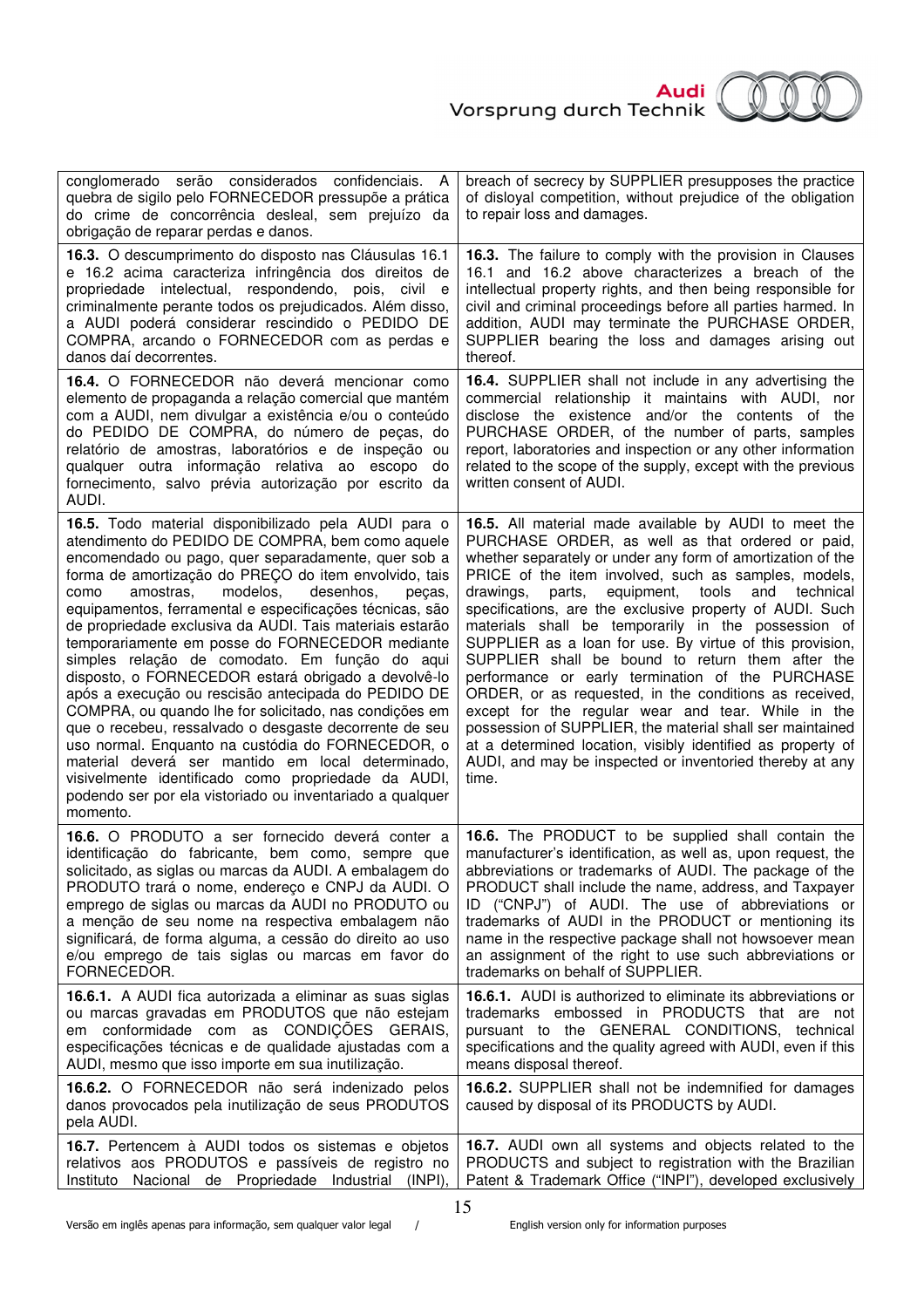



| desenvolvidos exclusivamente pelo FORNECEDOR, ou<br>em conjunto com a AUDI. O FORNECEDOR deverá<br>assinar todos os documentos necessários para a<br>formalização e efetividade do disposto nesta Cláusula, em<br>particular para o registro da propriedade de tais sistemas<br>e objetos perante o INPI e escritórios internacionais de<br>registro de marcas e patentes em nome da AUDI.                                                                                                                                                                                                                    | by SUPPLIER, or together with AUDI. SUPPLIER shall<br>sign all documents necessary to formalize and perfect the<br>provision in this Clause, particularly for the registration of<br>the property of such systems and objects before the INPI<br>and international offices of intellectual properties on behalf<br>of AUDI.                                                                                                                                                                                                                                                                         |
|---------------------------------------------------------------------------------------------------------------------------------------------------------------------------------------------------------------------------------------------------------------------------------------------------------------------------------------------------------------------------------------------------------------------------------------------------------------------------------------------------------------------------------------------------------------------------------------------------------------|-----------------------------------------------------------------------------------------------------------------------------------------------------------------------------------------------------------------------------------------------------------------------------------------------------------------------------------------------------------------------------------------------------------------------------------------------------------------------------------------------------------------------------------------------------------------------------------------------------|
| 16.8.<br>Caso a AUDI não proceda ao registro, o<br>FORNECEDOR não o poderá fazê-lo à conta de eventual<br>perda de interesse, revelada por meio comportamental da<br>AUDI.                                                                                                                                                                                                                                                                                                                                                                                                                                    | 16.8. If AUDI does not register the effects above, the<br>SUPPLIER cannot do it in AUDI's absence, even if justified<br>by AUDI's loss of interest.                                                                                                                                                                                                                                                                                                                                                                                                                                                 |
| 16.9. O FORNECEDOR garante não pender sobre os<br>PRODUTOS objeto do PEDIDO DE COMPRA qualquer<br>ação, judicial ou extrajudicial acerca de patentes, marcas,<br>desenhos industriais, privilégios de terceiros ou qualquer<br>outro direito de propriedade intelectual, afeto à fabricação,<br>comercialização<br>dos<br>PRODUTOS.<br>ou<br>uso<br>Ő<br>FORNECEDOR responsabiliza-se pelos danos causados<br>à AUDI, pelas reclamações oriundas de infrações, reais<br>ou supostas, bem como pela defesa da AUDI e demais<br>sociedades do Grupo em qualquer procedimento de<br>terceiros, judiciais ou não. | <b>16.9.</b> SUPPLIER represents that in relation to the<br>PRODUCTS under the PURCHASE ORDER there is no<br>extrajudicial action<br>judicial or<br>regarding<br>patents,<br>trademarks, industrial drawings, third party privileges or<br>any other intellectual property right related to the<br>manufacture, trade or use of the PRODUCTS. SUPPLIER<br>is responsible for the damages caused to AUDI for<br>complaints from actual or alleged assessments, as well as<br>for defending AUDI and other companies of the group in<br>any third party procedure, whether or not of judicial nature. |
| 16.9.1. Se, por decorrência desses procedimentos,<br>necessitar a AUDI adiantar valores, o FORNECEDOR<br>deverá ressarci-la pela quantia despendida.                                                                                                                                                                                                                                                                                                                                                                                                                                                          | 16.9.1. If, by virtue of these procedures, AUDI needs to<br>advance amounts, SUPPLIER shall repay it for the amount<br>spent.                                                                                                                                                                                                                                                                                                                                                                                                                                                                       |
| 17. DISSOLUÇÃO                                                                                                                                                                                                                                                                                                                                                                                                                                                                                                                                                                                                | <b>17. TERMINATION</b>                                                                                                                                                                                                                                                                                                                                                                                                                                                                                                                                                                              |
| 17.1. Ficará facultado a qualquer das partes considerar<br>resilido o PEDIDO DE COMPRA, mediante a simples<br>expedição de prévio aviso, com uma antecedência<br>mínima de 180 (cento e oitenta) dias. O prévio aviso<br>poderá ser expedido a qualquer tempo e a dissolução do<br>vínculo contratual operar-se-á sem composição de<br>qualquer tipo de indenização.                                                                                                                                                                                                                                          | 17.1. The parties shall be entitled to terminate the<br>PURCHASE ORDER, by simply giving a previous notice no<br>less than one hundred and eighty (180) days. The previous<br>notice may be issued at any time and the termination of the<br>agreement shall become effective without any type of<br>indemnity.                                                                                                                                                                                                                                                                                     |
| 17.2. O PEDIDO DE COMPRA poderá ser considerado<br>imediatamente resolvido, de pleno direito, por qualquer<br>das<br>hipóteses,<br>uma<br>partes,<br>seguintes<br>nas<br>independentemente de<br>interpelação ou<br>notificação,<br>judicial ou extrajudicial:                                                                                                                                                                                                                                                                                                                                                | 17.2. The PURCHASE ORDER may immediately and<br>legally terminated by either party in the following events,<br>regardless<br>of<br>judicial<br>or extrajudicial<br>notice<br>or<br>communication:                                                                                                                                                                                                                                                                                                                                                                                                   |
| caso fortuito ou de força maior;<br>(a)                                                                                                                                                                                                                                                                                                                                                                                                                                                                                                                                                                       | (a)<br>act of God or de force majeure;                                                                                                                                                                                                                                                                                                                                                                                                                                                                                                                                                              |
| de<br>falência, recuperação<br>judicial,<br>(b)<br>caso<br>em<br>extrajudicial ou insolvência da outra Parte; e                                                                                                                                                                                                                                                                                                                                                                                                                                                                                               | (b)<br>in case of bankruptcy, judicial or extrajudicial<br>recovery, or insolvency of the other Party; and                                                                                                                                                                                                                                                                                                                                                                                                                                                                                          |
| em caso de infração, pela outra Parte, de qualquer<br>(c)<br>cláusula ou condição do PEDIDO DE COMPRA.                                                                                                                                                                                                                                                                                                                                                                                                                                                                                                        | in case of breach, by the other Party, of any clause<br>(c)<br>or condition of the PURCHASE ORDER.                                                                                                                                                                                                                                                                                                                                                                                                                                                                                                  |
| efeito<br><b>PEDIDO</b><br><b>17.3.</b> Considerar-se-á sem<br>DE<br>$\overline{\mathbf{0}}$<br><b>COMPRA</b><br>observadas<br>seguintes<br>sempre que<br>as<br>hipóteses,<br>independentemente de interpelação<br>ou<br>notificação, judicial ou extrajudicial:                                                                                                                                                                                                                                                                                                                                              | 17.3. The PURCHASE ORDER shall be deemed void in<br>the following events, regardless of any judicial or<br>extrajudicial notice or communication:                                                                                                                                                                                                                                                                                                                                                                                                                                                   |
| <b>PEDIDO</b><br>DE COMPRA<br>permanecer sem<br>(a)<br>o<br>PROGRAMAÇÃO<br>DE<br><b>ENTREGA</b><br>(SHIPPING<br>SCHEDULE) durante os 12 (doze) meses seguintes à<br>última remessa autorizada;                                                                                                                                                                                                                                                                                                                                                                                                                | PURCHASE ORDER<br>without a<br>remains<br>(a)<br>the<br>SHIPPING SCHEDULE for twelve (12) months following<br>the last authorized shipment;                                                                                                                                                                                                                                                                                                                                                                                                                                                         |
| o FORNECEDOR vier a estabelecer com qualquer<br>(b)<br>concorrente da AUDI vínculo societário ou comercial que<br>proporcione o acesso não-autorizado de informações                                                                                                                                                                                                                                                                                                                                                                                                                                          | (b)<br>SUPPLIER establishes with a AUDI competitor any<br>corporate or commercial relationship that allows the non-<br>authorized access of confidential information of AUDI by                                                                                                                                                                                                                                                                                                                                                                                                                     |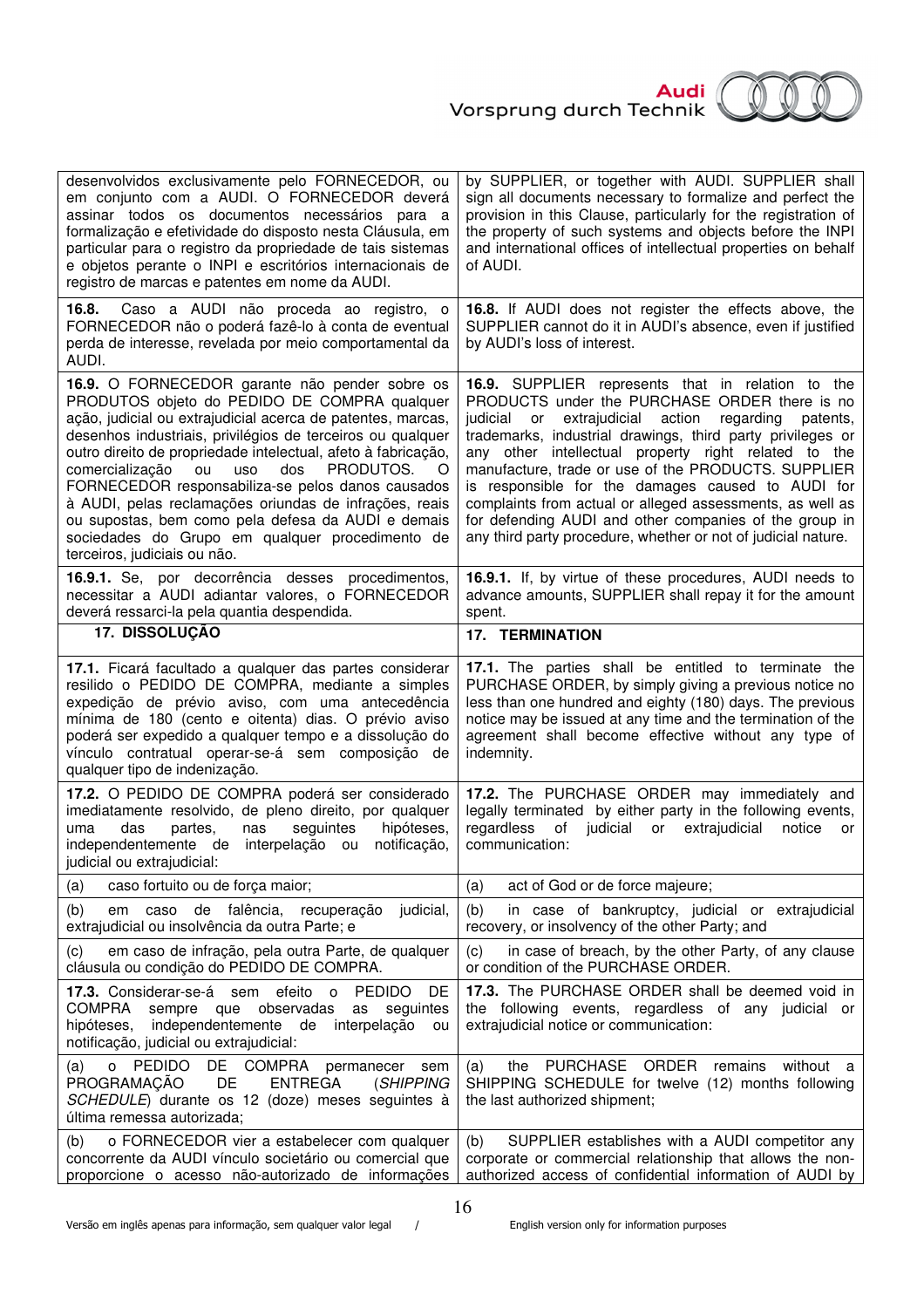

| confidenciais da AUDI por terceiros ou acarrete<br>na<br>ingerência<br>permanente<br>administração<br>na<br>do<br>FORNECEDOR;                                                                                                                                                                                                                                                                                                                                                | third parties or implies the permanent intervention in<br>SUPPLIER's administration;                                                                                                                                                                                                                                                                                                                                                                       |
|------------------------------------------------------------------------------------------------------------------------------------------------------------------------------------------------------------------------------------------------------------------------------------------------------------------------------------------------------------------------------------------------------------------------------------------------------------------------------|------------------------------------------------------------------------------------------------------------------------------------------------------------------------------------------------------------------------------------------------------------------------------------------------------------------------------------------------------------------------------------------------------------------------------------------------------------|
| caso fique evidenciado que o FORNECEDOR não<br>(c)<br>iniciou, em tempo hábil, a execução do PEDIDO DE<br>COMPRA ou deixou de tomar as medidas necessárias<br>para o seu exato cumprimento, dentro do prazo<br>combinado e segundo as demais condições firmadas;                                                                                                                                                                                                             | if it is evidences that SUPPLIER did not timely start<br>(c)<br>the performance of the PURCHASE ORDER or failed to<br>take the measures necessary for the exact fulfillment<br>thereof within the time agreed and according to the other<br>conditions agreed;                                                                                                                                                                                             |
| na ocorrência de uma paralisação das atividades<br>(d)<br>do FORNECEDOR; e                                                                                                                                                                                                                                                                                                                                                                                                   | upon the occurrence of stoppage of SUPPLIER<br>(d)<br>activities; and                                                                                                                                                                                                                                                                                                                                                                                      |
| no caso de reiteradas devoluções de PRODUTOS<br>(e)<br>por deficiências técnicas do FORNECEDOR.                                                                                                                                                                                                                                                                                                                                                                              | in the case of repeated returns of PRODUCTS due<br>(e)<br>to technical failure of SUPPLIER.                                                                                                                                                                                                                                                                                                                                                                |
| 17.4. A comprovação de que o FORNECEDOR, direta ou<br>indiretamente, admite, utiliza, promove e/ou, sob qualquer<br>forma, beneficia-se da violação das CONDIÇÕES DE<br>SUSTENTABILIDADE, ensejará o rompimento da relação<br>comercial existente com a AUDI, com a imediata<br>resolução do PEDIDO DE COMPRA.                                                                                                                                                               | 17.4. The evidence that SUPPLIER, directly or indirectly,<br>admits, uses, promotes and/or somehow benefits from the<br>breach of the SUSTAINABILITY CONDITIONS, shall give<br>rise to termination of the commercial relationship with<br>AUDI, with immediate termination of the PURCHASE<br>ORDER.                                                                                                                                                       |
| 17.5. Caso o FORNECEDOR venha a dar causa à<br>resolução do PEDIDO DE COMPRA pelo motivo<br>enumerado na Cláusula 17.2 (c) ou devido à ocorrência<br>de um dos eventos indicados nas Cláusulas 17.3 e 17.4,<br>deverá indenizar a AUDI por todas as perdas e danos a<br>ela causados, de acordo com as normas deste<br>instrumento.                                                                                                                                          | 17.5. Should SUPPLIER cures the PURCHASE ORDER<br>for the reason indicated in Clause 17.2 (c) or due to the<br>occurrence of one of the events indicated in Clauses 17.3<br>and 17.4, it shall indemnify AUDI for all loss and damages<br>caused thereto, in accordance with the provisions hereof.                                                                                                                                                        |
| 17.6. Vindo o FORNECEDOR a motivar a extinção do<br>PEDIDO DE COMPRA nos termos da cláusula anterior,<br>restará facultado à AUDI o bloqueio dos pagamentos<br>ainda pendentes em favor do FORNECEDOR, até que<br>integralmente cumpridos os compromissos por ele<br>assumidos.                                                                                                                                                                                              | 17.6. If SUPPLIER gives rise to the termination of the<br>PURCHASE ORDER pursuant to the preceding clause,<br>AUDI shall be entitled to block the payments still pending<br>on behalf of SUPPLIER until the commitments assumed<br>thereby are fully complied with.                                                                                                                                                                                        |
| 17.7. Em caso de dissolução do PEDIDO DE COMPRA,<br>o FORNECEDOR deverá, salvo instrução em contrário da<br>AUDI, concluir imediatamente toda atividade a ele<br>relacionada, bem como:                                                                                                                                                                                                                                                                                      | 17.7. In case of termination of the PURCHASE ORDER,<br>SUPPLIER shall, except as otherwise instructed by AUDI,<br>immediately cease all activity related thereto, as well as:                                                                                                                                                                                                                                                                              |
| rescindir<br>todos<br>pedidos e<br>subcontratos<br>(a)<br>os<br>relacionados ao PEDIDO DE COMPRA,<br>mediante<br>notificação às demais partes envolvidas;                                                                                                                                                                                                                                                                                                                    | terminate all orders and subcontracts related to the<br>(a)<br>PURCHASE ORDER, by giving a notice to the other<br>parties involved;                                                                                                                                                                                                                                                                                                                        |
| todas<br>resolver<br>reclamações/pendências<br>(b)<br>as<br>resultantes da dissolução do PEDIDO DE COMPRA;                                                                                                                                                                                                                                                                                                                                                                   | settle all complaints/pendency resulting from the<br>(b)<br>termination of the PURCHASE ORDER;                                                                                                                                                                                                                                                                                                                                                             |
| transferir à AUDI, logo após a dissolução do<br>(C)<br>PEDIDO DE COMPRA: (i) todos os PRODUTOS que<br>atendam às exigências elencadas no PEDIDO DE<br>COMPRA, limitado-se à quantidade requerida pela AUDI;<br>e (ii) todos os PRODUTOS em processamento, bem como<br>os materiais adquiridos para a sua produção, segundo as<br>condições supramencionadas, desde que não possam ser<br>utilizados de forma razoável pelo FORNECEDOR, na<br>produção de qualquer outro bem; | transfer to AUDI, soon after the termination of the<br>(c)<br>PURCHASE ORDER: (i) all the PRODUCTS meeting the<br>requirements listed in the PURCHASE ORDER, limited to<br>the quantity required by AUDI; and (ii) all the PRODUCTS<br>in process, as well as the materials purchased for the<br>production, according to the aforementioned conditions,<br>provided that they may not be reasonably by SUPPLIER, in<br>the production of any other thing; |
| tomar todas as medidas necessárias para proteger<br>(d)<br>os bens sob sua posse e que sejam de interesse da<br>AUDI; e                                                                                                                                                                                                                                                                                                                                                      | take all measures necessary to protect the assets<br>(d)<br>under its possession and that are of interest of AUDI; and                                                                                                                                                                                                                                                                                                                                     |
| restituir, logo após a resolução do PEDIDO DE<br>(e)<br>todos<br><b>OS</b><br>materiais e equipamentos<br>COMPRA,<br>disponibilizados pela AUDI para o cumprimento do                                                                                                                                                                                                                                                                                                        | return, soon after the termination of the PURCHASE<br>(e)<br>ORDER, all materials and equipment made available by<br>AUDI for the fulfillment of the PURCHASE ORDER, in the                                                                                                                                                                                                                                                                                |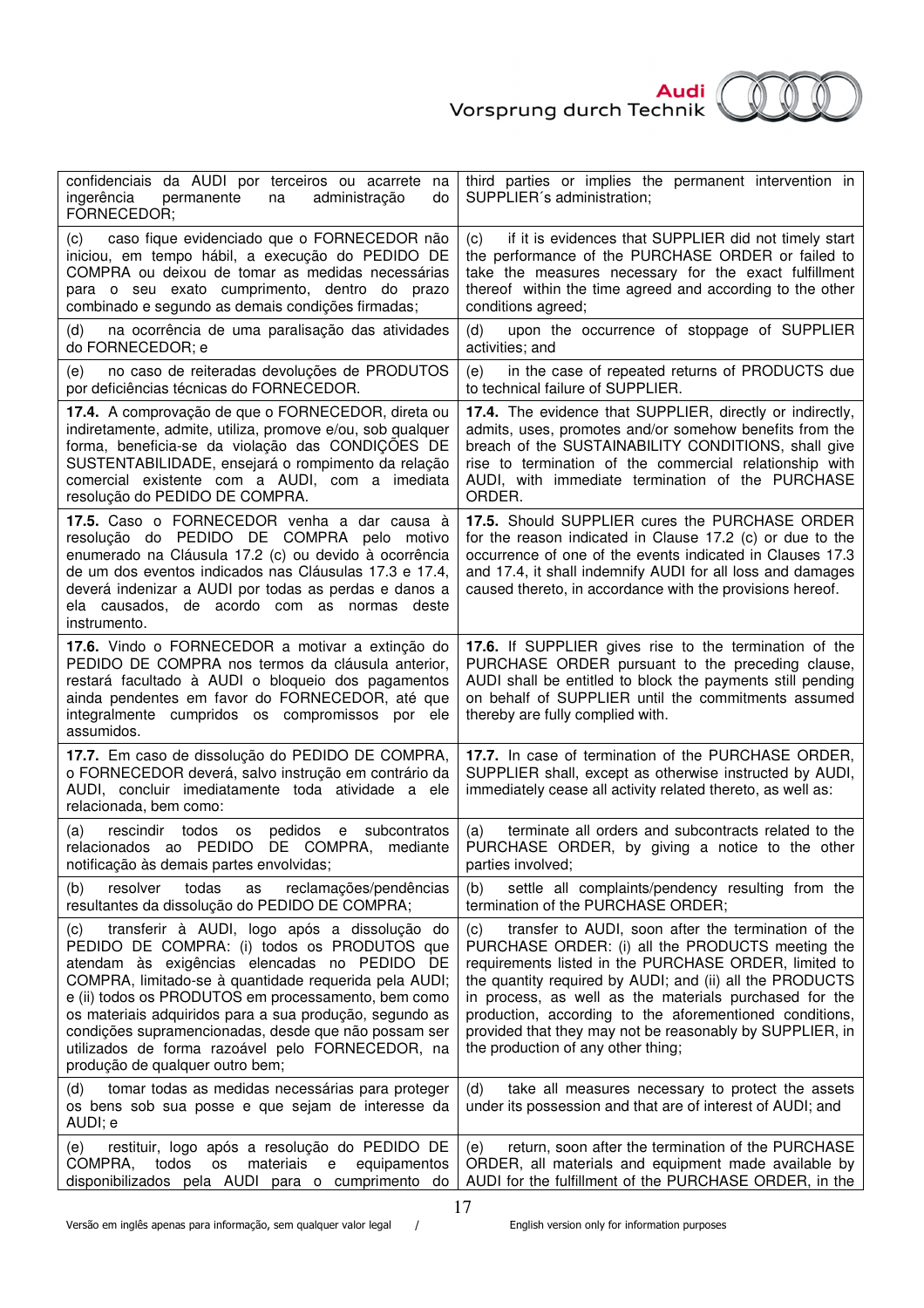<mark>Audi</mark><br>Vorsprung durch Technik



| PEDIDO DE COMPRA, nas mesmas condições do<br>recebimento, ressalvado o desgaste decorrente de seu<br>uso normal.                                                                                                                                                                                                                                                                                                                                                                                                                                                                                                | same conditions as received, except for the normal wear<br>and tear.                                                                                                                                                                                                                                                                                                                                                                                                                                                      |
|-----------------------------------------------------------------------------------------------------------------------------------------------------------------------------------------------------------------------------------------------------------------------------------------------------------------------------------------------------------------------------------------------------------------------------------------------------------------------------------------------------------------------------------------------------------------------------------------------------------------|---------------------------------------------------------------------------------------------------------------------------------------------------------------------------------------------------------------------------------------------------------------------------------------------------------------------------------------------------------------------------------------------------------------------------------------------------------------------------------------------------------------------------|
| <b>18. CONDIÇÕES DE SUSTENTABILIDADE</b>                                                                                                                                                                                                                                                                                                                                                                                                                                                                                                                                                                        | <b>18. SUSTAINABILITY CONDITIONS</b>                                                                                                                                                                                                                                                                                                                                                                                                                                                                                      |
| 18.1. SUSTENTABILIDADE: Além de desenvolver a<br>sustentabilidade como princípio de gestão em suas<br>garantindo processos de fornecimento<br>operações,<br>confiáveis e competitivos, o que contribuirá para um<br>relacionamento mais longo e duradouro com a AUDI, o<br>FORNECEDOR deverá respeitar, sempre que estas forem<br>aplicáveis a seu perfil ou a suas atividades, as condições<br>especiais previstas nesta cláusula 18 (CONDIÇÕES<br>ESPECIAIS DE SUSTENTABILIDADE) que têm por<br>objetivo definir as condições mínimas necessárias a<br>serem observadas por todos os FORNECEDORES da<br>AUDI. | SUSTAINABILITY:<br>18.1.<br>Aside<br>from<br>developing<br>sustainability as a managerial procedure in its daily<br>operation, ensuring competitive and reliable supply<br>projects, which shall contribute to a longer and lasting<br>relationship with AUDI, the SUPPLIER must abide<br>whenever applicable to its profile and activity, the special<br>conditions set in this clause 18 (SUSTAINABILITY<br>CONDITIONS), aiming at defining the minimum mandatory<br>conditions to be observed by all AUDI's SUPPLIERS. |
| CONDIÇÕES DE TRABALHO: TRABALHO<br>18.2.<br>INFANTIL e TRABALHO JOVEM: O FORNECEDOR não<br>empregará, direta ou indiretamente, menores de dezoito<br>anos em trabalho noturno, perigoso ou insalubre, assim<br>como menores de dezesseis anos, salvo na condição de<br>aprendiz, a partir de quatorze anos, nos termos do Art. 7 <sup>o</sup> ,<br>XXXIII, da Constituição Federal.                                                                                                                                                                                                                             | 18.2. WORK CONDITIONS: CHILD AND YOUNG LABOR:<br>The SUPPLIER shall not employ, directly or indirectly,<br>individuals under the age of eighteen for night shifts,<br>hazardous or dangerous work, as well as individuals under<br>the age of sixteen, except as trainee, aged fourteen years<br>old and above, pursuant to Article 7, XXXIII, of the Federal<br>Constitution.                                                                                                                                            |
| 18.2.1. O FORNECEDOR manterá registros completos e<br>atualizados de todos os seus empregados e exigirá dos<br>subfornecedores a manutenção de registros correlatos de<br>maneira a possibilitar o controle e a erradicação do<br>trabalho infantil.                                                                                                                                                                                                                                                                                                                                                            | 18.2.1. The SUPPLIER shall maintain complete records of<br>its employees and shall demand that its subcontractors<br>maintain equal records in order to allow for the control and<br>eradication of child labor.                                                                                                                                                                                                                                                                                                          |
| 18.2.2. O FORNECEDOR procurará desenvolver uma<br>política escrita e de conhecimento público a respeito da<br>prevenção do trabalho infantil e das medidas adotadas<br>para remediação e erradicação do trabalho infantil.                                                                                                                                                                                                                                                                                                                                                                                      | 18.2.2. The SUPPLIER will try to develop a written policy to<br>be public disclosed in regard of the prevention and<br>measures adopted to remediate and eradicate child labor.                                                                                                                                                                                                                                                                                                                                           |
| 18.2.3. O FORNECEDOR garantirá que os trabalhadores<br>admitidos na condição de menores aprendizes terão<br>remuneração adequada que lhes possibilite arcar com os<br>custos de sua educação.                                                                                                                                                                                                                                                                                                                                                                                                                   | 18.2.3. The SUPPLIER assures that the workers admitted<br>as apprentices are adequately paid so that it allows them to<br>support education costs.                                                                                                                                                                                                                                                                                                                                                                        |
| 18.2.4. Ainda, o FORNECEDOR não se utilizará do<br>trabalho de aprendizes como substituto para sua força<br>regular de trabalho.                                                                                                                                                                                                                                                                                                                                                                                                                                                                                | 18.2.4. The SUPPLIER will not employ apprentices as a<br>substitute for its regular work force.                                                                                                                                                                                                                                                                                                                                                                                                                           |
| 18.2.5. CONDIÇÕES DE TRABALHO: TRABALHO<br>FORÇADO ou OBRIGATÓRIO: O FORNECEDOR<br>contribuirá para a erradicação do trabalho forçado ou<br>obrigatório, quaisquer que sejam suas modalidades, em<br>todas as etapas de sua cadeia produtiva.                                                                                                                                                                                                                                                                                                                                                                   | 18.2.5. WORK CONDITIONS: FORCED OR MANDATORY<br>LABOR: The SUPPLIER will contribute to the eradication of<br>forced or mandatory labor in whatever form, in all steps of<br>the productive chain.                                                                                                                                                                                                                                                                                                                         |
| 18.2.6. O FORNECEDOR não exigirá a retenção de<br>documentos dos empregados, nem o alojamento<br>compulsório, nem fará retenção de salários como forma<br>de continuação da relação de emprego.                                                                                                                                                                                                                                                                                                                                                                                                                 | 18.2.6. SUPPLIER will neither retain the documents of its<br>employees nor demand compulsory lodge, nor shall retain<br>payment as a form of continuance of the work relation.                                                                                                                                                                                                                                                                                                                                            |
| 18.2.7. O FORNECEDOR garante que seus empregados<br>são livres para se ausentarem do trabalho ao término do<br>dia, para se filiarem ao sindicato da categoria e para<br>pedirem demissão mediante aviso prévio.                                                                                                                                                                                                                                                                                                                                                                                                | 18.2.7. SUPPLIER assures that its employees are free to<br>leave at the end of a work day, to join the labor union and<br>to quit its job upon previous notice.                                                                                                                                                                                                                                                                                                                                                           |
| 18.2.8. CONDIÇÕES DE TRABALHO: DISCRIMINAÇÃO:<br>O FORNECEDOR não praticará política remuneratória, de<br>contratação ou de trabalho baseada em<br>fatores                                                                                                                                                                                                                                                                                                                                                                                                                                                      | <b>CONDITIONS:</b><br><b>WORK</b><br><b>DISCRIMINATION:</b><br>18.2.8.<br>SUPPLIER will not adopt a payment policy, a hiring policy<br>or a work policy based upon discrimination factors such as,                                                                                                                                                                                                                                                                                                                        |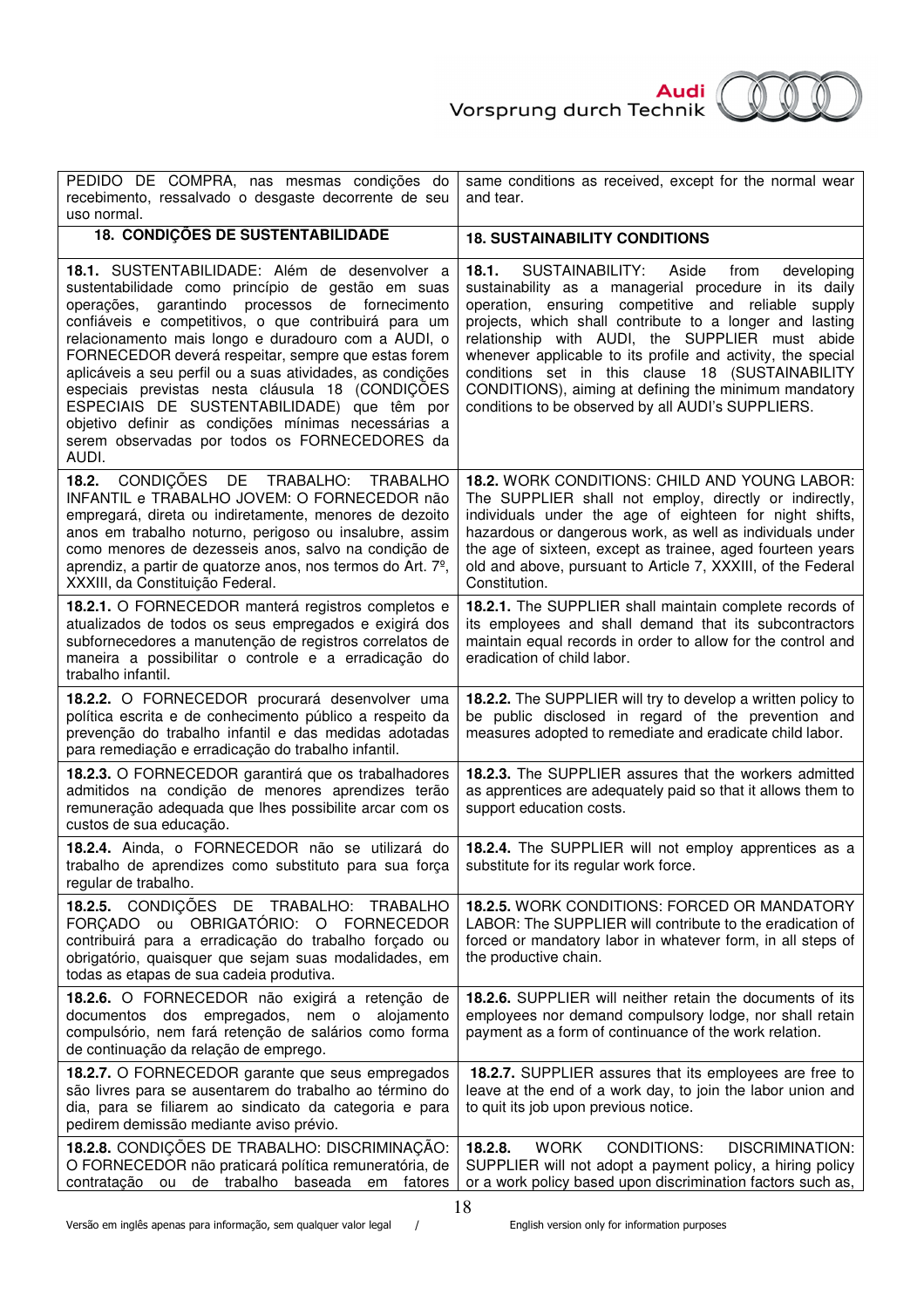

| discriminatórios, tais como, mas não limitados a, raça,<br>origem social,<br>gênero,<br>nacionalidade,<br>deficiência,<br>orientação<br>sexual,<br>estado civil,<br>responsabilidades<br>familiares, filiação político-partidária ou qualquer outro<br>fator que não relacionados a atributos profissionais,<br>competência e dons.                                                                                                                                                                                                                                                               | but not limited to, race, nationality, social origin, deficiency,<br>sexual<br>orientation, marital<br>gender,<br>status,<br>family<br>responsibilities, political affiliation or any other factor not<br>directly related to job attributes, competence and skills.                                                                                                                                                                                                           |
|---------------------------------------------------------------------------------------------------------------------------------------------------------------------------------------------------------------------------------------------------------------------------------------------------------------------------------------------------------------------------------------------------------------------------------------------------------------------------------------------------------------------------------------------------------------------------------------------------|--------------------------------------------------------------------------------------------------------------------------------------------------------------------------------------------------------------------------------------------------------------------------------------------------------------------------------------------------------------------------------------------------------------------------------------------------------------------------------|
| 18.2.9. O FORNECEDOR desencorajará todas as práticas<br>de abuso físico ou psicológico de seus empregados.                                                                                                                                                                                                                                                                                                                                                                                                                                                                                        | 18.2.9. SUPPLIER shall discourage any form of physical or<br>psychological abuse of its employees.                                                                                                                                                                                                                                                                                                                                                                             |
| <b>CONDIÇÕES</b><br>DE<br>18.2.10.<br>TRABALHO:<br>REGULARIDADE: O FORNECEDOR<br>apresentará,<br>sempre que solicitado pela AUDI, comprovação de que<br>não foi incluído no Cadastro dos Empregadores da<br>Portaria 540, de 15 de outubro de 2004, ou instrumento<br>normativo semelhante.                                                                                                                                                                                                                                                                                                       | 18.2.10. WORK CONDITIONS: REGULARITY: SUPPLIER<br>will present AUDI, whenever requested to do so, proof that<br>it has not been included in the List of Employees in<br>accordance with Regulation 540, as of October 15 <sup>th</sup> 2004,<br>or similar list.                                                                                                                                                                                                               |
| 18.3. RESPONSABILIDADE SOCIAL: O FORNECEDOR<br>deverá seguir os princípios de responsabilidade social,<br>incorporando-os a seus mecanismos de governança<br>corporativa, procurando se basear para tanto nos<br>indicadores<br>diretrizes,<br>principais<br>e<br>nacionais<br>e<br>internacionais, principalmente, naqueles previstos na ISO<br>26000.                                                                                                                                                                                                                                           | 18.3. SOCIAL RESPONSIBILITY: SUPPLIER shall follow<br>the principles of social responsibility, incorporating it into its<br>corporate governance mechanisms, aiming at attending the<br>main indicators and directives, both national and<br>international, especially those in ISO 26000.                                                                                                                                                                                     |
| 18.3.1. O FORNECEDOR deverá apoiar, participar ou<br>desenvolver projetos, campanhas e programas sociais<br>visando contribuir para a disseminação dos valores<br>relacionados à sustentabilidade e à melhoria das<br>condições sociais.                                                                                                                                                                                                                                                                                                                                                          | 18.3.1. SUPPLIER shall support, participate and develop<br>projects, campaigns and social programs regarding<br>sustainability and the improvement of social conditions.                                                                                                                                                                                                                                                                                                       |
| 18.4. ACCOUNTABILITY: O FORNECEDOR adotará<br>política de inclusão de suas partes interessadas<br>(stakeholders), assegurando a transparência e amplo<br>acesso às informações relacionadas às suas atividades,<br>incentivando o diálogo entre sua direção e suas partes<br>interessadas e a participação destas últimas nos<br>processos decisórios da empresa.                                                                                                                                                                                                                                 | 18.4. ACCOUNTABILITY: SUPPLIER shall adopt an<br>inclusive policy to its stakeholders, securing transparency<br>and broad access to information relating to its activities,<br>incentivizing<br>dialogue<br>between<br>its<br>principals<br>and<br>stakeholders and the participation of the later in the<br>decision process of the company.                                                                                                                                  |
| 18.5. COMÉRCIO JUSTO: O FORNECEDOR adotará<br>práticas<br>comerciais<br>justas<br>para<br>com<br>seus<br>subfornecedores, baseadas nos princípios relacionados<br>ao fair trade, tais como, mas não limitados a, pagamento<br>de preço justo que remunere os custos de produção a fim<br>de assegurar a sustentabilidade das atividades de seus<br>subfornecedores; manutenção de relações contratuais de<br>longa duração; preferência por subfornecedores cujas<br>práticas contribuam para a promoção do desenvolvimento<br>sustentável, respeitando padrões sociais e ambientais<br>elevados. | 18.5. FAIR TRADE: SUPPLIER shall adopt fair business<br>practices to its subcontractors, based upon the principles of<br>fair trade, such as, but not limited to, fair payment of the<br>production costs in order to assure sustainability of the<br>subcontractors activities, maintenance of long-term<br>contractual relations; preferred subcontractors which<br>practices helps promote<br>sustainable<br>development,<br>respecting social and environmental standards. |
| 18.6. MEIO AMBIENTE: O FORNECEDOR deverá<br>cumprir todas as disposições legais e normativas relativas<br>a proteção ambiental, bem como as disposições<br>constantes do Sistema de Gestão Ambiental da AUDI<br>relativas a fornecedores de bens e serviços e eventuais<br>disposições especiais negociadas em decorrência da<br>natureza do Fornecimento.                                                                                                                                                                                                                                        | 18.6. ENVIRONMENTAL: SUPPLIER shall abide to all<br>legal dispositions and rules pertaining environmental<br>protection, as well as the rules of AUDI's Environmental<br>management System in regard to all suppliers and service<br>personnel and specifically negotiated conditions due to the<br>nature of the supply.                                                                                                                                                      |
| 18.6.1. O FORNECEDOR deverá manter um sistema de<br>gerenciamento ambiental conforme os princípios de (i)<br>proteção da biosfera, (ii) uso sustentável dos recursos<br>naturais, (iii) redução e descarte de resíduos, (iv)<br>economia de energia, (v) redução de riscos ambientais,<br>(vi) produtos e serviços seguros ao meio ambiente, (vii)                                                                                                                                                                                                                                                | 18.6.1.<br><b>SUPPLIER</b><br>maintain<br>must<br>system<br>a<br>0t<br>environmental management to abide by the principles of (i)<br>protection of the biosphere, (ii) sustainable use of natural<br>resources, (iii) reduction and discard of residues, (iv)<br>conservation of energy, (v) reduction of environmental<br>risks, (vi) products and services that are safe for the<br>1 <sub>0</sub>                                                                           |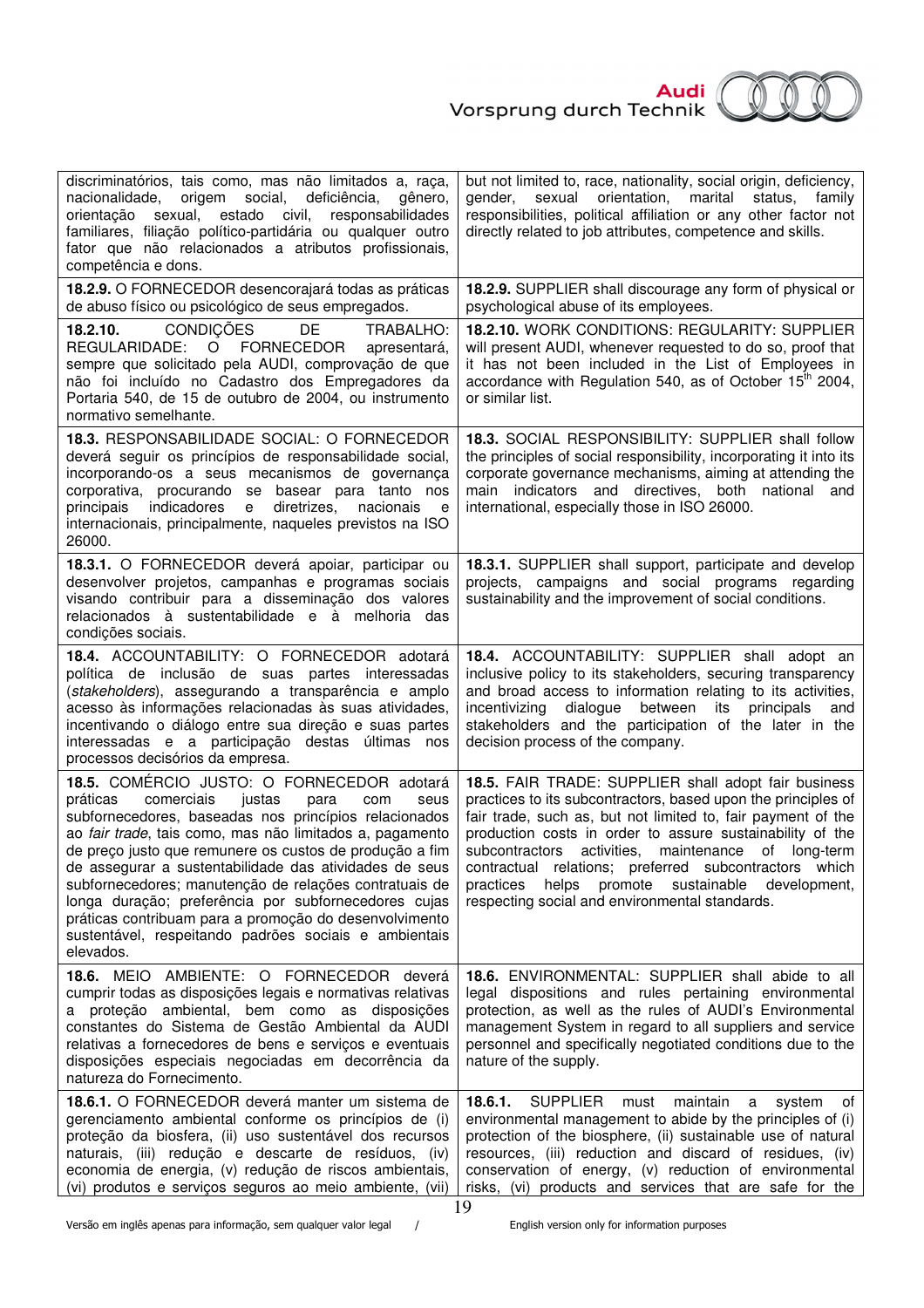

| reparação de danos ambientais, (viii) transparência, (ix)<br>compromisso com a gestão ambiental e (x) elaboração de<br>relatórios e realização de auditorias; buscando adequar-<br>se aos parâmetros necessários à obtenção da certificação<br>de gestão ambiental ISO 14001, se aplicável.                                                                                                                                                                                                                                                                                                                         | (viii) transparency, (ix) commitment to<br>environment,<br>environmental management, (x) reporting and auditing, try<br>to adequate itself to the parameters needed to obtain ISO<br>14001 certification.                                                                                                                                                                                                                                                                                                                                                                                     |
|---------------------------------------------------------------------------------------------------------------------------------------------------------------------------------------------------------------------------------------------------------------------------------------------------------------------------------------------------------------------------------------------------------------------------------------------------------------------------------------------------------------------------------------------------------------------------------------------------------------------|-----------------------------------------------------------------------------------------------------------------------------------------------------------------------------------------------------------------------------------------------------------------------------------------------------------------------------------------------------------------------------------------------------------------------------------------------------------------------------------------------------------------------------------------------------------------------------------------------|
| 18.6.2. RESÍDUOS:<br><b>MATERIAIS</b><br><b>REMETIDOS</b><br>A<br>INDUSTRIALIZAÇÃO: Ao final<br>do<br>processo<br>de<br>industrialização, o FORNECEDOR disponibilizará à AUDI,<br>ou a quem esta indicar, os resíduos dos materiais<br>pela<br>AUDI<br>industrialização<br>remetidos<br>para<br>sob<br>encomenda (SUCATA), em quantidade similar à estimada<br>pela AUDI, obtida em razão dos demonstrativos<br>encaminhados pelo FORNECEDOR.                                                                                                                                                                       | 18.6.2.<br>RESIDUES:<br>MATERIAL<br><b>SENT</b><br><b>FOR</b><br>INDUSTRIALIZATION: At the end of the industrialization<br>process, SUPPLIER will provide AUDI or whomever it<br>indicates the residues of the materials sent for<br>industrialization on demand (SCRAP) in a similar amount<br>of that estimated by AUDI accrued from the reports sent by<br>the SUPPLIER.                                                                                                                                                                                                                   |
| 18.6.3. O FORNECEDOR ressarcirá à AUDI os valores<br>apurados em decorrência da entrega em quantidades<br>inferiores ao volume esperado de SUCATA, caso não<br>comprove a referida divergência, no prazo de até 30<br>(trinta) dias.                                                                                                                                                                                                                                                                                                                                                                                | 18.6.3. SUPPLIER will indemnify AUDI of any amount of<br>SCRAP delivered in lower volumes in case it cannot justify<br>the discrepancy in 30 days.                                                                                                                                                                                                                                                                                                                                                                                                                                            |
| 18.6.4. O FORNECEDOR obedecerá as regras de<br>descarte e gerenciamento da SUCATA de acordo com o<br>estabelecido na Política Nacional de Resíduos Sólidos ou<br>em disposição legal semelhante que venha a se<br>estabelecer no curso do FORNECIMENTO                                                                                                                                                                                                                                                                                                                                                              | 18.6.4. SUPPLIER shall abide by the rules of discard e<br>management of SCRAP in accordance with the National<br>Solid Residue Policy or another legal disposition that<br>replaces it.                                                                                                                                                                                                                                                                                                                                                                                                       |
| 18.6.5. PEGADA ECOLÓGICA: O FORNECEDOR<br>manterá política adequada de redução de uso de recursos<br>e materiais e de geração de resíduos durante o processo<br>industrialização ou qualquer outro processo<br>de<br>relacionado à sua atividade, por meio de políticas de<br>redução de uso ou de reciclagem. Procurará, ainda,<br>implementar técnicas de verificação e redução de impacto<br>ambiental de suas atividades, buscando desenvolver<br>produtos e processos produtivos que não gerem resíduos,<br>utilizando materiais que possam ser reabsorvidos pela<br>indústria, retornando ao ciclo produtivo. | 18.6.5. ECOLOGICAL FOOTPRINT: SUPPLIER shall<br>maintain an adequate policy for the reduction Of resources<br>and materials and the generation of residues during the<br>industrialization process or any other process in reference<br>to its activities, through a policy of reduction and recycling.<br>Shall also seek to implement methods of testing and<br>reducing the environmental impact of its activities,<br>developing products and processes that does not generate<br>residues, using materials that can be reabsorbed by the<br>industry, returning to the production cycle. |
| 18.6.6. REDUÇÃO DE EMISSÕES: O FORNECEDOR<br>procurará desenvolver política de redução de emissão de<br>gases de efeito estufa e de inventários de emissões, que<br>de preferência seguirão os moldes previstos pelo<br>Greenhouse Gas Protocol (GHG Protocol) ou outros que<br>venham a ser definidos em lei.                                                                                                                                                                                                                                                                                                      | 18.6.6. REDUCTION OF EMISSIONS: SUPPLIER shall<br>seek to develop a policy of greenhouse gas emissions and<br>to inventory its emission that are preferably in accordance<br>with the Greenhouse Gas Protocol or other as defined by<br>law.                                                                                                                                                                                                                                                                                                                                                  |
| 18.6.7. EMBALAGENS: O FORNECEDOR deverá utilizar<br>as melhores práticas referentes à embalagem dos<br>PRODUTOS, procurando garantir que esta siga os<br>preceitos da sustentabilidade, como a economia de<br>obedecendo<br>melhores<br>recursos.<br>aos<br>padrões<br>internacionais relacionados a esta matéria.                                                                                                                                                                                                                                                                                                  | <b>18.6.7.</b> PACKING: SUPPLIER shall adopt the best<br>practices in reference to packing of PRODUCTS, seeking<br>to guarantee that it follows the principles of sustainability as<br>well as the conservancy of resources, abiding to the best<br>international standards regarding this matter.                                                                                                                                                                                                                                                                                            |
| 18.6.8. MADEIRAS LEGAIS: O FORNECEDOR somente<br>utilizará madeiras de florestas plantadas ou nativas com<br>certificação voluntária de manejo sustentável, com<br>procedência legal de origem e de cadeia de custódia, por<br>meio da autorização emitida pelo órgão competente da<br>União ou dos Estados-Membros, atualmente reconhecida<br>como DOF (Documento de Origem Florestal) ou Guia<br>Florestal de produtos florestais de empresas participantes<br>do Cadastro Estadual das Madeireiras Paulistas -<br>CADMADEIRA, regulamentado pelo Decreto Estadual nº.<br>53.047/08.                              | 18.6.8. LEGAL WOODS: The SUPPLIERS shall only use<br>timber derived from planted or native forests with voluntary<br>certification of sustainable handling, with legal origin and<br>custody chain, through the authorization issued by a<br>relevant authority of the Federal Government or of the<br>Member States, currently known as Document of Forest<br>Origin ("DOF") or Forest Guide for forest products of<br>companies participating in the Cadastro Estadual das<br>Madeireiras Paulistas - CADMADEIRA, regulated by State<br>Decree # 53.047/08.                                 |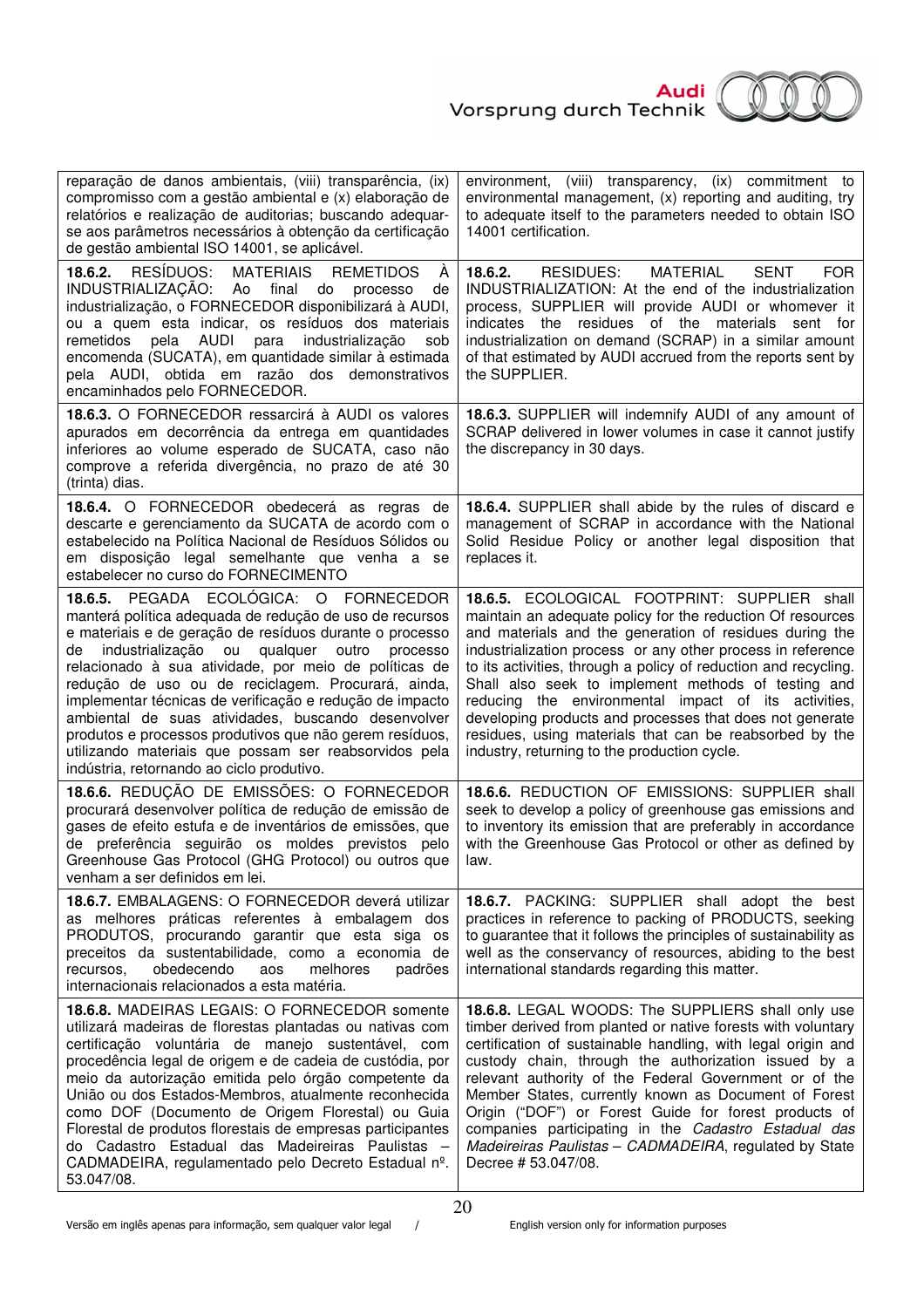

| 18.6.9. Alternativamente, o FORNECEDOR deverá utilizar<br>madeiras certificadas pelo FSC (Forest Stewardship<br>Council), tanto na cadeia de manejo florestal como na<br>cadeia de custódia, enviando cópia do referido certificado<br>à AUDI.                                                                                                                                                                                                                                                                                                                                                                                   | 18.6.9. As an alternative, SUPPLIER shall make preferred<br>use of wood that are certified by the FSC (Forest<br>Stewardship Council) both at the forest management chain<br>as well as the custody chain, sending AUDI the respective<br>certificate.                                                                                                                                                                                                                                                                                                                                      |
|----------------------------------------------------------------------------------------------------------------------------------------------------------------------------------------------------------------------------------------------------------------------------------------------------------------------------------------------------------------------------------------------------------------------------------------------------------------------------------------------------------------------------------------------------------------------------------------------------------------------------------|---------------------------------------------------------------------------------------------------------------------------------------------------------------------------------------------------------------------------------------------------------------------------------------------------------------------------------------------------------------------------------------------------------------------------------------------------------------------------------------------------------------------------------------------------------------------------------------------|
| 18.6.10. O FORNECEDOR se compromete a manter<br>válido o certificado emitido pela FSC quanto às madeiras<br>utilizadas durante o fornecimento, comprometendo-se a<br>enviar a nova certificação antes de expirar o prazo do<br>certificado ainda em vigor.                                                                                                                                                                                                                                                                                                                                                                       | <b>18.6.10.</b> SUPPLIER undertakes to maintain valid the<br>certificate issued by FSC as to the woods used during<br>supply, promising to renew the certificate prior to its<br>expiration and send the new one to AUDI.                                                                                                                                                                                                                                                                                                                                                                   |
| 18.6.11. Caberá aos FORNECEDORES apresentar toda a<br>documentação e respectivos laudos técnicos (cadeia de<br>custódia), sempre que solicitado, com o objetivo de<br>evidenciar a procedência da madeira, comprovação<br>mediante notas fiscais das madeireiras, assegurando a<br>procedência dos lotes de madeira utilizados em seu<br>processo, sejam in natura ou industrializada.                                                                                                                                                                                                                                           | <b>18.6.11.</b> SUPPLIER must present to AUDI all the<br>documents and technical reports (custody chain) whenever<br>requested, in order to proof the origin of the wood, by tax<br>documents from work extractors, assuring the origin of the<br>wood lots used in the production process, whether in<br>natura or already manufactured.                                                                                                                                                                                                                                                   |
| <b>PROCEDIMENTOS</b><br>DE<br>COMPLIANCE<br>18.7.<br>Ε<br>COMBATE<br>À CORRUPÇÃO:<br>A AUDI<br>assume<br>compromisso público de combate à corrupção, conforme<br>normatizado em seu Código de Conduta e procedimentos<br>internos, os quais são divulgados amplamente ao seu<br>público interno e externo, declarando o FORNECEDOR<br>ter pleno conhecimento do seu teor.                                                                                                                                                                                                                                                        | COMPLIANCE PROCEDURES<br><b>AND</b><br>ANTI-<br>18.7.<br>CORRUPTION: AUDI assumes a public compromise of<br>fighting corruption, in accordance with its Code of Conduct<br>and internal procedures, which are broadly disclosed to the<br>public, both internal and external, which the SUPPLIER<br>declares to have full knowledge.                                                                                                                                                                                                                                                        |
| 18.7.1. O FORNECEDOR deverá adotar princípios de<br>anticorrupção, antifraude, antitruste e combate à propina<br>em sua governança corporativa, implementando um<br>Código de Ética e/ou desenvolvendo um Programa de<br>Compliance para gerenciar as suas atividades.                                                                                                                                                                                                                                                                                                                                                           | 18.7.1. SUPPLIER must adopt the principles of anti-<br>corruption, anti-fraud, antitrust and stop bribery in its<br>corporate governance, implementing a Code of Ethics<br>and/or developing a compliance program to guide its<br>activities.                                                                                                                                                                                                                                                                                                                                               |
| 18.7.2. O FORNECEDOR declara que não está sujeito a<br>qualquer processo, procedimento ou investigação que<br>verse, ainda que indiretamente, sobre as condutas, atos e<br>fatos capazes de gerar sanções no âmbito da Lei Federal<br>Brasileira nº 12.846, de 1º de agosto de 2013, bem como<br>suas posteriores alterações e decretos regulamentares,<br>ainda que de âmbitos estaduais, municipais ou distritais,<br>nem está inscrito no Cadastro Nacional de Empresas<br>Inidôneas e Suspensas - CEIS, no Cadastro Nacional de<br>Empresas Punidas - CNEP ou em cadastro similar<br>mantido pelos demais entes Federativos. | 18.7.2. SUPPLIER declares that he is not being sued or<br>under investigation, even in an indirect manner, for any<br>acts or facts that are eligible to impose sanctions under<br>Brazilian Federal Law number 12.846, as of August 1 <sup>st</sup> ,<br>2013, or its future amendments and regulations, even on a<br>State, District or City level and that it is not listed in the<br>National<br>Register of<br>the inapt and<br>suspended<br>companies (CEIS) and the National Register of Sanctioned<br>Corporates (CNEP) or in a similar Register uphold by any<br>federative unity. |
| 18.7.3. O FORNECEDOR se compromete a manter<br>informada a AUDI de todo e qualquer processo,<br>investigação ou procedimento acima mencionado, que<br>tenha sido instaurado após o início de vigência de<br>PEDIDO DE COMPRA que esteja ainda em execução,<br>fornecendo informações pormenorizadas e justificativas<br>suficientes, a critério da AUDI, acerca de sua eventual<br>responsabilidade pelos fatos, condutas e atos objeto de<br>apuração, não podendo, nestes casos específicos, alegar<br>sigilo ou direito de intimidade para se negar a fornecer as<br>informações.                                             | 18.7.3. SUPPLIER undertakes to maintain AUDI fully<br>aware of any lawsuit or investigation as per above that<br>have been initiated after the beginning of validity of the<br>PURCHASE ORDER still in effect, providing detailed and<br>justifiable information, to AUDI's own satisfaction, about its<br>potential liability regarding the facts or conducts under<br>dispute, waiving the right to confidentiality in such cases.                                                                                                                                                        |
| 18.7.4. O FORNECEDOR será responsável por qualquer<br>ato, fato, despesa ou custa caso eventual sanção que lhe<br>for aplicada prejudique, ainda que indiretamente, a AUDI,<br>devendo indenizá-la dos danos emergentes e lucros<br>cessantes, inclusive os que forem oriundos de perda de<br>chance fundados na associação negocial da AUDI com o                                                                                                                                                                                                                                                                               | 18.7.4. SUPPLIER is liable for any acts, facts, expenses or<br>costs that a potential sanction may cause AUDI to sustain<br>loses, and must indemnify AUDI of any damages or loses it<br>sustains arising from chances missed due to Audi's<br>business with a sanctioned or inapt SUPPLIER.                                                                                                                                                                                                                                                                                                |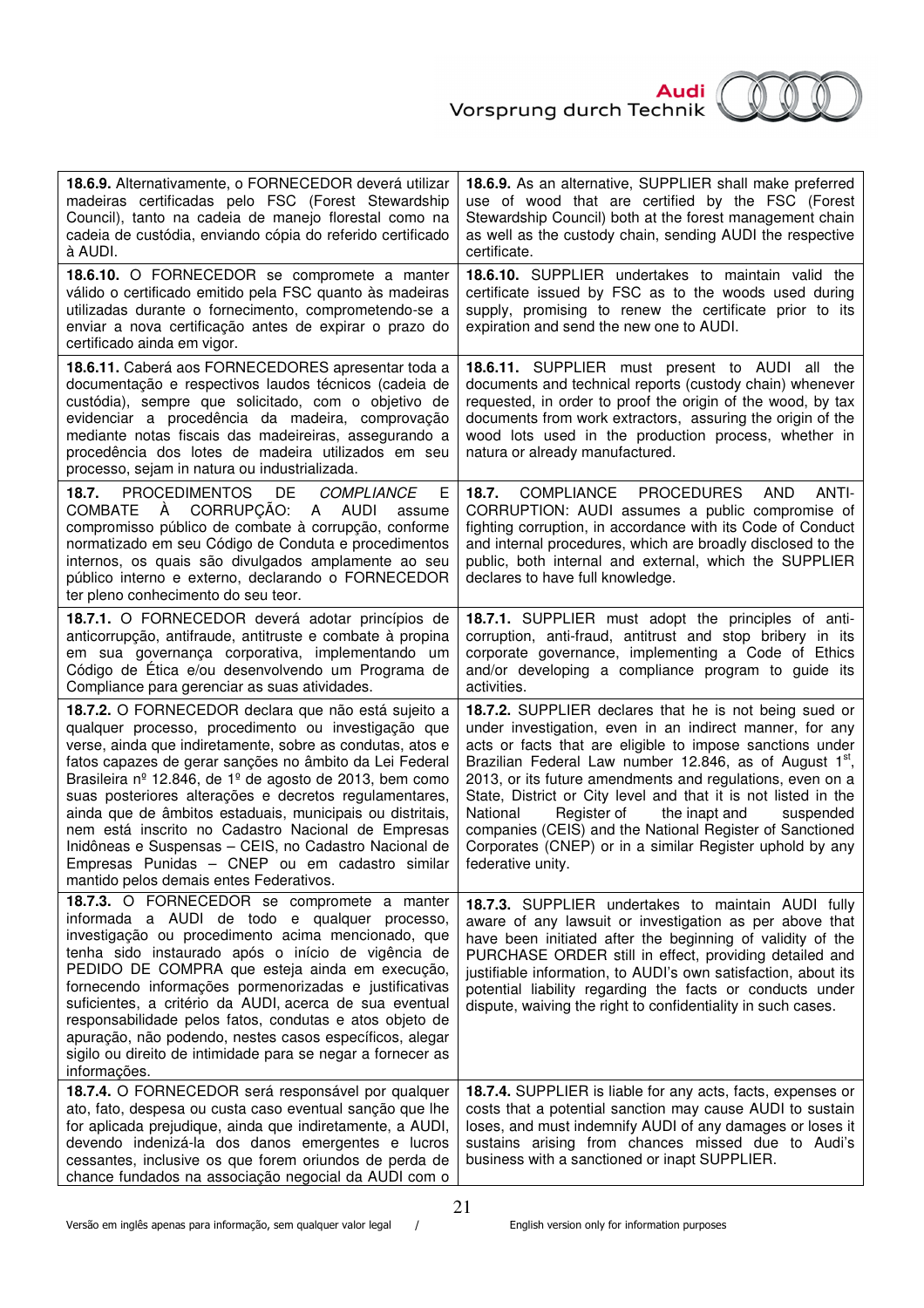

| FORNECEDOR punido ou inidôneo.                                                                                                                                                                                                                                                                                                                                                                                                                                                 |                                                                                                                                                                                                                                                                                                                                                                                                                                                                                                                     |
|--------------------------------------------------------------------------------------------------------------------------------------------------------------------------------------------------------------------------------------------------------------------------------------------------------------------------------------------------------------------------------------------------------------------------------------------------------------------------------|---------------------------------------------------------------------------------------------------------------------------------------------------------------------------------------------------------------------------------------------------------------------------------------------------------------------------------------------------------------------------------------------------------------------------------------------------------------------------------------------------------------------|
| 18.7.5. O FORNECEDOR deverá garantir, ainda, que os<br>seus atuais representantes autorizados não são e não se<br>tornarão funcionários públicos ou membros do governo<br>durante a vigência do PEDIDO DE COMPRA. A eventual<br>nomeação de qualquer dos seus empregados para essa<br>finalidade será imediatamente comunicada à AUDI para<br>imediata revisão das relações comerciais entre as Partes.                                                                        | 18.7.5. SUPPLIER represents that its officers or agents are<br>not nor will be in the future public servants or government<br>members during the validity period of the PURCHASE<br>ORDER. The future change of SUPPLIERS' staff imposes<br>the obligation to immediately notifies it to AUDI for a review<br>of the parties commercial liaisons.                                                                                                                                                                   |
| 18.7.6. O FORNECEDOR exigirá do subfornecedor ou de<br>qualquer pessoa com quem mantenha relacionamento<br>comercial o cumprimento das mesmas<br>condicões<br>estabelecidas<br>nestes itens, referente às práticas<br>Anticorrupção e de Compliance.                                                                                                                                                                                                                           | 18.7.6. SUPPLIER will demand that its own suppliers or<br>third parties it maintains commercial ties observes the<br>clauses for this section, concerning anticorruption practices<br>and compliance.                                                                                                                                                                                                                                                                                                               |
| 18.7.7. O FORNECEDOR deverá informar à AUDI a<br>eventual celebração de Acordo de Leniência, bem como o<br>informações,<br>documentos<br>da<br>ou<br>demais<br>teor<br>colaborações que tenham sido prestados à autoridade<br>competente para a apuração dos fatos no âmbito da Lei<br>Federal Brasileira nº 12.846, de 1º de agosto de 2013.                                                                                                                                  | 18.7.7. SUPPLIER must inform AUDI any leniency<br>agreement it enters into, as well as the content of the<br>information disclosed or acts of collaboration with the<br>authority in charge of the investigation of the facts qualified<br>under Brazilian Law 12.846, dated as of August 1 <sup>st</sup> , 2013.                                                                                                                                                                                                   |
| 18.7.8. A pendência de investigação, de processo ou de<br>procedimento em face do FORNECEDOR por condutas,<br>atos e fatos capazes de gerar sanções no âmbito da Lei<br>Federal Brasileira nº 12.846, de 1º de agosto de 2013,<br>poderá, a exclusivo critério da AUDI, ser considerada<br>causa suficiente e justa para a rescisão imediata do<br>PEDIDO DE COMPRA.                                                                                                           | 18.7.8. The existence of an investigation or a Lawsuit<br>against the SUPPLIER for conducts, acts or facts capable<br>of imposing sanction under Brazilian Federal Law number<br>12.846, dated as of August 1st, 2013 may at AUDI's sole<br>discretion be considered cause for immediate termination<br>of the PURCHASE ORDER.                                                                                                                                                                                      |
| 18.8. O FORNECEDOR deverá manter registro de todas<br>as suas atividades relacionadas a esta cláusula 10, de<br>preferência<br>meio<br>de<br>relatório<br>por<br>anual<br>de<br>sustentabilidade baseado no modelo da Global Reporting<br>Initiative (GRI).                                                                                                                                                                                                                    | <b>18.8.</b> SUPPLIER must maintain records of all its activities<br>related to the provisions of this clause 10, preferably by<br>means of an annual sustainability report, based upon the<br>model of the Global Report Initiative (GRI).                                                                                                                                                                                                                                                                         |
| 18.9. O FORNECEDOR replicará as disposições<br>adotadas nestas CONDIÇÕES DE SUSTENTABILIDADE<br>nos contratos com seus subfornecedores, empreendendo<br>os melhores esforços para que estes obedeçam aos<br>preceitos aqui estabelecidos na extensão que lhes for<br>aplicável.                                                                                                                                                                                                | 18.9. SUPPLIER shall reply the same dispositions of this<br>SUSTAINABILITY CONDITIONS in its agreements with its<br>subcontractors, endeavoring the best efforts so that they<br>comply to the principles up to the extent herein established.                                                                                                                                                                                                                                                                      |
| <b>19. CLÁUSULA ARBITRAL</b>                                                                                                                                                                                                                                                                                                                                                                                                                                                   | <b>19. ARBITRATION CLAUSE</b>                                                                                                                                                                                                                                                                                                                                                                                                                                                                                       |
| 19.1. Toda e qualquer reivindicação e litígio decorrentes<br>do PEDIDO DE COMPRA ou a ele relacionados serão<br>final e definitivamente resolvidos por arbitragem, de<br>acordo com as regras do Centro de Arbitragem da<br>Câmara Americana de Comércio para o Brasil, na cidade<br>de São Paulo, Estado de São Paulo ("Normas da Câmara<br>Americana"). A administração e a condução correta dos<br>processos de arbitragem deverão ser realizadas pela<br>Câmara Americana. | 19.1. Any and all claims and disputes arising out of or in<br>connection with the PURCHASE ORDER shall be<br>definitively and finally settled by arbitration in accordance<br>with the Rules of the Arbitration Center of the American<br>Chamber of Commerce for Brazil, in the City of São Paulo,<br>State of São Paulo ("American Chamber's Rules"). The<br>administration and correct conduct of the arbitration<br>proceedings shall be incumbent upon the American<br>Chamber.                                |
| 19.2. A parte que pretender submeter um litígio à<br>arbitragem deverá nomear o seu árbitro e notificar por<br>escrito a outra parte, solicitando-lhe a nomeação do seu<br>árbitro no prazo de 15 (quinze) dias úteis, contados a<br>partir da data do recebimento da referida notificação. O<br>Tribunal Arbitral deverá ser constituído por 3 (três)<br>árbitros, sendo um nomeado pelo FORNECEDOR, outro<br>nomeado pela AUDI e um terceiro que deverá ser o                | 19.2. A Party intending to refer a dispute to arbitration shall<br>appoint its arbitrator and send notice of said appointment to<br>the other Party upon written form and requests the latter to<br>appoint its arbitrator within 15 (fifteen) Business days from<br>the date it receives such notice. The arbitration tribunal<br>shall be formed of 3 (three) arbitrators, 1 (one) appointed<br>by SUPPLIER, another 1 (one) appointed by AUDI, and a<br>third one, who shall be the President of the Arbitration |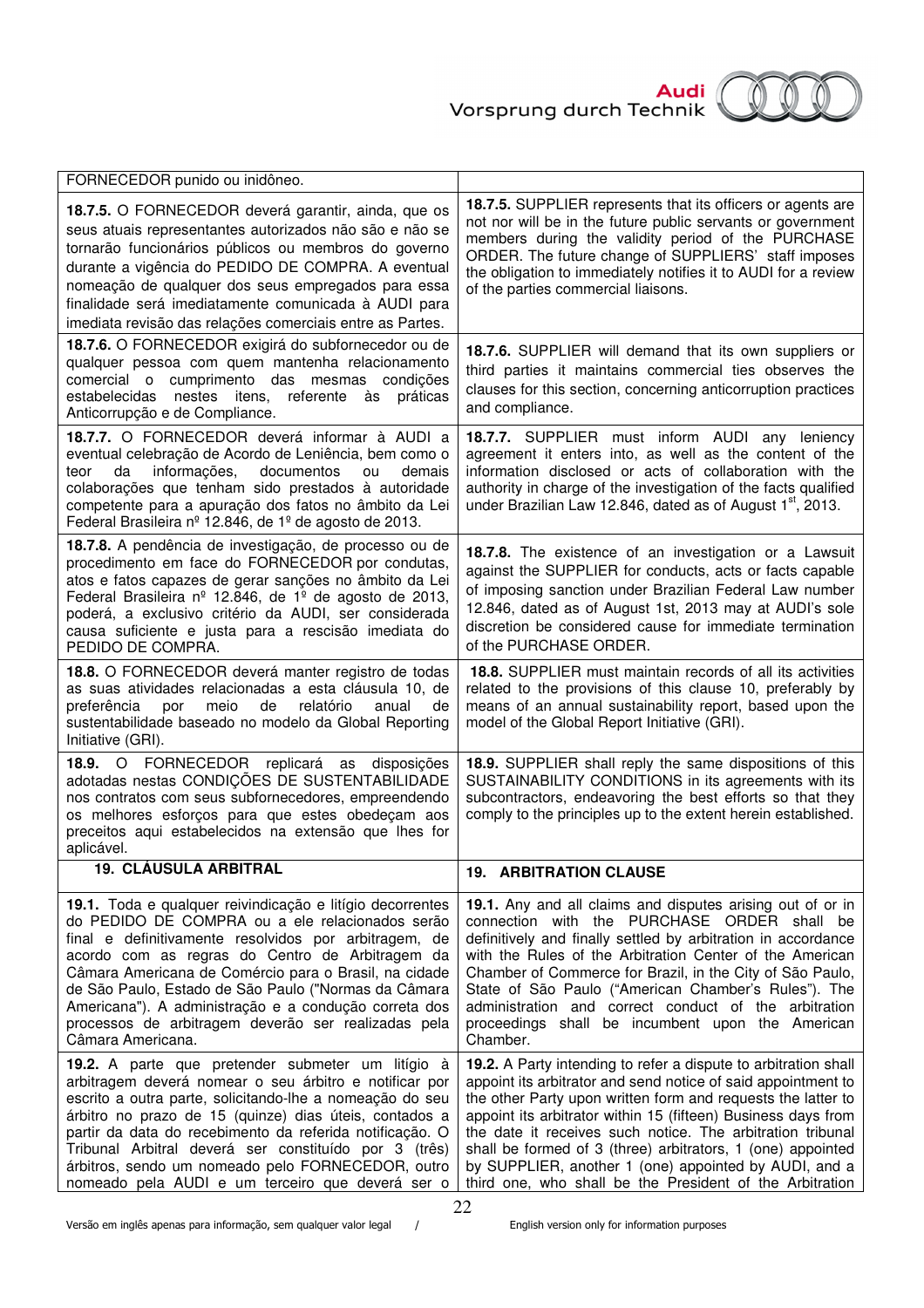

| presidente do Tribunal Arbitral, nomeado pelos dois                                                                                                                                                                                                                                                                                                                                                                                                                                                                                                                                                                                    | Tribunal, appointed by the two first arbitrators chosen by                                                                                                                                                                                                                                                                                                                                                                                                                                                                                                                                                       |
|----------------------------------------------------------------------------------------------------------------------------------------------------------------------------------------------------------------------------------------------------------------------------------------------------------------------------------------------------------------------------------------------------------------------------------------------------------------------------------------------------------------------------------------------------------------------------------------------------------------------------------------|------------------------------------------------------------------------------------------------------------------------------------------------------------------------------------------------------------------------------------------------------------------------------------------------------------------------------------------------------------------------------------------------------------------------------------------------------------------------------------------------------------------------------------------------------------------------------------------------------------------|
| primeiros árbitros escolhidos por cada uma das partes,                                                                                                                                                                                                                                                                                                                                                                                                                                                                                                                                                                                 | each of SUPPLIER and AUDI, all such appointments to be                                                                                                                                                                                                                                                                                                                                                                                                                                                                                                                                                           |
| FORNECEDOR e AUDI, sendo que tais nomeações                                                                                                                                                                                                                                                                                                                                                                                                                                                                                                                                                                                            | made in accordance with the American Chamber's Rules. If                                                                                                                                                                                                                                                                                                                                                                                                                                                                                                                                                         |
| deverão ser feitas de acordo com as regras da Câmara                                                                                                                                                                                                                                                                                                                                                                                                                                                                                                                                                                                   | the two arbitrators fail to reach a mutual agreement on the                                                                                                                                                                                                                                                                                                                                                                                                                                                                                                                                                      |
| Americana. Caso os dois árbitros não se decidam a                                                                                                                                                                                                                                                                                                                                                                                                                                                                                                                                                                                      | choice of the third arbitrator within 10 (ten) days, the                                                                                                                                                                                                                                                                                                                                                                                                                                                                                                                                                         |
| respeito da escolha do terceiro árbitro no prazo de 10                                                                                                                                                                                                                                                                                                                                                                                                                                                                                                                                                                                 | appointment shall be made by the American Chamber                                                                                                                                                                                                                                                                                                                                                                                                                                                                                                                                                                |
| (dez) dias, a nomeação dar-se-á pela Câmara Americana,                                                                                                                                                                                                                                                                                                                                                                                                                                                                                                                                                                                 | according to the American Chamber's Rules. If the                                                                                                                                                                                                                                                                                                                                                                                                                                                                                                                                                                |
| conforme as suas regras. Envolvendo o processo de                                                                                                                                                                                                                                                                                                                                                                                                                                                                                                                                                                                      | arbitration proceeding involves multiple claimants or                                                                                                                                                                                                                                                                                                                                                                                                                                                                                                                                                            |
| arbitragem vários demandantes ou demandados, as                                                                                                                                                                                                                                                                                                                                                                                                                                                                                                                                                                                        | multiple respondents, the parties that make up one side                                                                                                                                                                                                                                                                                                                                                                                                                                                                                                                                                          |
| partes que compõem um dos lados deverão nomear um                                                                                                                                                                                                                                                                                                                                                                                                                                                                                                                                                                                      | shall appoint a single arbitrator. If no agreement is reached                                                                                                                                                                                                                                                                                                                                                                                                                                                                                                                                                    |
| único árbitro. Na ausência de um acordo em relação à                                                                                                                                                                                                                                                                                                                                                                                                                                                                                                                                                                                   | as to said appointment within the time frame set out herein,                                                                                                                                                                                                                                                                                                                                                                                                                                                                                                                                                     |
| referida nomeação nos prazos aqui estabelecidos, o                                                                                                                                                                                                                                                                                                                                                                                                                                                                                                                                                                                     | the arbitrator shall be appointed in accordance with the                                                                                                                                                                                                                                                                                                                                                                                                                                                                                                                                                         |
| árbitro será nomeado de acordo com as Regras da                                                                                                                                                                                                                                                                                                                                                                                                                                                                                                                                                                                        | American Chamber's Rules. If the arbitration proceeding is                                                                                                                                                                                                                                                                                                                                                                                                                                                                                                                                                       |
| Câmara Americana. Caso o processo de arbitragem                                                                                                                                                                                                                                                                                                                                                                                                                                                                                                                                                                                        | a multi-party arbitration (in the event there is no common                                                                                                                                                                                                                                                                                                                                                                                                                                                                                                                                                       |
| envolva uma arbitragem multipartidária (na hipótese de                                                                                                                                                                                                                                                                                                                                                                                                                                                                                                                                                                                 | interest so that two or more parties cannot make up a side                                                                                                                                                                                                                                                                                                                                                                                                                                                                                                                                                       |
| inexistência de interesse comum que faça com que duas                                                                                                                                                                                                                                                                                                                                                                                                                                                                                                                                                                                  | against one or more parties), then the Arbitrators shall be                                                                                                                                                                                                                                                                                                                                                                                                                                                                                                                                                      |
| ou mais partes não possam se colocar contra uma ou                                                                                                                                                                                                                                                                                                                                                                                                                                                                                                                                                                                     | appointed in accordance with the American Chamber's                                                                                                                                                                                                                                                                                                                                                                                                                                                                                                                                                              |
| mais partes), os árbitros serão nomeados de acordo com                                                                                                                                                                                                                                                                                                                                                                                                                                                                                                                                                                                 | Rules. The arbitrators shall be persons who                                                                                                                                                                                                                                                                                                                                                                                                                                                                                                                                                                      |
| as Regras da Câmara Americana. Os árbitros deverão ser                                                                                                                                                                                                                                                                                                                                                                                                                                                                                                                                                                                 | are                                                                                                                                                                                                                                                                                                                                                                                                                                                                                                                                                                                                              |
| pessoas com experiência em relações comerciais.                                                                                                                                                                                                                                                                                                                                                                                                                                                                                                                                                                                        | experienced in commercial matters.                                                                                                                                                                                                                                                                                                                                                                                                                                                                                                                                                                               |
| Não sendo uma arbitragem multipartidária, a<br>19.3.<br>AUDI poderá optar que a arbitragem seja conduzida e<br>decidida por um árbitro único, indicado nos termos das<br>Regras da Câmara Americana.                                                                                                                                                                                                                                                                                                                                                                                                                                   | 19.3. If the proceedings is not a multi-party arbitration,<br>AUDI may cause it to be conducted and decided by a<br>single arbitrator, appointed in accordance with the<br>American Chamber's Rules.                                                                                                                                                                                                                                                                                                                                                                                                             |
| 19.3.1. Caso uma das partes se recuse a assinar o                                                                                                                                                                                                                                                                                                                                                                                                                                                                                                                                                                                      | 19.3.1. In case any Party refuses to sign the arbitration                                                                                                                                                                                                                                                                                                                                                                                                                                                                                                                                                        |
| compromisso arbitral, a outra poderá ajuizar a ação                                                                                                                                                                                                                                                                                                                                                                                                                                                                                                                                                                                    | commitment, the other Party may file the legal action set                                                                                                                                                                                                                                                                                                                                                                                                                                                                                                                                                        |
| prevista no Artigo 7 <sup>º</sup> da Lei Federal Brasileira nº 9.307/96.                                                                                                                                                                                                                                                                                                                                                                                                                                                                                                                                                               | forth on Article 7 of Brazilian Federal Law No. 9.307/96. In                                                                                                                                                                                                                                                                                                                                                                                                                                                                                                                                                     |
| Caso o Juiz competente decida a favor do autor da                                                                                                                                                                                                                                                                                                                                                                                                                                                                                                                                                                                      | case the competent judge rules in favour of the plaintiff in                                                                                                                                                                                                                                                                                                                                                                                                                                                                                                                                                     |
| referida ação, a recusa do réu em executar o                                                                                                                                                                                                                                                                                                                                                                                                                                                                                                                                                                                           | such legal action, the refusal of the defendant in executing                                                                                                                                                                                                                                                                                                                                                                                                                                                                                                                                                     |
| compromisso arbitral será considerada injustificada,                                                                                                                                                                                                                                                                                                                                                                                                                                                                                                                                                                                   | the arbitration commitment shall be considered to have                                                                                                                                                                                                                                                                                                                                                                                                                                                                                                                                                           |
| devendo pagar à outra parte uma multa não                                                                                                                                                                                                                                                                                                                                                                                                                                                                                                                                                                                              | been unjustified, and the refusing Party shall pay the                                                                                                                                                                                                                                                                                                                                                                                                                                                                                                                                                           |
| compensatória no valor de US\$ 500.000,00 (quinhentos                                                                                                                                                                                                                                                                                                                                                                                                                                                                                                                                                                                  | plaintiff a non compensatory penalty in the amount of US\$                                                                                                                                                                                                                                                                                                                                                                                                                                                                                                                                                       |
| mil dólares americanos), em observância aos limites                                                                                                                                                                                                                                                                                                                                                                                                                                                                                                                                                                                    | 500,000.00 (five hundred thousand U.S. Dollars), with due                                                                                                                                                                                                                                                                                                                                                                                                                                                                                                                                                        |
| estabelecidos pela legislação brasileira. As partes                                                                                                                                                                                                                                                                                                                                                                                                                                                                                                                                                                                    | regard to the limits set forth by Brazilian law. The Parties                                                                                                                                                                                                                                                                                                                                                                                                                                                                                                                                                     |
| acordam que, se o referido processo ajuizado pelo autor                                                                                                                                                                                                                                                                                                                                                                                                                                                                                                                                                                                | agree that if the above mentioned legal action filed by the                                                                                                                                                                                                                                                                                                                                                                                                                                                                                                                                                      |
| for arquivado por qualquer razão pelo Juiz competente, o                                                                                                                                                                                                                                                                                                                                                                                                                                                                                                                                                                               | plaintiff is dismissed for any reason by the competent                                                                                                                                                                                                                                                                                                                                                                                                                                                                                                                                                           |
| autor da ação não será responsabilizado pelo pagamento                                                                                                                                                                                                                                                                                                                                                                                                                                                                                                                                                                                 | judge, the plaintiff shall not be liable to the payment of any                                                                                                                                                                                                                                                                                                                                                                                                                                                                                                                                                   |
| de qualquer valor dele decorrente, inclusive, dentre                                                                                                                                                                                                                                                                                                                                                                                                                                                                                                                                                                                   | amounts related therefrom, what includes but is not limited                                                                                                                                                                                                                                                                                                                                                                                                                                                                                                                                                      |
| outras, pela multa estabelecida acima ou qualquer outra                                                                                                                                                                                                                                                                                                                                                                                                                                                                                                                                                                                | to the penalty provided above or any other penalty                                                                                                                                                                                                                                                                                                                                                                                                                                                                                                                                                               |
| multa decorrente do ajuizamento da referida ação.                                                                                                                                                                                                                                                                                                                                                                                                                                                                                                                                                                                      | whatsoever for reason of having filed such action.                                                                                                                                                                                                                                                                                                                                                                                                                                                                                                                                                               |
| 19.4. A arbitragem será realizada na cidade de São<br>Paulo, onde será proferida a sentença arbitral, e excluirá<br>o direito de ajuizamento de ação ou recurso em qualquer<br>outro Juízo relacionado a questões de direito que surjam<br>durante o curso da arbitragem ou em relação a qualquer<br>sentença proferida. Os processos de arbitragem deverão<br>ser conduzidos e a Sentença Arbitral deverá ser redigida<br>em língua inglesa. Os árbitros deverão aplicar as leis<br>materiais brasileiras e em hipótese alguma poderão<br>decidir por equidade. Os árbitros não deverão decidir pela<br>concessão de danos punitivos. | 19.4 The arbitration shall take place in the City of São<br>Paulo, where the arbitration award shall be rendered, and<br>shall exclude any right of application or appeal to any court<br>in connection with any question of law arising in the course<br>of the arbitration or with respect to any award made. The<br>arbitration proceedings shall be conducted, and the<br>arbitration award shall be written, in English. The<br>arbitrators shall apply the substantive law of Brazil and will<br>be in no case entitled to decide "ex aequo et bono". The<br>arbitrators shall not award punitive damages. |
| 19.5. A arbitragem deverá ser o único e exclusivo                                                                                                                                                                                                                                                                                                                                                                                                                                                                                                                                                                                      | 19.5 Such arbitration shall be the sole and exclusive                                                                                                                                                                                                                                                                                                                                                                                                                                                                                                                                                            |
| remédio jurídico para qualquer reivindicação entre as                                                                                                                                                                                                                                                                                                                                                                                                                                                                                                                                                                                  | remedy to such claim between the Parties with respect to                                                                                                                                                                                                                                                                                                                                                                                                                                                                                                                                                         |
| partes em relação a este Contrato. Sem prejuízo da                                                                                                                                                                                                                                                                                                                                                                                                                                                                                                                                                                                     | this Agreement. Without prejudice to the arbitration clause                                                                                                                                                                                                                                                                                                                                                                                                                                                                                                                                                      |
| cláusula arbitral acima definida, as partes elegem o Foro                                                                                                                                                                                                                                                                                                                                                                                                                                                                                                                                                                              | set forth above, the Parties hereby elect the State Courts of                                                                                                                                                                                                                                                                                                                                                                                                                                                                                                                                                    |
| da cidade de São Paulo, Estado de São Paulo, Brasil,                                                                                                                                                                                                                                                                                                                                                                                                                                                                                                                                                                                   | São Paulo, State of São Paulo, Brazil, with the sole                                                                                                                                                                                                                                                                                                                                                                                                                                                                                                                                                             |
| com o único propósito de – se e quando necessário - (i)                                                                                                                                                                                                                                                                                                                                                                                                                                                                                                                                                                                | objective and for the sole purpose of - if and when                                                                                                                                                                                                                                                                                                                                                                                                                                                                                                                                                              |
| solicitar medidas de natureza provisória, cautelar ou                                                                                                                                                                                                                                                                                                                                                                                                                                                                                                                                                                                  | necessary - (i) requesting measures of a provisional,                                                                                                                                                                                                                                                                                                                                                                                                                                                                                                                                                            |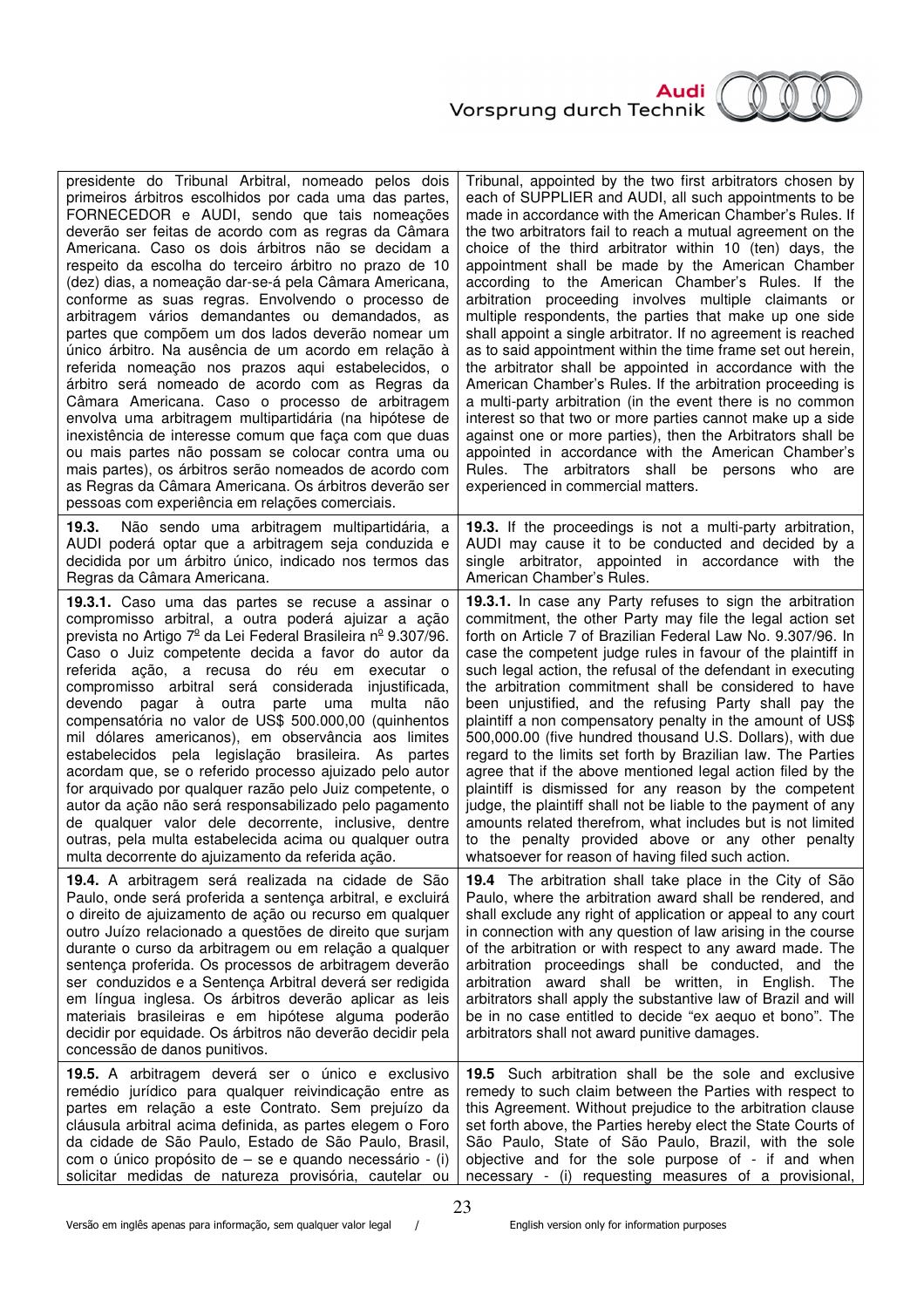

| conservadora em assistência à arbitragem, quer para ser<br>iniciada ou já em processo entre as partes; e/ou (ii)<br>solicitar tutela específica e/ou (iii) garantir a plena<br>existência e exequibilidade do processo de arbitragem<br>pertinente e/ou (iv) adotar qualquer medida adicional<br>como estabelecido pela lei de arbitragem brasileira. Caso<br>tais medidas ou tutelas específicas sejam determinadas<br>pelo Juízo, a jurisdição completa e exclusiva do tribunal<br>arbitral será restabelecida para resolver todo e qualquer<br>problema, seja de natureza material ou processual, que<br>tenha dado origem às medidas solicitadas e o respectivo<br>processo permanecerá suspenso até a prolação de<br>sentença parcial ou final sobre a matéria objeto de<br>apreciação pelo Tribunal Arbitral.                                                                                 | precautionary or conservatory nature in aid of the<br>arbitration, either to be initiated or already in process<br>between the Parties; and/or (ii) to request specific<br>performance and/or (iii) to guarantee full existence and<br>enforceability of the relevant arbitration proceeding and/or<br>(iv) to take any additional measure as set forth by the<br>Brazilian Arbitration law. Should the measures and the<br>specific performance sought be ordered by the court, the<br>full and exclusive jurisdiction of the arbitration tribunal will<br>be reinstated to resolve any and all issues whether of a<br>procedural or substantive nature that have given rise to the<br>measures requested, and the respective court proceedings<br>will be stayed until a final or partial award on the matter has<br>been rendered by the arbitration tribunal.                 |
|-----------------------------------------------------------------------------------------------------------------------------------------------------------------------------------------------------------------------------------------------------------------------------------------------------------------------------------------------------------------------------------------------------------------------------------------------------------------------------------------------------------------------------------------------------------------------------------------------------------------------------------------------------------------------------------------------------------------------------------------------------------------------------------------------------------------------------------------------------------------------------------------------------|-----------------------------------------------------------------------------------------------------------------------------------------------------------------------------------------------------------------------------------------------------------------------------------------------------------------------------------------------------------------------------------------------------------------------------------------------------------------------------------------------------------------------------------------------------------------------------------------------------------------------------------------------------------------------------------------------------------------------------------------------------------------------------------------------------------------------------------------------------------------------------------|
| 19.6. A Sentença Arbitral será final e vinculante para<br>todas as partes, não estando sujeita a recurso. Ela deverá<br>tratar das questões relacionadas com os custos da<br>arbitragem, inclusive honorários advocatícios e todas as<br>questões pertinentes. Qualquer indenização em dinheiro<br>deverá ser expressa na moeda do país da parte<br>vencedora e deverá somente ser satisfeita na medida em<br>que tal indenização for recebida pela parte vencedora no<br>país de sua sede, a menos que tal pagamento seja<br>proibido por lei aplicável, devendo ser estipulada uma<br>taxa de juros considerada adequada pelos árbitros, que<br>será contada a partir da data do descumprimento até a<br>data da indenização plenamente satisfeita. A decisão<br>arbitral deverá ser cumprida imediatamente pela parte<br>perdedora, sem qualquer retenção de imposto, dedução<br>ou compensação. | 19.6 The arbitration award shall be final and binding on all<br>Parties, not subject to any appeal, and shall deal with the<br>question of costs of arbitration, including the award of<br>attorney's fees and all matters related thereto. Any<br>monetary award shall be denominated in the currency of<br>the country of the prevailing Party, shall only be satisfied to<br>the extent that such award is received by the prevailing<br>Party in its country of incorporation, unless such a payment<br>is prohibited by applicable law, and shall stipulate a rate of<br>interest, deemed appropriate by the arbitrators, which shall<br>run from the date of breach until the date when the award<br>is fully satisfied. The arbitration award shall be promptly<br>satisfied by the Party against whom it is granted, free of<br>any withholding tax, deduction or offset. |
|                                                                                                                                                                                                                                                                                                                                                                                                                                                                                                                                                                                                                                                                                                                                                                                                                                                                                                     |                                                                                                                                                                                                                                                                                                                                                                                                                                                                                                                                                                                                                                                                                                                                                                                                                                                                                   |
| 20. LEI APLICÁVEL E FORO                                                                                                                                                                                                                                                                                                                                                                                                                                                                                                                                                                                                                                                                                                                                                                                                                                                                            | 20. APPLICABLE LAW AND COURT                                                                                                                                                                                                                                                                                                                                                                                                                                                                                                                                                                                                                                                                                                                                                                                                                                                      |
| 20.1. Sem qualquer prejuízo do disposto na Cláusula 19<br>acima, o PEDIDO DE COMPRA, CONDIÇÕES GERAIS,<br>Documentos Correlatos e todas as questões que lhe são<br>relativas serão regidos e interpretados conforme as leis<br>brasileiras.                                                                                                                                                                                                                                                                                                                                                                                                                                                                                                                                                                                                                                                         | 20.1. Without prejudice of the provision in Clause 21<br>above,<br>the<br><b>PURCHASE</b><br>ORDER,<br><b>GENERAL</b><br>CONDITIONS, Correlate Documents and all related issues<br>shall be governed and construed in accordance with the<br>Brazilian laws.                                                                                                                                                                                                                                                                                                                                                                                                                                                                                                                                                                                                                      |
| 20.2. Mesmo que ratificada pelo Brasil, a Convenção de<br>11.04.1980 das Nações Unidas, que regulamenta a<br>compra de produtos do exterior, a relação comercial entre<br>a AUDI e seus FORNECEDORES será regida sempre<br>pelo direito interno do Brasil, a teor da Lei de Introdução<br>às Normas de Direito Privado.                                                                                                                                                                                                                                                                                                                                                                                                                                                                                                                                                                             | 20.2. Even if confirmed by Brazil, the UN Convention of<br>4/11/1980, which governs the purchase of PRODUCTS<br>abroad, the commercial relationship between AUDI and its<br>SUPPLIERS will always be regulated by Brazilian Law, in<br>accordance with the Brazilian Introduction to Private Law<br>Statutes.                                                                                                                                                                                                                                                                                                                                                                                                                                                                                                                                                                     |
| 20.3. Ressalvado o quanto disposto na Cláusula 19<br>acima, considera-se eleito o foro da cidade de São Paulo,<br>localizada no Estado de São Paulo, Brasil, para resolver<br>qualquer conflito relativo à execução deste contrato.                                                                                                                                                                                                                                                                                                                                                                                                                                                                                                                                                                                                                                                                 | 20.3. Except for the provision in Clause 19 above, the<br>Court of the city of São Paulo, state of São Paulo, Brazil, is<br>hereby elected to settle any dispute related to the terms of<br>this agreement.                                                                                                                                                                                                                                                                                                                                                                                                                                                                                                                                                                                                                                                                       |
| 21. DISPOSIÇÕES GERAIS                                                                                                                                                                                                                                                                                                                                                                                                                                                                                                                                                                                                                                                                                                                                                                                                                                                                              | 21. MISCELLANEOUS                                                                                                                                                                                                                                                                                                                                                                                                                                                                                                                                                                                                                                                                                                                                                                                                                                                                 |
| 21.1. Os termos internacionais de comércio usados pela<br>AUDI para a compra de PRODUTOS do exterior seguem<br>as regras dos "INCOTERMS 2000", ou suas atualizações<br>posteriores.                                                                                                                                                                                                                                                                                                                                                                                                                                                                                                                                                                                                                                                                                                                 | 21.1. The international trade terms used by AUDI for<br>purchasing the PRODUCTS abroad are in accordance with<br>the "INCOTERMS 2000", or its future amendments.                                                                                                                                                                                                                                                                                                                                                                                                                                                                                                                                                                                                                                                                                                                  |